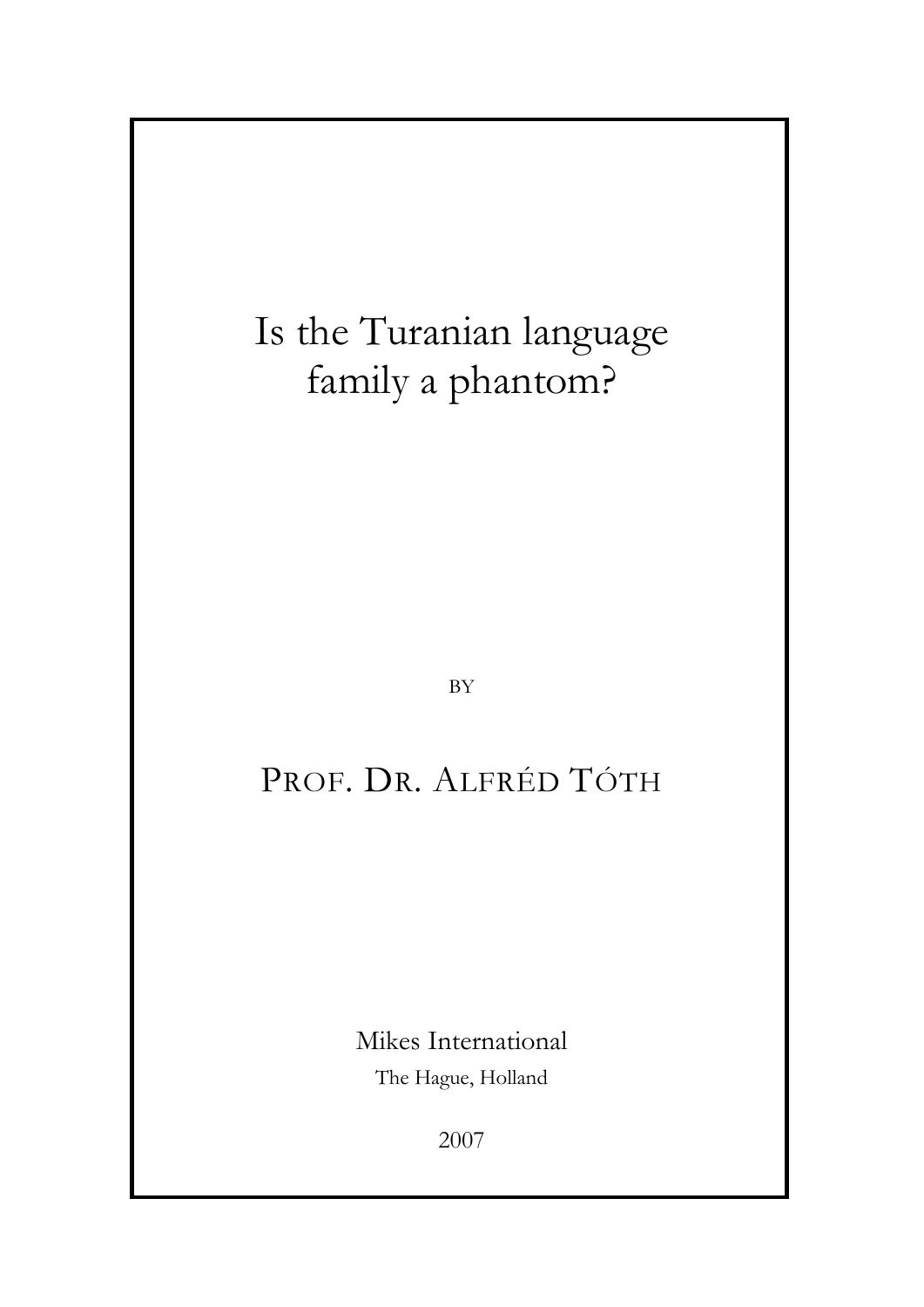# Kiadó

'Stichting MIKES INTERNATIONAL' alapítvány, Hága, Hollandia.

Számlaszám: Postbank rek.nr. 7528240

Cégbejegyzés: Stichtingenregister: S 41158447 Kamer van Koophandel en Fabrieken Den Haag

# Terjesztés

A könyv a következő Internet-címről tölthető le: http://www.federatio.org/mikes\_bibl.html

Aki az email-levelezési listánkon kíván szerepelni, a következő címen iratkozhat fel:

#### mikes\_int-subscribe@yahoogroups.com

A kiadó nem rendelkezik anyagi forrásokkal. Többek áldozatos munkájából és adományaiból tartja fenn magát. Adományokat szívesen fogadunk.

\_\_\_\_\_\_\_\_\_\_\_\_\_\_\_\_\_\_\_\_\_\_\_\_\_\_\_\_\_\_\_\_\_\_\_\_\_

# Cím

A szerkesztőség, illetve a kiadó elérhető a következő címeken: Email: mikes\_int@federatio.org Levelezési cím: P.O. Box 10249, 2501 HE, Den Haag, Hollandia

## Publisher

Foundation 'Stichting MIKES INTERNATIONAL', established in The Hague, Holland.

Account: Postbank rek.nr. 7528240

Registered: Stichtingenregister: S 41158447 Kamer van Koophandel en Fabrieken Den Haag

## **Distribution**

The book can be downloaded from the following Internet-address: http://www.federatio.org/mikes\_bibl.html

If you wish to subscribe to the email mailing list, you can do it by sending an email to the following address:

#### mikes\_int-subscribe@yahoogroups.com

The publisher has no financial sources. It is supported by many in the form of voluntary work and gifts. We kindly appreciate your gifts.

## Address

The Editors and the Publisher can be contacted at the following addresses:

Email: mikes\_int@federatio.org

Postal address: P.O. Box 10249, 2501 HE, Den Haag, Holland

# ISSN 1570-0070 ISBN-13: 978-90-8501-108-8 NUR 616

\_\_\_\_\_\_\_\_\_\_\_\_\_\_\_\_\_\_\_\_\_\_\_\_\_\_\_\_\_\_\_\_\_\_\_\_\_

## © Mikes International 2001-2007, Alfréd Tóth 2007, All Rights Reserved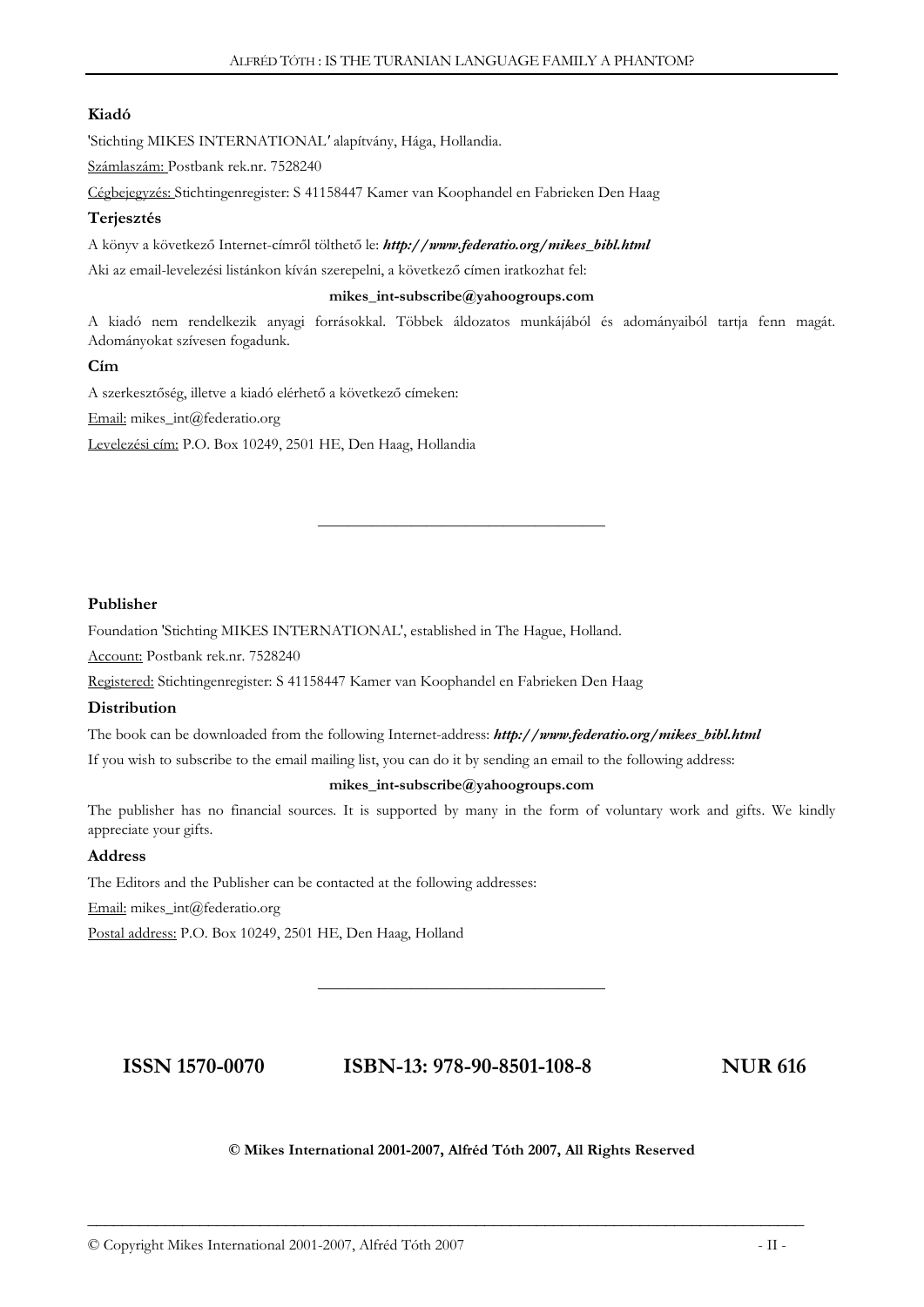# PUBLISHER'S PREFACE

This year we published electronically from Professor Alfréd Tóth his great 'Etymological Dictionary of Hungarian (EDH)', which was complemented by three addenda. With this volume we present a different type of work entitled 'Is the Turanian language family a phantom?'

The Hague (Holland), June 23, 2007

MIKES INTERNATIONAL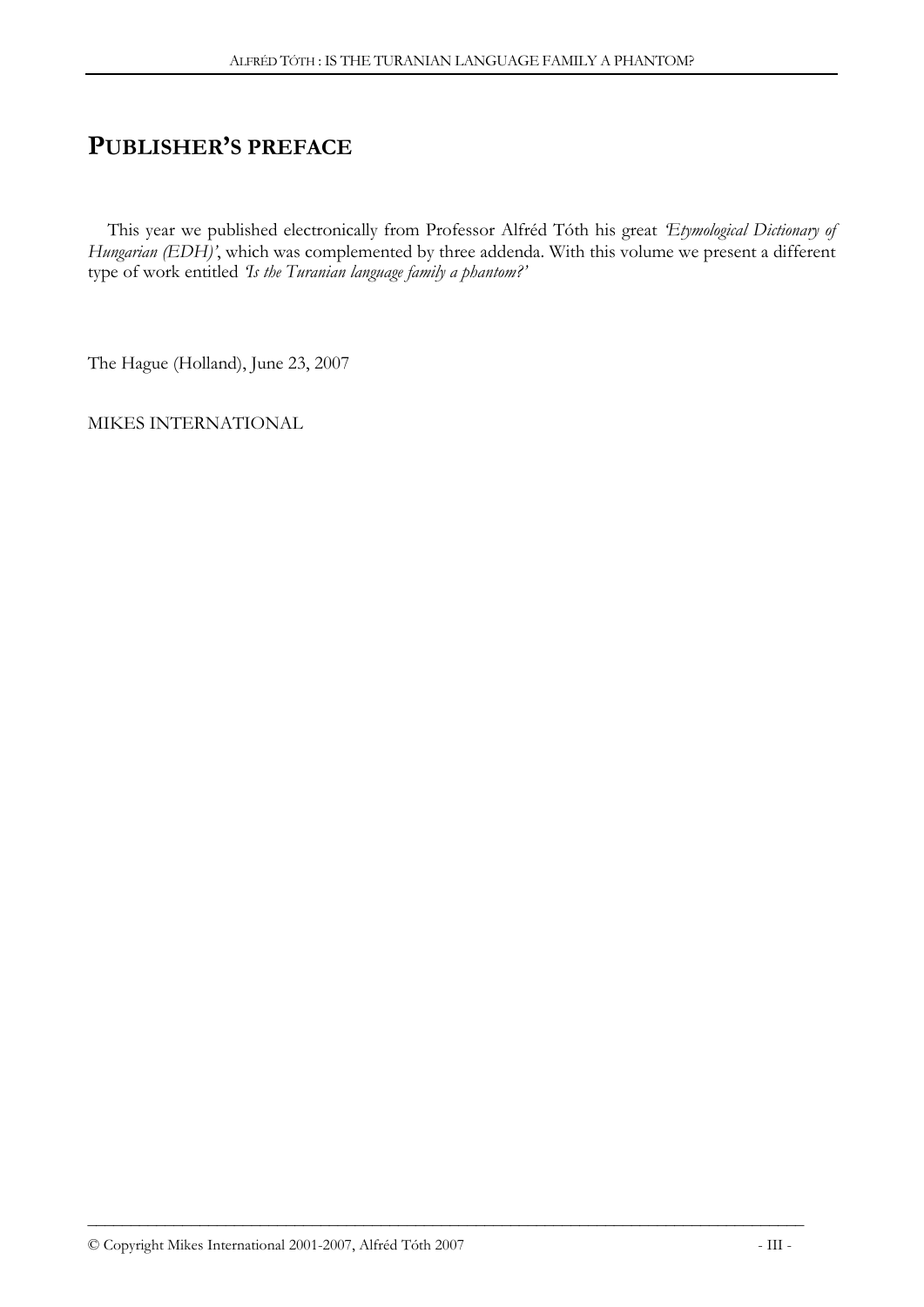# **CONTENTS**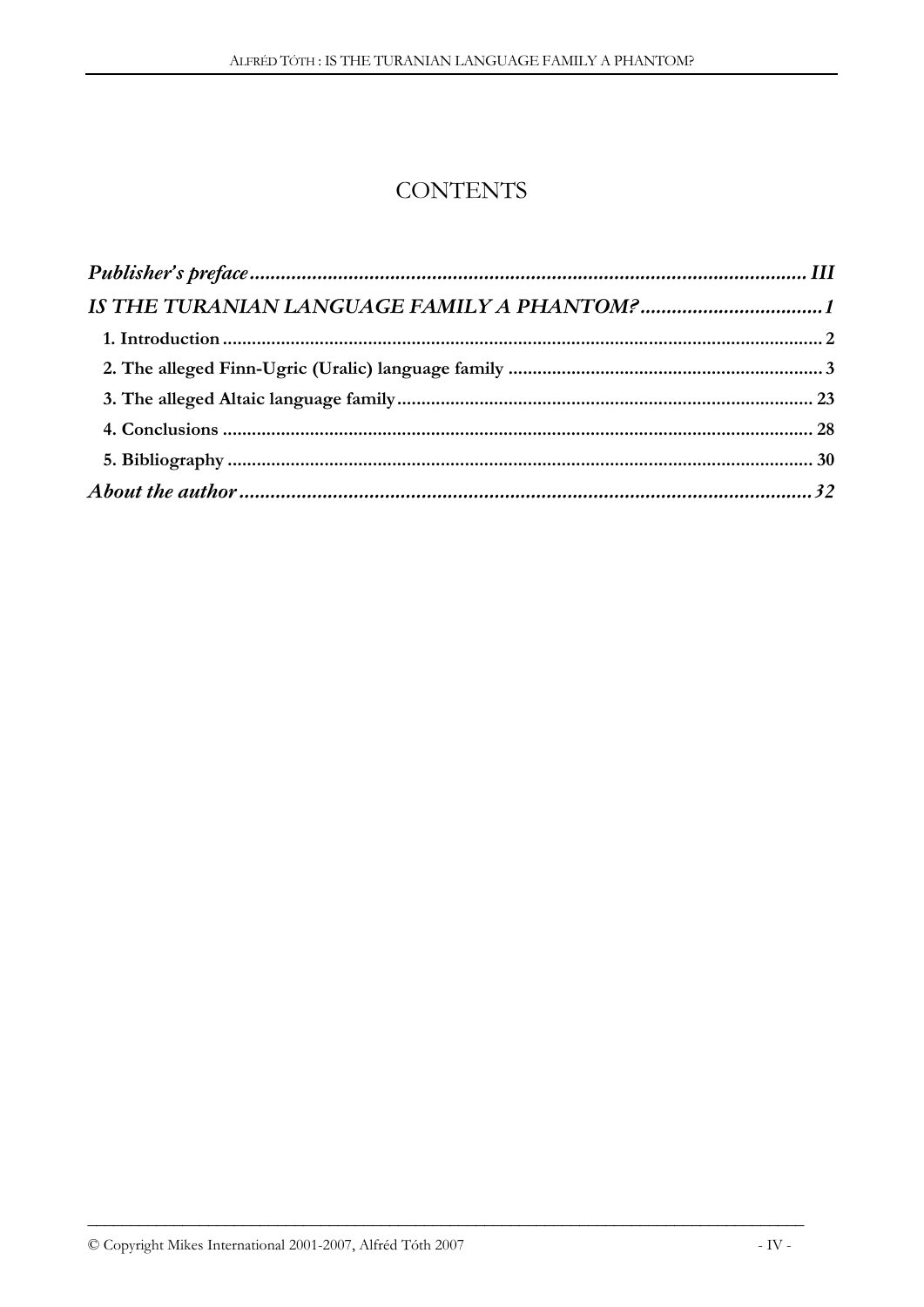# IS THE TURANIAN LANGUAGE FAMILY A PHANTOM?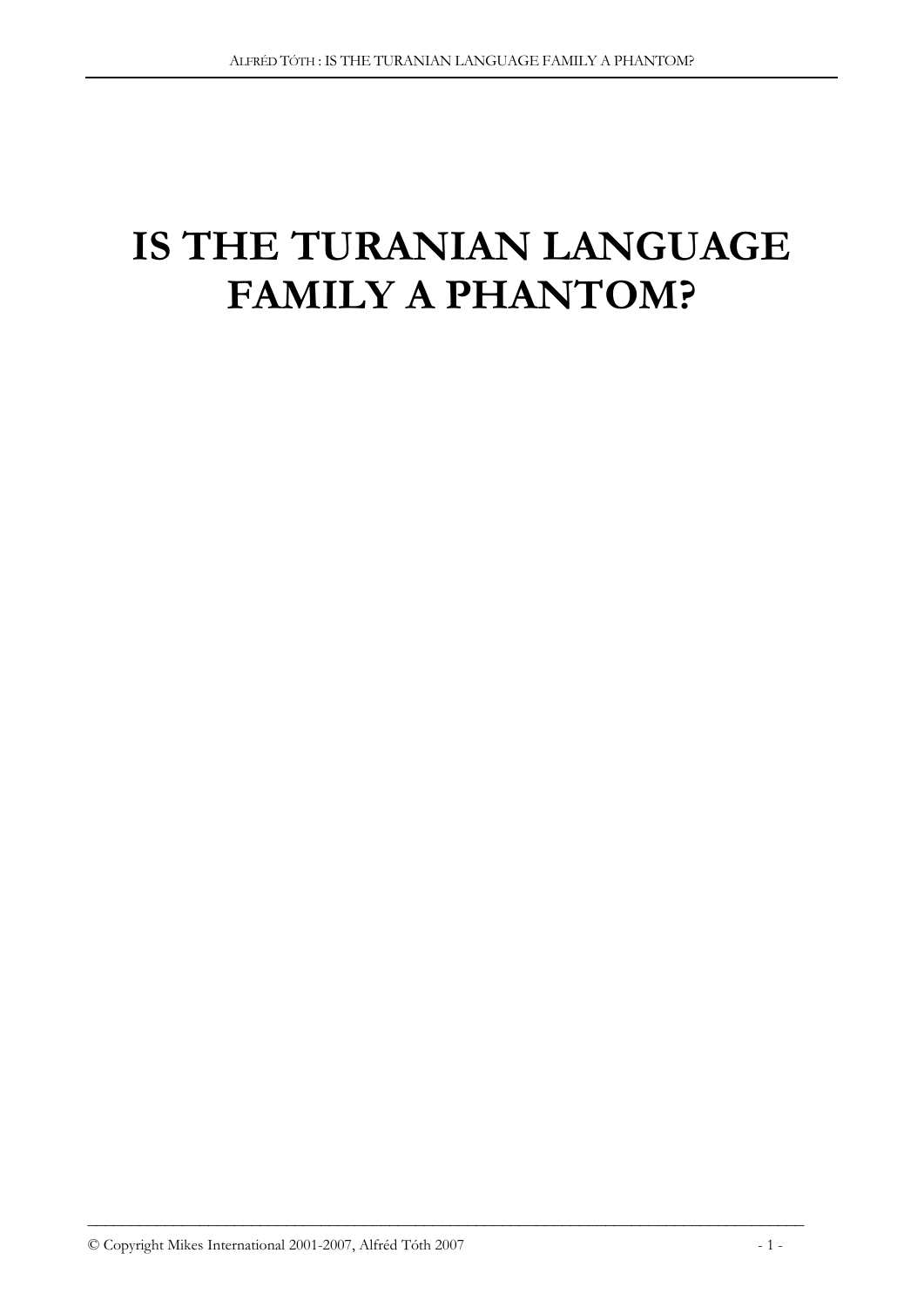# 1. Introduction

The Turanian language family that plays a very important role in Hungarian linguistics as well as history, comprises the Finno-Ugric (or, together with the Samoyed languages, the Uralic) language family (FU) on the one side and the Altaic language family (A) on the other side. While the existence of an Altaic language family has always been doubtful, the existence of a Finno-Ugric or Uralic family has become controversial only very recently. This latter fact is the more astonishing, because Hungarian – besides Finnish the most prominent member of this little family – was originally not considered to have genetical relationships to Finnish and the languages close to Finnish, although a first attempt to group Hungarian and Finnish together goes back to the 18th century (Sajnovics). In this small contribution, I will show the language data necessary to prove that both FU and A cannot be considered to be linguistic families. At the end of this contribution will stand the question, if the existence of the Turanian language family is thus a phantom or not.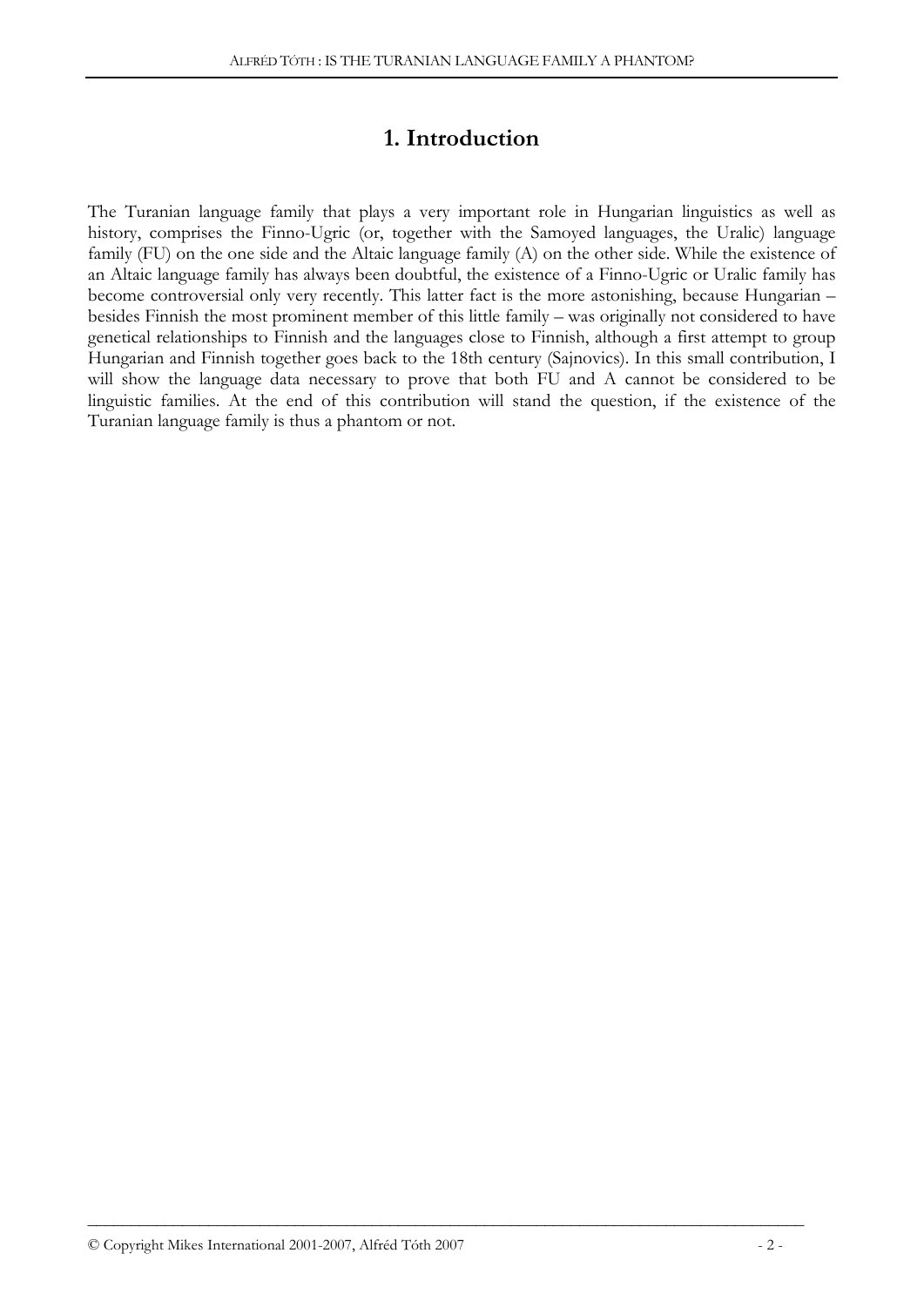# 2. The alleged Finn-Ugric (Uralic) language family

Even in traditional Finno-Ugric or Uralic departments, the existence of a Finno-Ugric or Uralic language family has been doubted for a couple of years (cf. Marcantonio 2002). But while more and more scholars are convinced, that the former Uralic language family is nothing but a Sprachbund, most Finno-Ugrists defend their position as representatives of a language family.

In this chapter, using the 100 words Swadesh-list and considering 10 Finno-Ugric and 2 Samoyed languages, it will be shown that neither the one nor the other assumption is justified. The politically motivated construction of a Finno-Ugric language family in the 18th century shows such a small basis of common words that would put back Proto-Finno-Ugric or Proto-Uralic long before 10'000 B.C. and therefore leads itself ad absurdum. On the other side, it will be shown that the theory of the Sumerian origin of Hungarian, commonly accepted before the invention of the Finno-Ugric and Uralic language families (cf. Érdy 1974), is acceptable also from a language-statistical point.

The 12 Uralic as well as the Sumerian and Akkadian Swadesh lists were compiled from dictionaries. Unfortunately, the Ostyak dictionary of Karjalainen (1948) and the Mordwin dictionary of Paasonen (1990-96) were not available to me, because the Library of Congress does not borrow reference works. From the living languages only the Finnic and Estonian lists could be controlled by native speakers in the spring of 2003 in the Institute of Uralistics of the University of Szombathely (Hungary). The Hungarian list was compiled by the present author according to his native speaker's proficiency.

Since, as it is known, the Swadesh list was and is still discussed controversially, I would like to mention here only a few recent cases, in which the list could be applied successfully, i.e. where the calculations that follow from the list are matching with the chronological data of non-statistical linguistics: Elbert (1953) for Polynesian languages; Rabin (1975) for Semitic languages, Blažek for Sumerian (including Emesal), Akkadian, Elamitic, Kassitic, Hurrian, Urartian and Hattic; Forster, Tóth and Bandelt (1998) for 17 Retoromance/Ladinic dialects and recently Forster and Tóth (2003) for Celtic languages.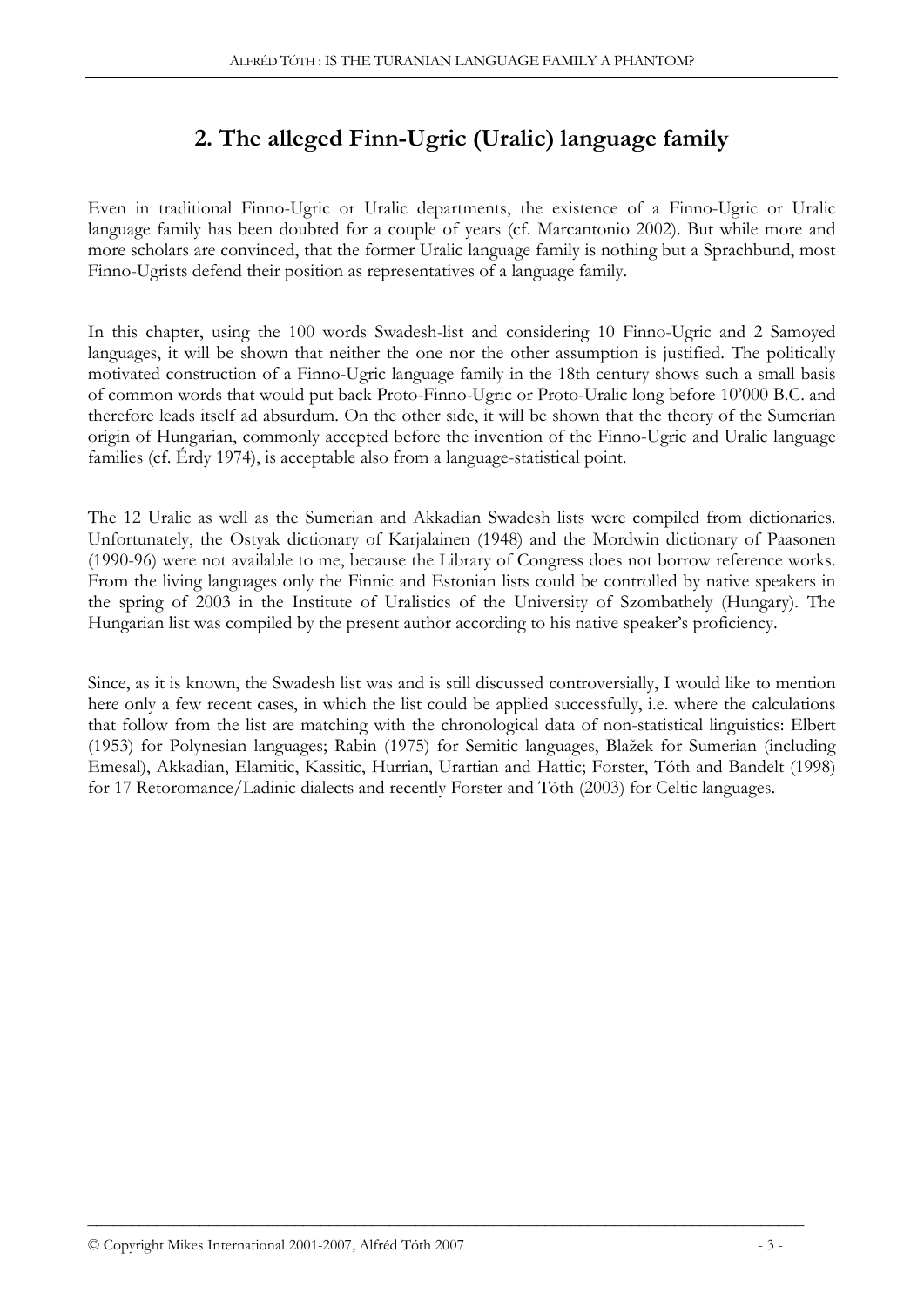|                 | Hung.                                   | Vog.                          | Osty.                          | Syry.                                              | Voty.                   | Cher.                                                   | Mordw.                    | Finn.                | Eston.                   | Lapp.                                  | Ngan.             | Selk.                             |
|-----------------|-----------------------------------------|-------------------------------|--------------------------------|----------------------------------------------------|-------------------------|---------------------------------------------------------|---------------------------|----------------------|--------------------------|----------------------------------------|-------------------|-----------------------------------|
| $\mathbf{1}$    | $\acute{\text{e}}\text{n}^{\text{a}}$   | $\ddot{a}m^a$                 | $\rm m\ddot{a}^a$              | $\rm me^a$                                         | mon <sup>a</sup>        | $\rm{min}^{\rm a}$                                      | $\rm{mon}^a$              | minä <sup>a</sup>    | mina <sup>a</sup>        | $m\bar{o}n^a$                          | myń <sup>a</sup>  | mana                              |
| 2               | $\mathfrak{t}\mathbf{e}^{\mathfrak{a}}$ | naŋb                          | naŋb                           | $\mathfrak{t}\mathrm{e}^{\scriptscriptstyle{a}}$   | ton <sup>a</sup>        | $\mathrm{t} \mathrm{i} \acute{\mathrm{n}}^{\mathrm{a}}$ | $\rm ton^a$               | sinä <sup>a</sup>    | sina <sup>a</sup>        | dōnª                                   | tanaa             | tana                              |
| $\mathfrak{Z}$  | $mi^a$                                  | man <sup>a</sup>              | $\text{map}^a$                 | $mije^a$                                           | $mi^a$                  | mä <sup>a</sup>                                         | min <sup>a</sup>          | me <sup>a</sup>      | me <sup>a</sup>          | $m\bar{\text{i}}^{\text{a}}$           | myń <sup>a</sup>  | me <sup>a</sup>                   |
| $\overline{4}$  | $\mbox{e} \mbox{z}^{\mbox{a}}$          | ań-tib                        | tam <sup>c</sup>               | $\rm eta^a$                                        | ta <sup>d</sup>         | $\tt{ty}^e$                                             | $\rm et' e^a$             | tämäf                | seeg                     | tatah                                  | tami              | nami                              |
| $\overline{5}$  | $\rm a z^a$                             | ań-tab                        | tom <sup>c</sup>               | esijad                                             | SO <sup>e</sup>         | tu <sup>f</sup>                                         | $\check{t}$               | tuo <sup>h</sup>     | tooh                     | $\text{to-}^{\text{h}}$                | tandai            | tina                              |
| 6               | $\rm{ki}$ $\rm{Pa}$                     | $\chi\mathring{a}^{\rm b}$    | $\chi$ oj <sup>b</sup>         | kin <sup>a</sup>                                   | kin <sup>a</sup>        | $k\ddot{u}^a$                                           | $\mathbf{k'i^a}$          | ken <sup>a</sup>     | kes <sup>a</sup>         | $g \overline{\textbf{i}}^{\textup{a}}$ | $ku-a$            | kuti <sup>a</sup>                 |
| $7\phantom{.0}$ | mi? $^{\rm a}$                          | mär <sup>a</sup>              | moj <sup>a</sup>               | muj <sup>a</sup>                                   | ma <sup>a</sup>         | $m\bar{o}^a$                                            | meźe <sup>a</sup>         | mikä <sup>a</sup>    | mis <sup>a</sup>         | $m\bar{\rm r}^{\rm a}$                 | $ma-a$            | qajb                              |
| $8\phantom{.0}$ | nem <sup>a</sup>                        | $\ddot{\rm a}^{\rm b}$        | nem <sup>a</sup>               | $n$ em $a$                                         | evyl <sup>c</sup>       | $n\check{e}^d$                                          | $\mathrm{a}^{\mathrm{b}}$ | $\rm \mathring{h}^e$ | mittef                   | ib <sup>g</sup>                        | $ni^{-a}$         | $a\check{s}\check{s}a^h$          |
| 9               | mindenkia                               | år-khanb                      | $\rm az\grave{a}t^c$           | bide <sup>d</sup>                                  | vańe                    | ćĕlaf                                                   | veseg                     | kaikkih              | köikh                    | tiuna-i                                | bonsa             | muntikk                           |
| 10              | sokan <sup>a</sup>                      | $\mbox{sew}^{\mbox{\tiny a}}$ | $\bar{a}t^{\rm b}$             | unac                                               | $\text{uno}^{\text{c}}$ | $\check{\textrm{s}}\textbf{u}\textbf{k}$ ěď             | sjar'ja <sup>e</sup>      | montaf               | paljug                   | ätna-h                                 | ńuka-i            | kočči                             |
| 11              | $\mbox{egy}^{\mbox{\tiny a}}$           | akw <sup>b</sup>              | $\ddot{\rm j}^{\rm c}$         | $\mathrm{et}'\mathrm{i}^\mathrm{d}$                | og <sup>b</sup>         | $\mathrm{i} \mathbf{k}^{\mathrm{b}}$                    | vejkeb                    | yksib                | üksb                     | ok'tâ°                                 | ńojf              | ukkir <sup>g</sup>                |
| 12              | kettő <sup>a</sup>                      | kit <sup>a</sup>              | kät <sup>a</sup>               | kik <sup>a</sup>                                   | kik <sup>a</sup>        | $k$ oka                                                 | kavto <sup>a</sup>        | kaksi <sup>a</sup>   | kaks <sup>a</sup>        | guok'te <sup>a</sup>                   | sity <sup>a</sup> | $\check{\text{stitr}}^{\text{a}}$ |
| 13              | nagya                                   | jänib                         | ūn <sup>c</sup>                | giriś <sup>d</sup>                                 | badžim <sup>e</sup>     | kuguf                                                   | nokšg                     | suurih               | $\text{suur}^{\text{h}}$ | stuĕra-i                               | ńarkaj            | kepil' <sup>k</sup>               |
| 14              | hosszú <sup>a</sup>                     | khåšä <sup>a</sup>            | $\chi u w^b$                   | $\rm ku\acute{z}^a$                                | kuź <sup>a</sup>        | kužu <sup>a</sup>                                       | kuvakac                   | pitkä <sup>d</sup>   | pikk <sup>d</sup>        | kuoke- <sup>e</sup>                    | najba-f           | čumpil's                          |
| 15              | $\rm kis/kicsi^a$                       | $a^{\text{ib}}$               | $\bar{a} \mathfrak{j}^{\rm b}$ | ${\rm d}^{\rm r} \acute{{\rm z}} {\rm ol}^{\rm t}$ | pitsid                  | izine                                                   | viškinef                  | pienis               | väikes                   | alake-h                                | mago-i            | kipaj                             |

© Copyright Mikes International 2001-2007, Alfréd Tóth 2007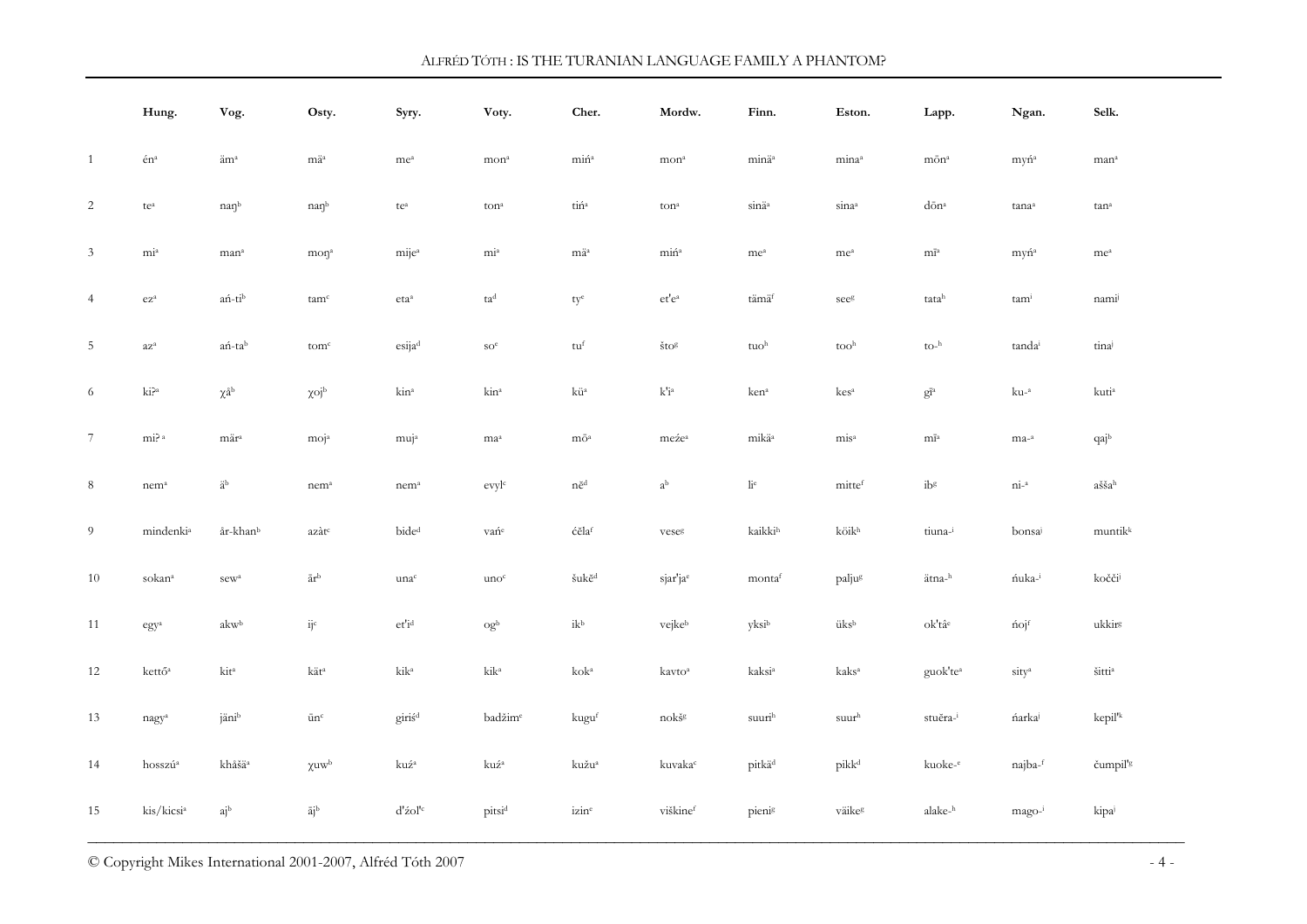|        | Hung.                                                 | Vog.                                      | Osty.                          | Syry.                                         | Voty.                          | Cher.                               | Mordw.                    | Finn.                                              | Eston.            | Lapp.               | Ngan.                              | Selk.               |
|--------|-------------------------------------------------------|-------------------------------------------|--------------------------------|-----------------------------------------------|--------------------------------|-------------------------------------|---------------------------|----------------------------------------------------|-------------------|---------------------|------------------------------------|---------------------|
| 16     | $n\tilde{\mathrm{o}}^{\mathrm{a}}$                    | $\mathbf{n}\mathbf{\bar{i}}^{\mathrm{a}}$ | $\dot{\rm m}^{\rm a}$          | getirb                                        | kišnoc                         | batě <sup>d</sup>                   | $\rm \acute{m}^{a}$       | nainene                                            | nainee            | kuiěnaf             | $\rm ny^a$                         | ńeńa                |
| 17     | $\rm f\acute{e}r\acute{f}i^a$                         | $\gamma$ um <sup>b</sup>                  | $\chi \bar{u}^b$               | veres <sup>c</sup>                            | kart <sup>d</sup>              | marie                               | ščjoraf                   | miess                                              | meess             | teuĕtu-h            | kojümui                            | qupi                |
| 18     | személy <sup>a</sup>                                  | $\rm{H}i^b$                               | $\rm l'l^{\prime b}$           | $\rm{Iol}^b$                                  | $\text{lu}^{\text{lb}}$        | jĕŋ <sup>c</sup>                    | loman'd                   | henkilö <sup>e</sup>                               | isikf             | nieras              | xorêhilsati                        |                     |
| 19     | hal <sup>a</sup>                                      | $\chi u l^a$                              | $\chi ut'^a$                   | t'serib                                       | tśorygb                        | kol <sup>a</sup>                    | kal <sup>a</sup>          | kala <sup>a</sup>                                  | kala <sup>a</sup> | guolle <sup>a</sup> | kolya                              | qelil' <sup>a</sup> |
| 20     | madára                                                | tåulin-vujb                               | śiśki <sup>c</sup>             | kitsa <sup>d</sup>                            | tylo-burda <sup>e</sup>        | kajĕkf                              | narmun's                  | lintuh                                             | lindh             | $Iode^{-1}$         | dama-                              | šüńčekak            |
| 21     | kutya <sup>a</sup>                                    | āmpb                                      | $\bar{a}p^b$                   | kit'śei <sup>c</sup>                          | puni <sup>d</sup>              | $\rm{pi}^{\rm{e}}$                  | pine <sup>d</sup>         | koiraf                                             | koerf             | holju <sup>g</sup>  | bańh                               | kanaki              |
| 22     | tetű <sup>a</sup>                                     | teχe·m <sup>a</sup>                       | $to \gamma$ tem <sup>a</sup>   | toj <sup>a</sup>                              | täj <sup>a</sup>               | $\mathrm{t}\mathrm{i}^{\mathrm{a}}$ | $\check{c}i\check{c}av^b$ | $\mathrm{t}\ddot{\mathrm{a}}\mathrm{t}^\mathrm{a}$ | täi <sup>a</sup>  | dik'ke <sup>a</sup> | nomtu <sup>c</sup>                 | unti <sup>d</sup>   |
| 23     | faª                                                   | -pä <sup>a</sup>                          | $j u \chi^b$                   | $pu^{a}$                                      | pu <sup>a</sup>                | pu <sup>a</sup>                     | čivto <sup>c</sup>        | puu <sup>a</sup>                                   | puu <sup>a</sup>  | naoke- <sup>d</sup> | muńku <sup>e</sup>                 | po <sup>a</sup>     |
| 24     | maga                                                  | tajimb                                    | $tip-c$                        | $\rm{tu}\acute{s}^d$                          | keneme                         | ozěmf                               | vid'meg                   | siemenh                                            | seemeh            | sāj'uoi             | sêńkê                              | šüńči               |
| 25     | $\mbox{lev\'el}^{\mbox{\tiny a}}$                     | laptā <sup>a</sup>                        | lüba <sup>a</sup>              | $kor^b$                                       | $\rm kvar^b$                   | lěštaš <sup>c</sup>                 | lopad                     | lehtie                                             | lehte             | $lasta-e$           | xora-f                             | čāpis               |
| 26     | gyökér <sup>a</sup>                                   | pårĕkhb                                   | $\rm l\grave{e}r^c$            | $\text{v} \text{u} \check{\text{z}}^\text{d}$ | $v_1 \check{z}_1$ <sup>d</sup> | $\rm bo\check{z}^d$                 | undovks <sup>e</sup>      | juurif                                             | juurf             | ruĕttsase-8         | toxih                              | konti               |
| $27\,$ | kéreg <sup>a</sup>                                    | $k\bar{e}r^a$                             | tontě                          | $kor^c$                                       | $\rm kat' \pm^d$               | kuměž <sup>e</sup>                  | $\rm ker^{\iota_c}$       | kkarnaf                                            | haukumas          | gârrâ <sup>a</sup>  | kasudqāzid                         |                     |
| 28     | $\mathrm{b}\tilde{\mathrm{o}}\mathrm{r}^{\mathrm{a}}$ | $\ensuremath{\mathrm{\mathbf{s}}}$ awb    | $\mathrm{so}\chi^{\mathrm{c}}$ | ku <sup>d</sup>                               | kudsi <sup>e</sup>             | kobáštef                            | ked' <sup>g</sup>         | iho <sup>h</sup>                                   | nahki             | skide i             | saxy <sup>k</sup> opi <sup>1</sup> |                     |
| 29     | hús <sup>a</sup>                                      | $\rm \acute{na}wel^{th}$                  | ήοχ <sup>ίς</sup>              | jai <sup>d</sup>                              | jozvi <sup>e</sup>             | $\tilde{\text{sil}}^{\text{f}}$     | s'velf                    | $\rm{liha^g}$                                      | lihas             | perĕku-h            | n <sub>1</sub>                     | qiti                |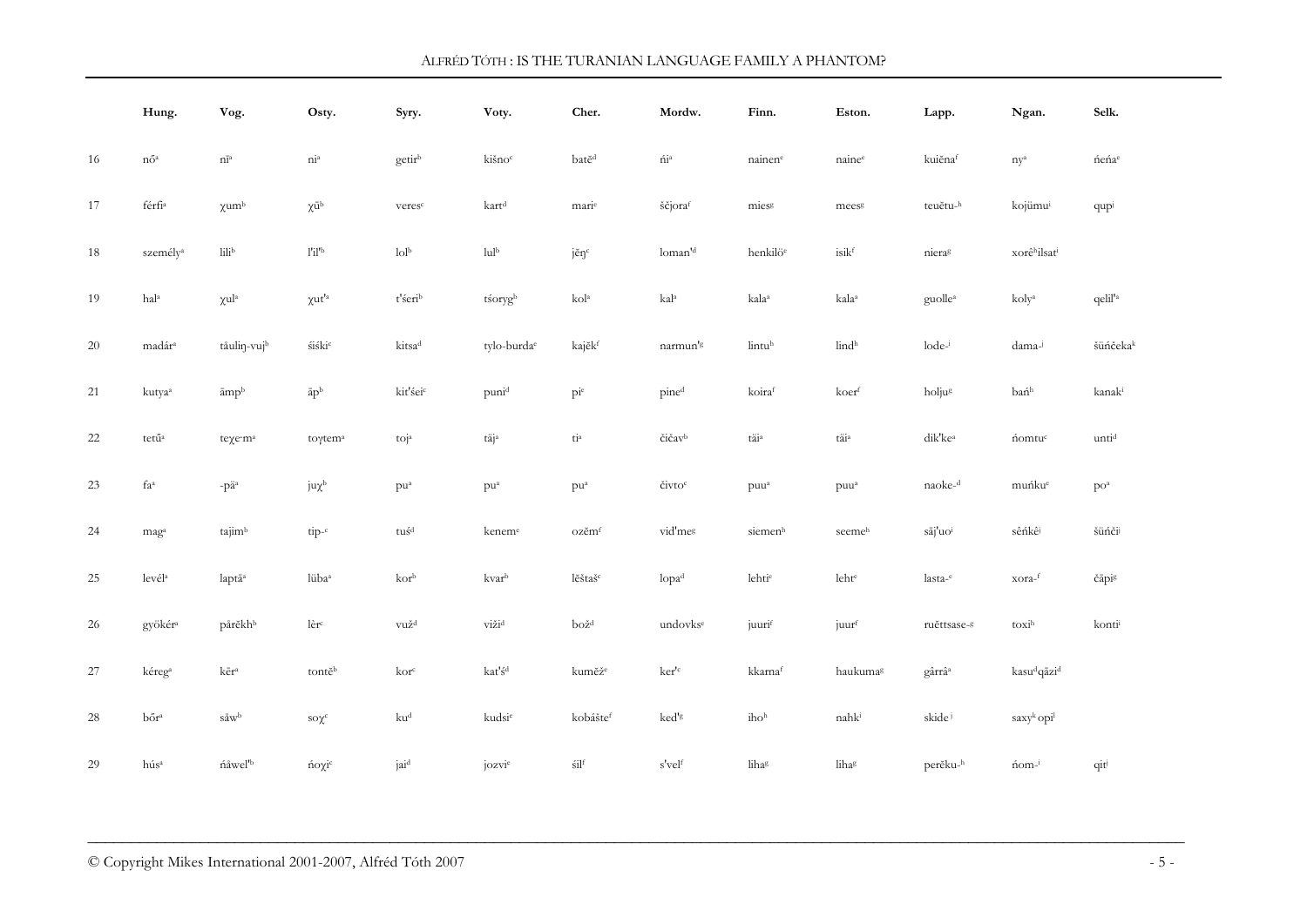|        | Hung.                         | Vog.                  | Osty.                          | Syry.                       | Voty.               | Cher.                                                       | Mordw.                             | Finn.                                         | Eston.                                | Lapp.                                                                               | Ngan.                                 | Selk.                                                   |
|--------|-------------------------------|-----------------------|--------------------------------|-----------------------------|---------------------|-------------------------------------------------------------|------------------------------------|-----------------------------------------------|---------------------------------------|-------------------------------------------------------------------------------------|---------------------------------------|---------------------------------------------------------|
| 30     | vér <sup>a</sup>              | $\rm v\bar u r^a$     | $\rm ucr^a$                    | $\rm{vir}^a$                | $\rm{vir}^a$        | $\beta er^a$                                                | $\mathrm{ver}'^{\mathrm{a}}$       | $\rm veri^a$                                  | $\rm veri^a$                          | $\mathrm{v}\hat{\mathrm{a}}\mathrm{r}\hat{\mathrm{r}}\hat{\mathrm{a}}^{\mathrm{a}}$ | kamb                                  | $\mbox{kem}^{\mbox{\tiny{b}}}$                          |
| 31     | $\mathsf{csont}^{\mathrm{a}}$ | $\rm l u^b$           | $\rm low^b$                    | $\rm{I\!i}^b$               | $\rm{I\!i}^b$       | $\rm l u^b$                                                 | lovažac                            | $\rm{luu^b}$                                  | $\rm luu^b$                           | $\text{takte-}^{\text{d}}$                                                          | atêe                                  | $\rm le^b$                                              |
| 32     | $z\!\sin^{\!a}$               | $v\bar{o}j^b$         | wojb                           | $vij^b$                     | vejb                | $\check{\mathbf{s}}\acute{\mathbf{e}}\mathbf{l}^{\text{c}}$ | kur <sup>d</sup>                   | rasvae                                        | rasve                                 | suĕrjaf                                                                             | dir <sup>g</sup>                      | $\ddot{\rm u} {\rm r}^{\rm h}$                          |
| 33     | tojás <sup>a</sup>            | munib                 | muńb                           | kol'k <sup>c</sup>          | kukei <sup>d</sup>  | mun-b                                                       | al <sup>e</sup>                    | munab                                         | munab                                 | münnieb                                                                             | mênub                                 | $\text{e} \eta^{\text{f}}$                              |
| 34     | szarv <sup>a</sup>            | $\bar{a}\acute{n}t^b$ | änětb                          | śura                        | śura                | $\check{\mathrm{s}}\mathrm{ur}^{\mathrm{a}}$                | $s$ juro <sup><math>a</math></sup> | $s$ arvi $^a$                                 | sarv <sup>a</sup>                     | čoar've <sup>a</sup>                                                                | <i>n</i> amto <sup>c</sup>            | āmtib                                                   |
| 35     | farok <sup>a</sup>            | $l\bar{e}i^b$         | pozi <sup>c</sup>              | bež <sup>c</sup>            | biz <sup>c</sup>    | poć <sup>c</sup>                                            | pulo <sup>d</sup>                  | häntae                                        | sabaf                                 | seiĕpe-f                                                                            | tojbus                                | mäčäsimil <sup>th</sup>                                 |
| 36     | $\mathrm{toll}^{\mathrm{a}}$  | tólª                  | toγet <sup>a</sup>             | bordb                       | $\rm{tili}^a$       | pěštěl <sup>c</sup>                                         | tolga <sup>a</sup>                 | sulka <sup>d</sup>                            | $\textit{sulg}^\textit{d}$            | olĕke-e                                                                             | eptu <sup>f</sup>                     | targ                                                    |
| 37     | haja                          | $\bar{a}t^{\rm b}$    | $\mathrm{so}\chi^{\mathrm{c}}$ | $\pm i^d$                   | jiršie              | $\ddot{u}p^f$                                               | čer's                              | hiush                                         | juuksedi                              | vuop'te                                                                             | $n$ erby $k$                          | $\mathrm{ku}^{\mathrm{l}}$                              |
| 38     | fej <sup>a</sup>              | päŋk <sup>a</sup>     | $\mathrm{o}\chi^\mathrm{b}$    | jur <sup>c</sup>            | $p$ un <sup>a</sup> | buj <sup>d</sup>                                            | prjae                              | pää <sup>a</sup>                              | pea <sup>a</sup>                      | oiĕve-f                                                                             | koug                                  | $\mathrm{oli}^\mathrm{h}$                               |
| 39     | $\rm f\ddot{u}l^a$            | päl' <sup>a</sup>     | pet <sup>a</sup>               | pela                        | pel <sup>a</sup>    | pe·leš <sup>a</sup>                                         | pile <sup>a</sup>                  | korvab                                        | kõrvb                                 | bael'lje <sup>a</sup>                                                               | nojbuo <sup>c</sup>                   | $k\bar{o}^d$                                            |
| 40     | szem <sup>a</sup>             | šäm <sup>a</sup>      | sem <sup>a</sup>               | $sin^a$                     | $\sin^a$            | sinzä <sup>a</sup>                                          | selme <sup>a</sup>                 | $\mathrm{silm}\ddot{\mathrm{a}}^{\mathrm{a}}$ | $\mathrm{silm}^{\mathrm{a}}$          | čâl'bme <sup>a</sup>                                                                | sejmea                                | ${\rm saji^a}$                                          |
| 41     | $\mathrm{Orr}^\mathrm{a}$     | ńolb                  | ńolb                           | $\mathrm{nnr}^{\mathrm{c}}$ | nir <sup>c</sup>    | nerc                                                        | sudo <sup>d</sup>                  | nenä <sup>e</sup>                             | ninae                                 | nunee                                                                               | ńuńka <sup>e</sup>                    | $\mathrm{int}\ddot{\mathrm{a}}\mathrm{l}^{\mathrm{rf}}$ |
| 42     | száj <sup>a</sup>             | $s\bar{u}p^a$         | uŋĕlb                          | vom <sup>c</sup>            | im <sup>d</sup>     | upšae                                                       | kurgof                             | suu <sup>a</sup>                              | suu <sup>a</sup>                      | ηalĕme- <sup>g</sup>                                                                | $\hat{\rm n}$ a $\hat{\rm n}^{\rm h}$ | $\bar{a}k^i$                                            |
| $43\,$ | $\rm fog^a$                   | päŋk <sup>a</sup>     | penk <sup>a</sup>              | piń <sup>a</sup>            | piń <sup>a</sup>    | pü <sup>a</sup>                                             | $pej^a$                            | $\rm p\ddot n^a$                              | $\overline{p}$ <i>ii</i> <sup>a</sup> | patne-b                                                                             | timic                                 | timic                                                   |
| 44     | nyelva                        | $\rm \acute{nl}m^a$   | ńälem <sup>a</sup>             | $\rm{kil}^b$                | $\rm{kil}^b$        | ji·lme <sup>a</sup>                                         | kel <sup>'b</sup>                  | kielib                                        | keelb                                 | kiela-b                                                                             | siêdec                                | $\check{\mathrm{se}}^{\mathrm{c}}$                      |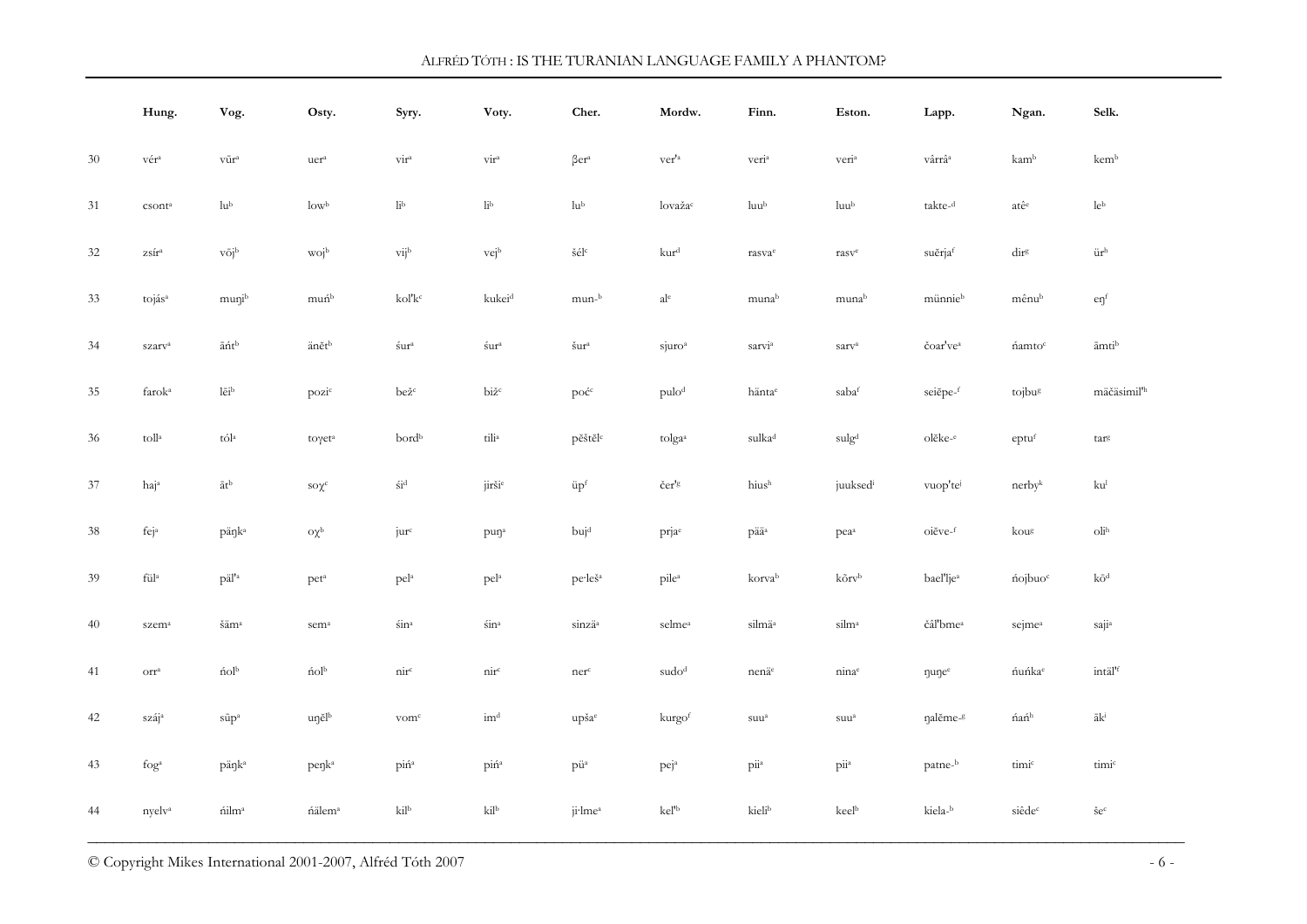|    | Hung.                                                  | Vog.                                                  | Osty.                                                               | Syry.                | Voty.                          | Cher.                                 | Mordw.               | Finn.               | Eston.              | Lapp.                 | Ngan.              | Selk.                    |
|----|--------------------------------------------------------|-------------------------------------------------------|---------------------------------------------------------------------|----------------------|--------------------------------|---------------------------------------|----------------------|---------------------|---------------------|-----------------------|--------------------|--------------------------|
| 45 | karom <sup>a</sup>                                     | kwonsb                                                | kuš <sup>c</sup>                                                    | $g_1 \check{z}^c$    | gižic                          | küč <sup>c</sup>                      | kenžed               | kynsid              | sõrmeküüse          | kadsa-f               | kêzu- <sup>c</sup> | qatid                    |
| 46 | láb <sup>a</sup>                                       | $l\bar{a}\gamma\check{e}l^b$                          | kur <sup>c</sup>                                                    | $k$ ok <sup>d</sup>  | kuk <sup>d</sup>               | jole                                  | pil'gef              | jalkas              | jalgs               | juölĕk'ieg            | <i>nuojhtopii</i>  |                          |
| 47 | térd <sup>a</sup>                                      | sānsb                                                 | $\check{\mathrm{s}}\bar{\mathrm{a}}\check{\mathrm{s}}^{\mathrm{b}}$ | pid'źes <sup>c</sup> | pyzes <sup>c</sup>             | pulbujd                               | kumažae              | $\text{poly1}^f$    | $p\ddot{o}lv^f$     | puĕlawa-f             | xuogas             | pulih                    |
| 48 | kéz <sup>a</sup>                                       | koat <sup>a</sup>                                     | ket <sup>a</sup>                                                    | $\rm{ki^a}$          | $\rm{ki}^a$                    | kit <sup>a</sup>                      | ked' <sup>a</sup>    | käsi <sup>a</sup>   | käsi <sup>a</sup>   | giettâ <sup>a</sup>   | dütüb              | uti <sup>c</sup>         |
| 49 | has <sup>a</sup>                                       | khwårmäb                                              | $j\check{e}\check{s}^c$                                             | ruš <sup>d</sup>     | köt <sup>e</sup>               | müškürf                               | pekeg                | mahah               | kõht <sup>e</sup>   | čoiĕve-               | mina-              | pärqik                   |
| 50 | nyak <sup>a</sup>                                      | $\text{sip}^{\text{b}}$                               | säpělb                                                              | gol'a <sup>c</sup>   | gul'o <sup>c</sup>             | šü <sup>d</sup>                       | kir'ga <sup>e</sup>  | kaulaf              | kaelf               | čepeote- <sup>g</sup> | baka-h             | teti                     |
| 51 | mellek <sup>a</sup>                                    | mail <sup>a</sup>                                     | $m\bar{e}\gamma$ et <sup>a</sup>                                    | mores <sup>b</sup>   | mil <sup>a</sup>               | mela                                  | mälhkä <sup>a</sup>  | rinta <sup>c</sup>  | rind <sup>c</sup>   | miel'gâ <sup>a</sup>  | sinsê <sup>d</sup> | kilie                    |
| 52 | $\ensuremath{\mathrm{szrv}}^{\ensuremath{\mathrm{a}}}$ | $\check{\text{sim}}^a$                                | sem <sup>a</sup>                                                    | śelem <sup>a</sup>   | śulem <sup>a</sup>             | $\check{\textrm{sum}}{}^{\textrm{a}}$ | sedej <sup>a</sup>   | sydän <sup>a</sup>  | süda <sup>a</sup>   | wa'imuob              | soa <sup>c</sup>   | setymyt <sup>d</sup>     |
| 53 | mája                                                   | mait <sup>a</sup>                                     | $m\bar{u}$ γet <sup>a</sup>                                         | mus <sup>a</sup>     | mus <sup>a</sup>               | mokš <sup>a</sup>                     | makso <sup>a</sup>   | $maksa^a$           | maks <sup>a</sup>   | müökxsie <sup>a</sup> | mitabmitb          |                          |
| 54 | inni <sup>a</sup>                                      | $\ddot{a}$ j <sup>-a</sup>                            | $ješ-a$                                                             | $ju^{-a}$            | $ju^{-a}$                      | jüä- <sup>a</sup>                     | simem <sup>'b</sup>  | juoda <sup>a</sup>  | jooma <sup>a</sup>  | jukkâ- <sup>a</sup>   | $by-c$             | ütiqo <sup>d</sup>       |
| 55 | enni <sup>a</sup>                                      | $\mathfrak{t}\bar{\mathfrak{1}}\text{-}^{\mathrm{a}}$ | $\rm{Li^{-3}}$                                                      | $60j^{-a}$           | $\widetilde{\textrm{S1}}^{-a}$ | $\rm ko\acute{c}^b$                   | jarsams <sup>c</sup> | syödä <sup>a</sup>  | sööma <sup>a</sup>  | nalmate-d             | nam-e              | amqof                    |
| 56 | harapni <sup>a</sup>                                   | purib                                                 | portib                                                              | jirnic               | leka- <sup>d</sup>             | purde <sup>e</sup>                    | suskomsf             | purra <sup>e</sup>  | hammustamag         | $\text{poro-}^e$      | saku-h             | ootal-i                  |
| 57 | látni <sup>a</sup>                                     | $w\bar{a}\gamma^b$                                    | ankěrmě <sup>c</sup>                                                | vidlini <sup>d</sup> | adž- <sup>e</sup>              | užamf                                 | neemsg               | nähdäh              | nägemai             | vuĕiĕne-              | ńedu- <sup>k</sup> | $q$ o $q$ o <sup>1</sup> |
| 58 | hallani <sup>a</sup>                                   | khwōli <sup>a</sup>                                   | $\chi$ ūtem <sup>a</sup>                                            | kilni <sup>a</sup>   | kilinia                        | ko·lam <sup>a</sup>                   | kulems <sup>a</sup>  | kuulla <sup>a</sup> | kuulma <sup>a</sup> | gullât <sup>a</sup>   | dindi-b            | üntičiqo <sup>c</sup>    |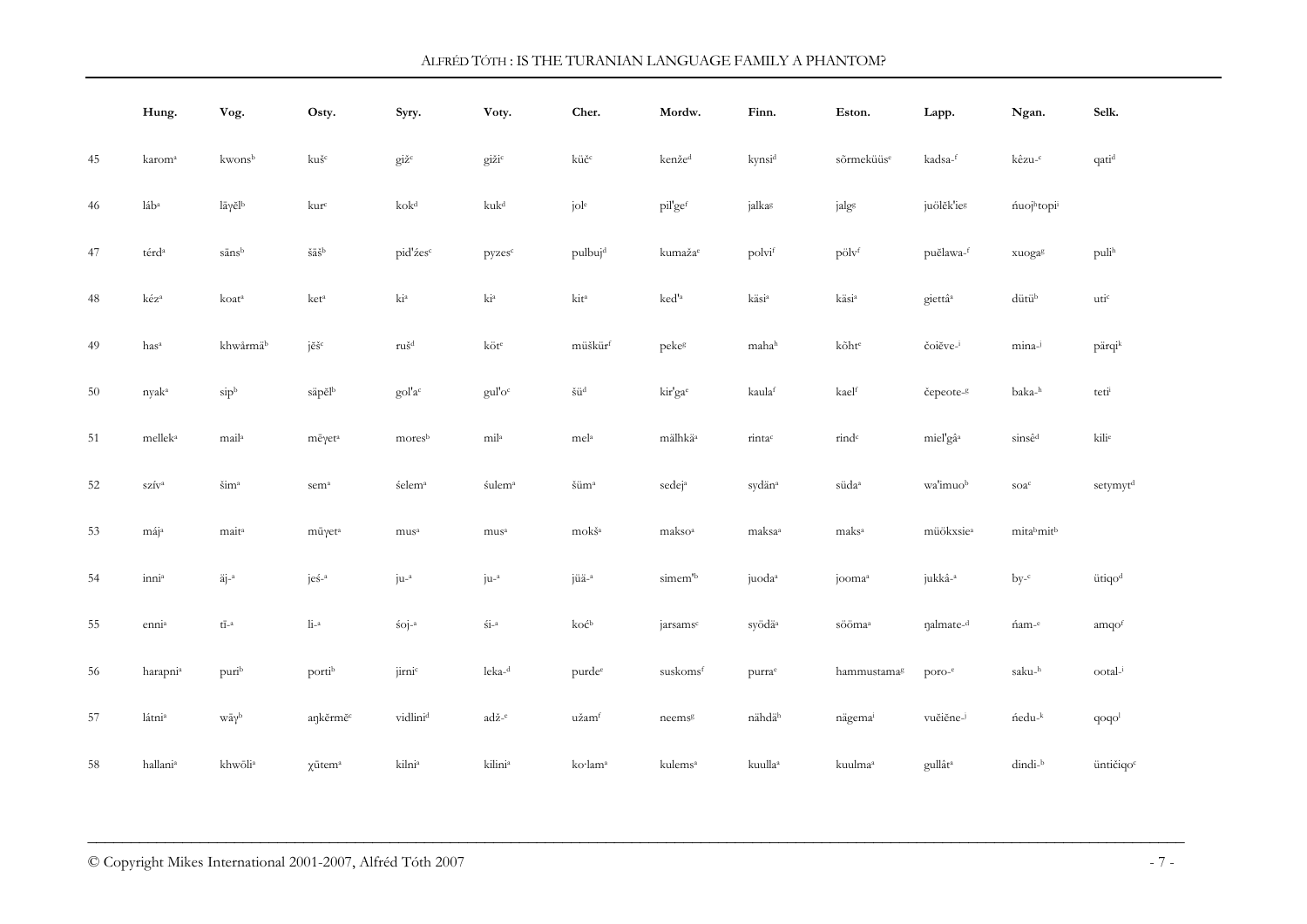|    | Hung.                | Vog.                    | Osty.                              | Syry.                | Voty.                                  | Cher.                                         | Mordw.                       | Finn.               | Eston.              | Lapp.                 | Ngan.                               | Selk.                                                  |
|----|----------------------|-------------------------|------------------------------------|----------------------|----------------------------------------|-----------------------------------------------|------------------------------|---------------------|---------------------|-----------------------|-------------------------------------|--------------------------------------------------------|
| 59 | tudni <sup>a</sup>   | χańśib                  | $\chi$ ōšb                         | tèdni <sup>a</sup>   | tod- <sup>a</sup>                      | šińćal <sup>c</sup>                           | sodams <sup>d</sup>          | tuntea <sup>a</sup> | teadmae             | dow'dât <sup>a</sup>  | $ceny-f$                            | tenimiqos                                              |
| 60 | aludni <sup>a</sup>  | $\chi$ uji <sup>b</sup> | a·ttaª                             | uźnic                | izinyc                                 | umalmě <sup>d</sup>                           | udoms <sup>a</sup>           | nukkua <sup>e</sup> | magamaf             | oaddet <sup>a</sup>   | kundu-8                             | qontoqoh                                               |
| 61 | halni <sup>a</sup>   | khåli <sup>a</sup>      | $\chi\Box$ t- <sup>a</sup>         | kulni <sup>a</sup>   | kulini <sup>a</sup>                    | ko·lem <sup>a</sup>                           | kuloms <sup>a</sup>          | kuolla <sup>a</sup> | koolmaª             | jamateb               | kuo- <sup>a</sup> quqo <sup>a</sup> |                                                        |
| 62 | ölni <sup>a</sup>    | äl- <sup>a</sup>        | vel- <sup>a</sup>                  | vini <sup>a</sup>    | $vi$ -/vij- $a$                        | puštmob                                       | kulovtoms <sup>c</sup>       | tappaa <sup>d</sup> | tapma <sup>d</sup>  | haperte-e             | $ko-f$                              | qetqog                                                 |
| 63 | úszni <sup>a</sup>   | $uj^{-a}$               | ut't'a <sup>a</sup>                | ujnia                | $\overline{\text{v}}$ ij- <sup>a</sup> | i äm <sup>a</sup>                             | ujems <sup>a</sup>           | uida <sup>a</sup>   | ujumab              | vuoggjât <sup>a</sup> | dambi-c                             | urqo <sup>d</sup>                                      |
| 64 | repülni <sup>a</sup> | jälib                   | pòrlĕ- <sup>c</sup>                | lèbni <sup>d</sup>   | lobani <sup>d</sup>                    | čoneštäläme                                   | livtjamsf                    | lentääg             | lendamag            | halane-h              | tåir- <sup>i</sup>                  | timpiqo                                                |
| 65 | menni <sup>a</sup>   | mini <sup>a</sup>       | mentä <sup>a</sup>                 | munni <sup>a</sup>   | $men-a$                                | mi em <sup>a</sup>                            | jutamsb                      | mennä <sup>a</sup>  | minema <sup>a</sup> | mânnât <sup>a</sup>   | mena- <sup>a</sup>                  | qöšqog                                                 |
| 66 | jönni <sup>a</sup>   | $j1^{-a}$               | $j\ddot{\mathrm{o}}$ <sup>-a</sup> | loknib               | lyktynyb                               | tolam <sup>c</sup>                            | sams <sup>d</sup>            | tullac              | tulema <sup>c</sup> | jorĕpe- <sup>e</sup>  | $tuj-f$                             | qenqoh                                                 |
| 67 | feküdni <sup>a</sup> | χujib                   | $il\chi\grave{o}i^{-b}$            | kuilini <sup>c</sup> | $kil'I'1-c$                            | bozam <sup>d</sup>                            | $put^{-d}$                   | maatae              | lamadamaf           | jakŋahe- <sup>g</sup> | tundej- <sup>h</sup>                | ippiqoi                                                |
| 68 | ülni <sup>a</sup>    | ūnlib                   | ōměsti <sup>c</sup>                | pukalni <sup>d</sup> | pukini <sup>d</sup>                    | šińće <sup>e</sup>                            | aštems (osado) <sup>f</sup>  | istuag              | istumag             | kovohe-h              | n <sub>1</sub>                      | omninti-                                               |
| 69 | állni <sup>a</sup>   | l'ūl'ib                 | $15j^{-b}$                         | sulalni <sup>a</sup> | $\sin^{-a}$                            | šolgem <sup>a</sup>                           | aštems (stjado) <sup>e</sup> | seisoa <sup>d</sup> | seisma <sup>d</sup> | čuĕžute-e             | nånsy- <sup>f</sup>                 | matqiqo <sup>g</sup>                                   |
| 70 | adni <sup>a</sup>    | $mi\gamma^b$            | $mij-b$                            | śetnic               | šotinic                                | pualam <sup>d</sup>                           | maksoms <sup>e</sup>         | antaa <sup>a</sup>  | andma <sup>a</sup>  | vade-f                | $mi^b$                              | miqob                                                  |
| 71 | mondani <sup>a</sup> | lattib                  | $i\bar{a}$ stě- $c$                | šuni <sup>d</sup>    | veranie                                | manam <sup>t</sup>                            | meremsg                      | sanoah              | ütlemai             | mol'kete-j            | mundê- <sup>k</sup>                 | ketiqol                                                |
| 72 | $nap^a$              | $\chi$ åtäl $^{\rm b}$  | $\chi$ atl <sup>b</sup>            | šondi <sup>c</sup>   | šundi <sup>c</sup>                     | $\mbox{ke\acute{e}e}^{\mbox{\scriptsize{d}}}$ | čipaje                       | aurinkof            | päikeg              | peiĕve- <sup>h</sup>  | $d$ ery <sup>_i</sup>               | $\check{c}\mathrm{el}i^{\scriptscriptstyle\mathsf{j}}$ |
| 73 | hold <sup>a</sup>    | jåŋχēpb                 | tīlĕś <sup>c</sup>                 | teliś <sup>c</sup>   | toleźc                                 | tělězěc                                       | kov <sup>d</sup>             | kuu <sup>d</sup>    | kuu <sup>d</sup>    | manu- <sup>e</sup>    | kice-firäs                          |                                                        |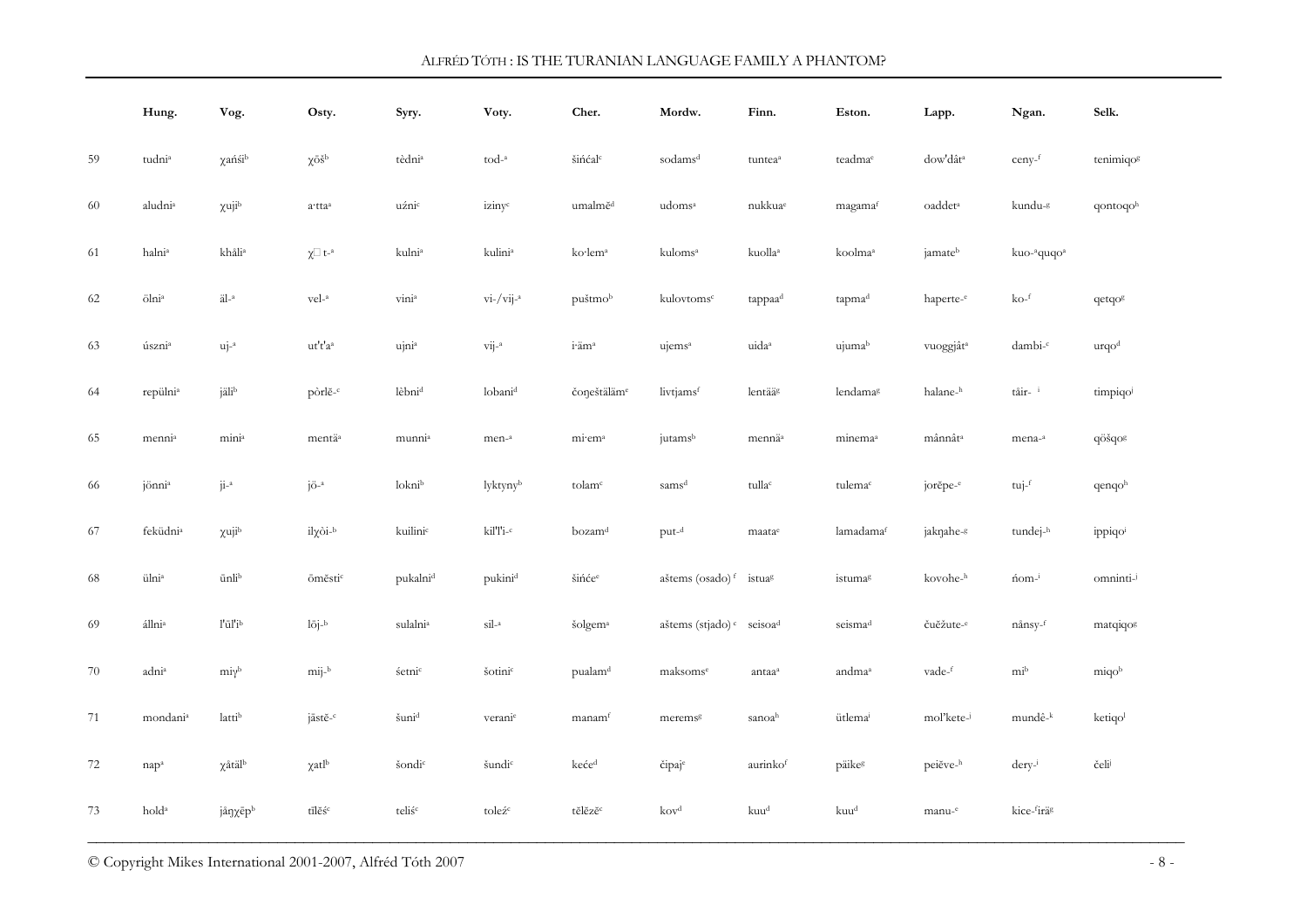|        | Hung.                               | Vog.                                   | Osty.                | Syry.                                         | Voty.                   | Cher.                                                 | Mordw.                  | Finn.                 | Eston.            | Lapp.                 | Ngan.                                  | Selk.                          |
|--------|-------------------------------------|----------------------------------------|----------------------|-----------------------------------------------|-------------------------|-------------------------------------------------------|-------------------------|-----------------------|-------------------|-----------------------|----------------------------------------|--------------------------------|
| 74     | csillaga                            | $\ensuremath{\mathrm{\mathbf{s}}}$ awb | $k\bar{o}s^c$        | kod'źul <sup>d</sup>                          | $k$ ižil'i $\rm d$      | šuděre                                                | teštef                  | tähtis                | tähts             | naste-h               | xotade-i                               | qišqä                          |
| 75     | $\rm v\acute{\rm z}z^a$             | $\rm{v}\ddot{\rm u} \rm{t}^{\prime}$   | jengb                | ${\rm v}a^{\rm a}$                            | $\rm \textsc{vu}^a$     | $\beta {\rm e}t^{\rm a}$                              | ved' <sup>a</sup>       | vesia                 | vesi <sup>a</sup> | t'šätsie <sup>c</sup> | bydy <sup>a</sup>                      | $\ddot{\rm u} {\rm t}^{\rm a}$ |
| 76     | $\mbox{es}\H{\rm o}^{\rm a}$        | rakw <sup>b</sup>                      | jer' <sup>c</sup>    | zer <sup>d</sup>                              | zor <sup>d</sup>        | jür <sup>c</sup>                                      | piseme <sup>e</sup>     | sadef                 | vihm <sup>g</sup> | harĕmu-h              | $\rm sora$ -<br>$\rm sornnt\ddot{a}^i$ |                                |
| 77     | $k \tilde{O}^a$                     | $\mathbf{k}$ $\Box$ $^{\rm a}$         | kew <sup>a</sup>     | $iz^b$                                        | $k\ddot{u}^a$           | kü <sup>a</sup>                                       | käv <sup>a</sup>        | kivi <sup>a</sup>     | kivi <sup>a</sup> | kerĕke-c              | datoud                                 | püe                            |
| 78     | homok <sup>a</sup>                  | jēmb                                   | $\chi i \check{s}^c$ | $\rm{I}i a^d$                                 | luo <sup>d</sup>        | ošmae                                                 | čivar                   | hiekkas               | liiv <sup>d</sup> | satujh                | duoi                                   | čuri                           |
| 79     | $\rm f\ddot{o}l\rm d^a$             | māb                                    | moub                 | mub                                           | mub                     | $\operatorname{rok}^{\operatorname{c}}$               | moda <sup>d</sup>       | maab                  | maab              | ulĕme- <sup>e</sup>   | moub                                   | tettif                         |
| $80\,$ | felhő <sup>a</sup>                  | $\rm{tul}^b$                           | pelen <sup>a</sup>   | $pi^{l^a}$                                    | pil'em <sup>a</sup>     | pela                                                  | pel' <sup>a</sup>       | pilvia                | pilv <sup>a</sup> | bâl'vâ <sup>a</sup>   | ciru- <sup>c</sup> marki <sup>d</sup>  |                                |
| 81     | füst <sup>a</sup>                   | posim <sup>a</sup>                     | puzen <sup>a</sup>   | $\mathrm{t}\check{\mathrm{sin}}^{\mathrm{b}}$ | šynb                    | $\check{\rm s} {\rm i} {\rm k} \check{\rm s}^{\rm c}$ | kačamod                 | savue                 | suitsf            | suĕva- <sup>e</sup>   | lêpty- <sup>g</sup>                    | purqih                         |
| $82\,$ | $\tt t\tilde{u}z^a$                 | toåt <sup>a</sup>                      | $\rm{tut^a}$         | $\rm{bi}^b$                                   | $\rm{til^{c}}$          | $\mathbf{tul}^{\mathrm{c}}$                           | $\text{tol}^{\text{c}}$ | $\text{tuli}^c$       | $\text{tuli}^c$   | $\text{tolo-}^c$      | $tuo-a$                                | $\rm{t}\ddot{\rm{u}}^{\rm{a}}$ |
| 83     | hamu <sup>a</sup>                   | khōl'em <sup>a</sup>                   | xōjem <sup>a</sup>   | pejimb                                        | peńc                    | $l$ ómož <sup>d</sup>                                 | kulove                  | tuhkaf                | tuhkf             | tollomijs             | simeh                                  | šimih                          |
| 84     | égni <sup>a</sup>                   | tēib                                   | te-b                 | d'źižalni <sup>c</sup>                        | džuany <sup>d</sup>     | jülem <sup>e</sup>                                    | pultamsf                | palaag                | põlemag           | polte- <sup>g</sup>   | lańy-h                                 | čāpiqoi                        |
| 85     | út <sup>a</sup>                     | lå $\eta \chi^b$                       | jūš <sup>c</sup>     | $\mbox{tui}^{\mbox{\scriptsize d}}$           | šures <sup>e</sup>      | urem <sup>f</sup>                                     | $k1$ g                  | polkuh                | teei              | vacaotaoka-           | sode-k                                 | wetti                          |
| 86     | hegy <sup>a</sup>                   | $\ddot{a}\chi^b$                       | $j \sigma \gamma^b$  | d'źib <sup>c</sup>                            | gurez <sup>d</sup>      | kurĕk <sup>d</sup>                                    | ine pando <sup>e</sup>  | vuorif                | mägis             | puĕlta-h              | dika- <sup>i</sup> qe <sup>j</sup>     |                                |
| $87\,$ | $\rm v\ddot{o}\rm r\ddot{o}\rm s^a$ | kēlpb                                  | urtä <sup>c</sup>    | $\rm gerd^d$                                  | $\operatorname{gord}^d$ | joškar <sup>e</sup>                                   | jaksteref               | punainen <sup>g</sup> | punaneg           | ruĕpse-h              | deba-i                                 | narqi                          |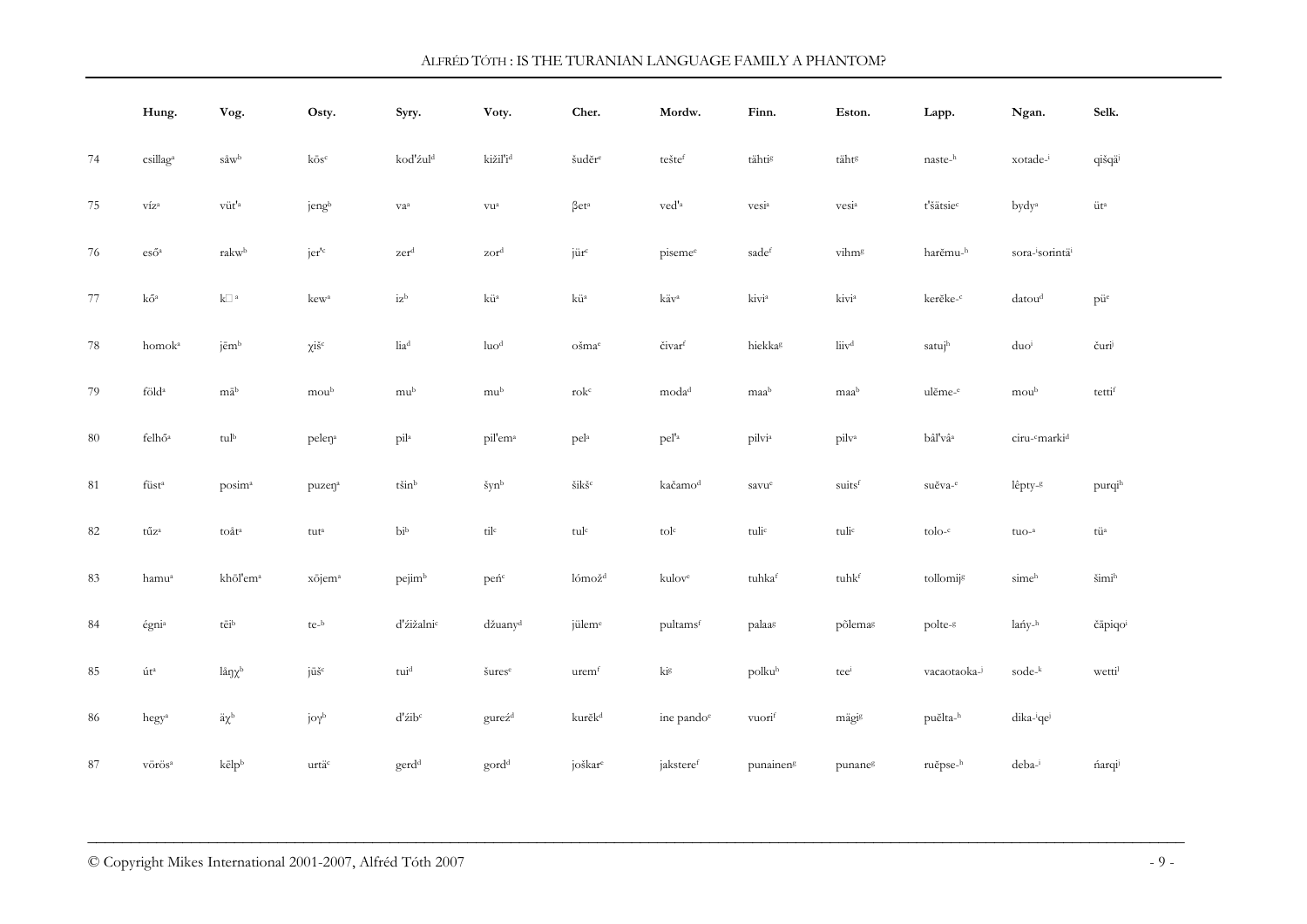|        | Hung.                                        | Vog.                                       | Osty.               | Syry.                          | Voty.                         | Cher.                                      | Mordw.                   | Finn.              | Eston.                                            | Lapp.                | Ngan.                   | Selk.                  |
|--------|----------------------------------------------|--------------------------------------------|---------------------|--------------------------------|-------------------------------|--------------------------------------------|--------------------------|--------------------|---------------------------------------------------|----------------------|-------------------------|------------------------|
| 88     | $z\ddot{o}ld^a$                              | $\hat{\mathrm{na}}\mathrm{r}^{\mathrm{b}}$ | ńarĕb               | vežc                           | vož <sup>c</sup>              | užar <sup>d</sup>                          | pižee                    | vihreäf            | rohelines                                         | ruĕtne-h             | toda-i                  | padyni                 |
| 89     | sárgaa                                       | kasmb                                      | ńarĕc               | šel' <sup>d</sup>              | tśuze                         | sarf                                       | $O\check{Z}O^g$          | keltainenh         | kollanei                                          | viske-i              | toda-k                  | patil <sup>'1</sup>    |
| $90\,$ | fehér <sup>a</sup>                           | jāŋkb                                      | nāuic               | t'śot'śkem <sup>d</sup>        | tödy <sup>e</sup>             | $\mathrm{o} \check{\mathrm{s}}^\mathrm{f}$ | $a\check{s}o^f$          | valkeas            | valges                                            | velĕke- <sup>g</sup> | $\text{syr}^{\text{h}}$ | seri                   |
| 91     | fekete <sup>a</sup>                          | pāŋkb                                      | pitic               | $\pm \rm ed^d$                 | $\pm \text{odd}^{\rm d}$      | šeme                                       | raužof                   | mustag             | must <sup>g</sup>                                 | čaope- <sup>h</sup>  | seńkê                   | säqi                   |
| 92     | éj(szaka) <sup>a</sup>                       | $j\bar{1}^a$                               | $\rm jej^a$         | $\overline{v}$ oj <sup>a</sup> | $\rm u\dot{\rm j}^a$          | jütb                                       | $\rm ve^a$               | yö <sup>a</sup>    | $\ddot{\mathrm{O}}\ddot{\mathrm{O}}^{\mathrm{a}}$ | iggjâ <sup>a</sup>   | $\rm \dot{Xi}^c$        | pit <sup>d</sup>       |
| 93     | forró <sup>a</sup>                           | isĕmb                                      | kawrĕm <sup>c</sup> | peś <sup>d</sup>               | peš <sup>d</sup>              | šokšoe                                     | $p\acute{s}i^f$          | kuumag             | kuum <sup>g</sup>                                 | tuolt <sup>'h</sup>  | xejku-i                 | qečil'i                |
| 94     | hideg <sup>a</sup>                           | aserĕmb                                    | $i\pm k\bar{i}^c$   | $\rm{kin^d}$                   | kežit <sup>e</sup>            | julgěnf                                    | kel'meg                  | kylmäg             | külm <sup>g</sup>                                 | kalšash              | cesê-ičasiqi            |                        |
| 95     | $\text{tele}/\text{teli}^{\text{a}}$         | tail <sup>a</sup>                          | $\rm t\grave{e}t^a$ | $\rm{d}el^a$                   | $\rm{vil}^{\prime b}$         | tićmaš <sup>c</sup>                        | pešksed                  | täysi <sup>a</sup> | täis <sup>a</sup>                                 | tievase-e            | muntu-f                 | tiril's                |
| 96     | $\acute{\rm u}\acute{\rm j}^{\rm a}$         | il'p <sup>b</sup>                          | jalĕpb              | $\rm{vil}^{!a}$                | $\rm{vil}^{!a}$               | $\grave{u}^a$                              | $\mathrm{od}^\mathrm{a}$ | uusi <sup>a</sup>  | uus <sup>a</sup>                                  | odâs <sup>a</sup>    | minda-c                 | šenti <sup>d</sup>     |
| 97     | $j\acute{o}^a$                               | jåmes <sup>a</sup>                         | jem <sup>a</sup>    | burb                           | umo <sub>j</sub> <sup>c</sup> | porë <sup>d</sup>                          | parod                    | kyvä <sup>e</sup>  | heaf                                              | puĕre <sup>d</sup>   | nagå s                  | somah                  |
| 98     | kerek <sup>a</sup>                           | lākwĕņb                                    | lakĕnb              | gegres <sup>c</sup>            | kogres <sup>c</sup>           | jirgeškě <sup>d</sup>                      | kirksalae                | pyöreäf            | ümar <sup>g</sup>                                 | jorĕpe- <sup>h</sup> | dujka-i                 | kol'al'i               |
| 99     | száraz <sup>a</sup>                          | $s\bar{u}ri^b$                             | kanzĕm <sup>c</sup> | kos <sup>d</sup>               | $k\ddot{o}s^d$                | ojare                                      | kos'ke <sup>d</sup>      | kuivaf             | kuivf                                             | koičoke-8            | xeke-h                  | tekkipil <sup>ti</sup> |
| 100    | $n \acute{\text{e}} \mathrm{v}^{\mathrm{a}}$ | näm <sup>a</sup>                           | nem <sup>a</sup>    | $\rm \hat{n} \rm \hat{m}^a$    | nim <sup>a</sup>              | lem <sup>a</sup>                           | lem <sup>a</sup>         | nimia              | nimia                                             | nâmmâ <sup>a</sup>   | nim <sup>a</sup>        | nim <sup>a</sup>       |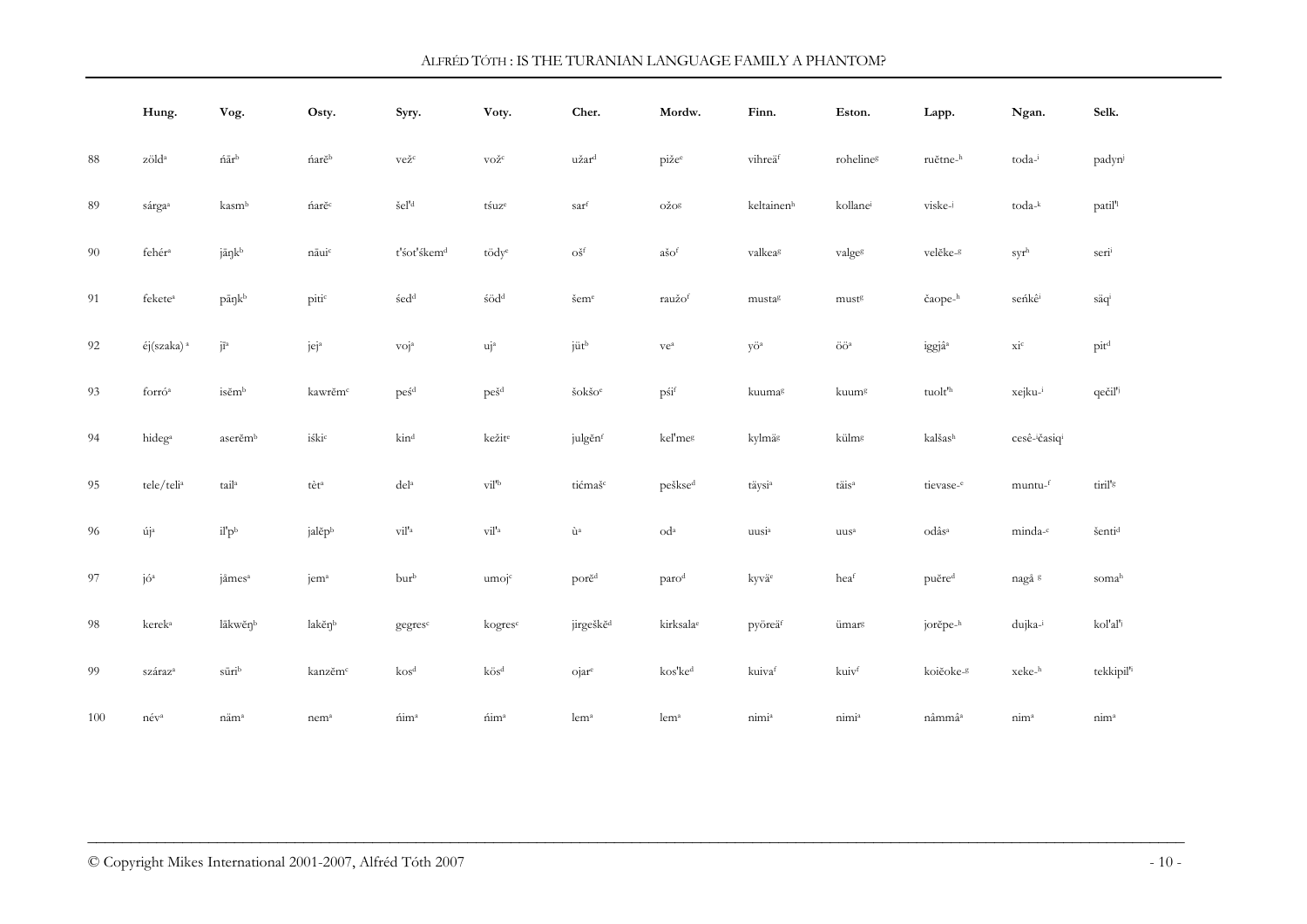The evaluation of the 12 Uralic lists results in the following percentages. In parenthesis we ad the percentages elaborated by Raun (1956):

- Hungarian =  $V$ ogul: 41% Hungarian = Ostyak:  $36\%$ Hungarian = Syryen:  $34\%$ Hungarian = Votyak: 35% Hungarian = Cheremis: 31% Hungarian = Mordwin: 29% Hungarian = Finnic:  $33\%$ Hungarian = Estonian:  $31\%$ Hungarian = Lapponic:  $26\%$
- Hungarian = Nganasan: 14%
- Hungarian = Selkup:  $12\%$

# Average: 29.27% (Raun: 24.2%)

- Vogul = Ostyak:  $59\%$
- Vogul = Syryen:  $28\%$
- Vogul = Votyak: 32%
- Vogul = Cheremis:  $28%$ Vogul = Mordwin:  $22\%$
- Vogul = Finnic:  $30\%$
- Vogul = Estonian:  $29\%$
- Vogul = Lapponic:  $21\%$
- Vogul = Nganasan:  $15%$
- Vogul = Selkup:  $13\%$
- Average: 27.6%
- Ostyak = Syryen:  $31\%$
- Ostyak = Votyak:  $31\%$
- Ostyak = Cheremis:  $29%$
- Ostyak = Mordwin:  $23%$
- Ostyak = Finnic:  $25%$
- Ostyak = Estonian:  $25%$
- Ostyak = Lapponic:  $25\%$
- Ostyak = Nganasan:  $16\%$
- Ostyak = Selkup:  $11\%$

# Average: 24.0%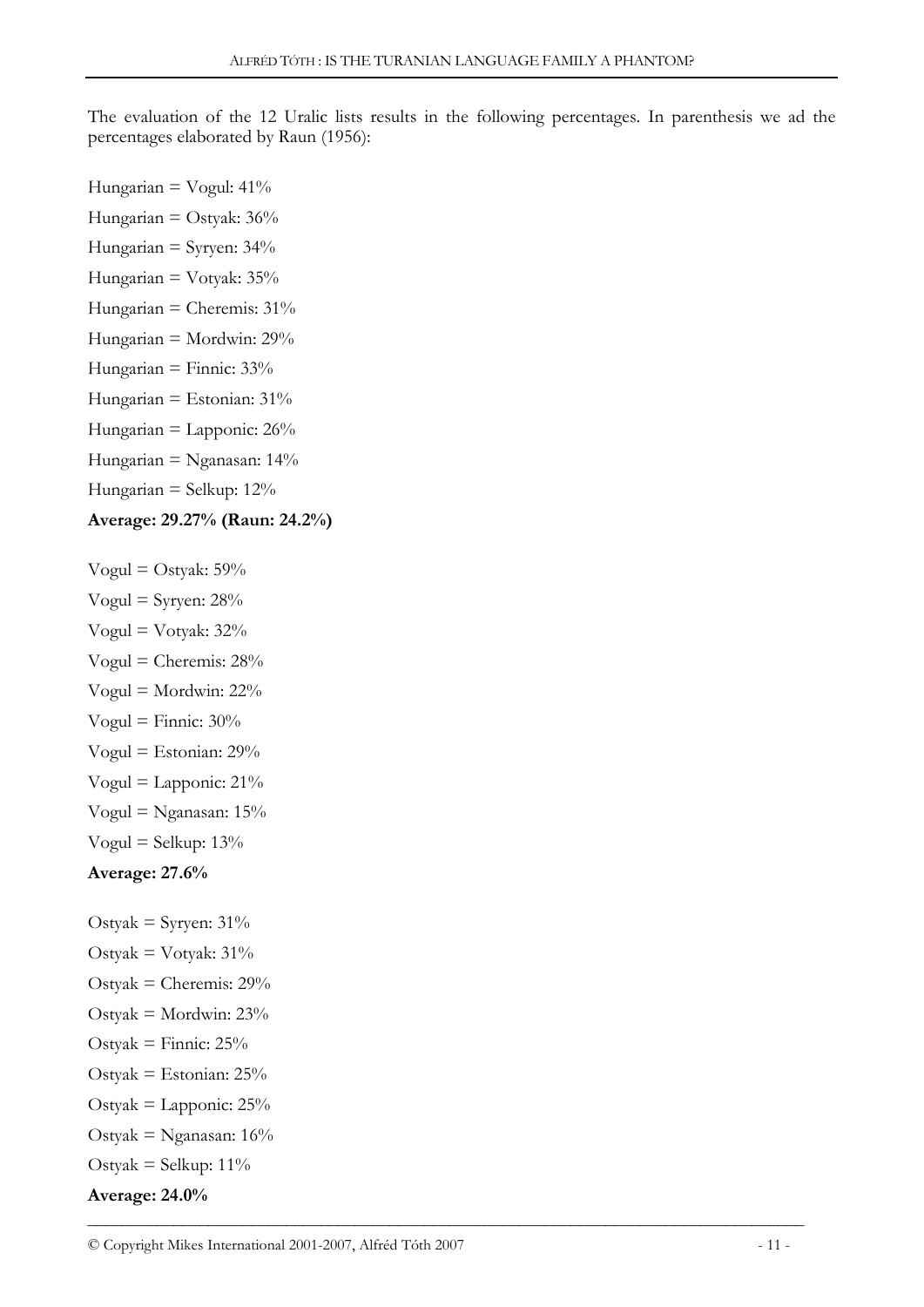- Syryen = Votyak:  $64\%$
- Syryen = Cheremis:  $33\%$
- Syryen = Mordwin:  $27%$
- Syryen = Finnic:  $31\%$
- Syryen = Estonian:  $30\%$
- Syryen = Lapponic:  $23%$
- Syryen = Nganasan: 16%
- Syryen = Selkup:  $11\%$

# Average: 29.38% (Raun: 27%)

Votyak = Cheremis:  $37%$ Votyak = Mordwin: 30% Votyak = Finnic:  $34\%$ Votyak = Estonian:  $35%$ Votyak = Lapponic:  $25%$ Votyak = Nganasan:  $14\%$ Votyak = Selkup:  $12\%$ Average: 26.7 %

Cheremis = Mordwin:  $30\%$ Cheremis = Finnic:  $32\%$ Cheremis = Estonian:  $30\%$ Cheremis  $=$  Lapponic: 26% Cheremis = Nganasan:  $14\%$ Cheremis = Selkup:  $12\%$ Average: 24.0% (Raun: 32.2%)

Mordwin = Finnic:  $29\%$ Mordwin = Estonian:  $25\%$ Mordwin  $=$  Lapponic:  $23\%$ Mordwin = Nganasan:  $12\%$ Mordwin = Selkup:  $11\%$ Average: 20.0% (Raun: 27.4)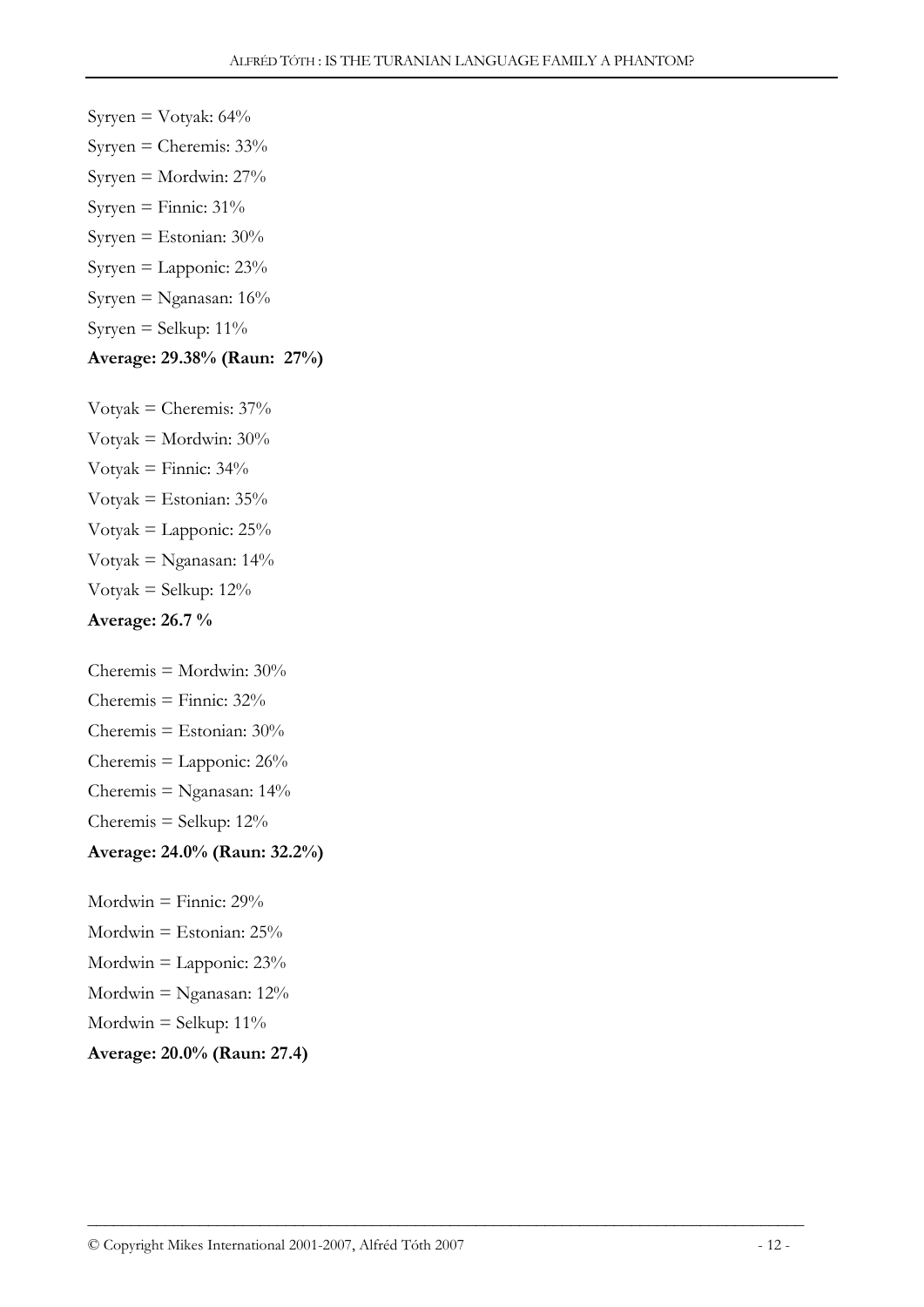Finnic = Estonian: 73% Finnic  $=$  Lapponic:  $34\%$ Finnic = Nganasan: 15% Finnic  $=$  Selkup: 14% Average: 34.0% (Raun: 28.6%) Estonian = Lapponic:  $31\%$ Estonian = Nganasan:  $15%$ Estonian = Selkup:  $13\%$ Average: 19.67% Lapponic  $=$  Nganasan:  $12\%$ Lapponic  $=$  Selkup:  $8\%$ Average: 10.0% Nganasan = Selkup: 22% Average: 22.0% (Raun: Yurak Samoyed: 14.6%) Average Finno-Ugric: 31.91% (Raun: 27.88%)

Average Uralic: 24.54% (Raun: 25.6)

Total average Finno-Ugric-Uralic: 23.33%

Given that Raun's percentages are generally even lower than ours, this shows that our language data are not biased by choosing the "wrong" dictionaries and by native speaker's (or linguist's) mistakes.

Generally, according to Swadesh (1955), a language keeps each 1000 years 86% from its vocabulary. Therefore we get the following table:

| After 1000 years: | 86%      | After 7000 years:   | 34.8%   |
|-------------------|----------|---------------------|---------|
| After 2000 years: | 73.96%   | After 8000 years:   | 29.92%  |
| After 3000 years: | $63.6\%$ | After 9000 years:   | 25.73%  |
| After 4000 years: | 54.7%    | After 10'000 years: | 22.13%  |
| After 5000 years: | 47.04%   | After 11'000 years: | 19.03%, |
| After 6000 years: | 40.46%   | etc.                |         |

According to the calculated percentages, Proto-Uralic should have existed therefore about 9000 years ago. The separation of the Samoyed languages (Nganasan and Selkup) from Lapponic should have happened even about 11'000 years ago, i.e. still 2000 years before Proto-Uralic, whose members they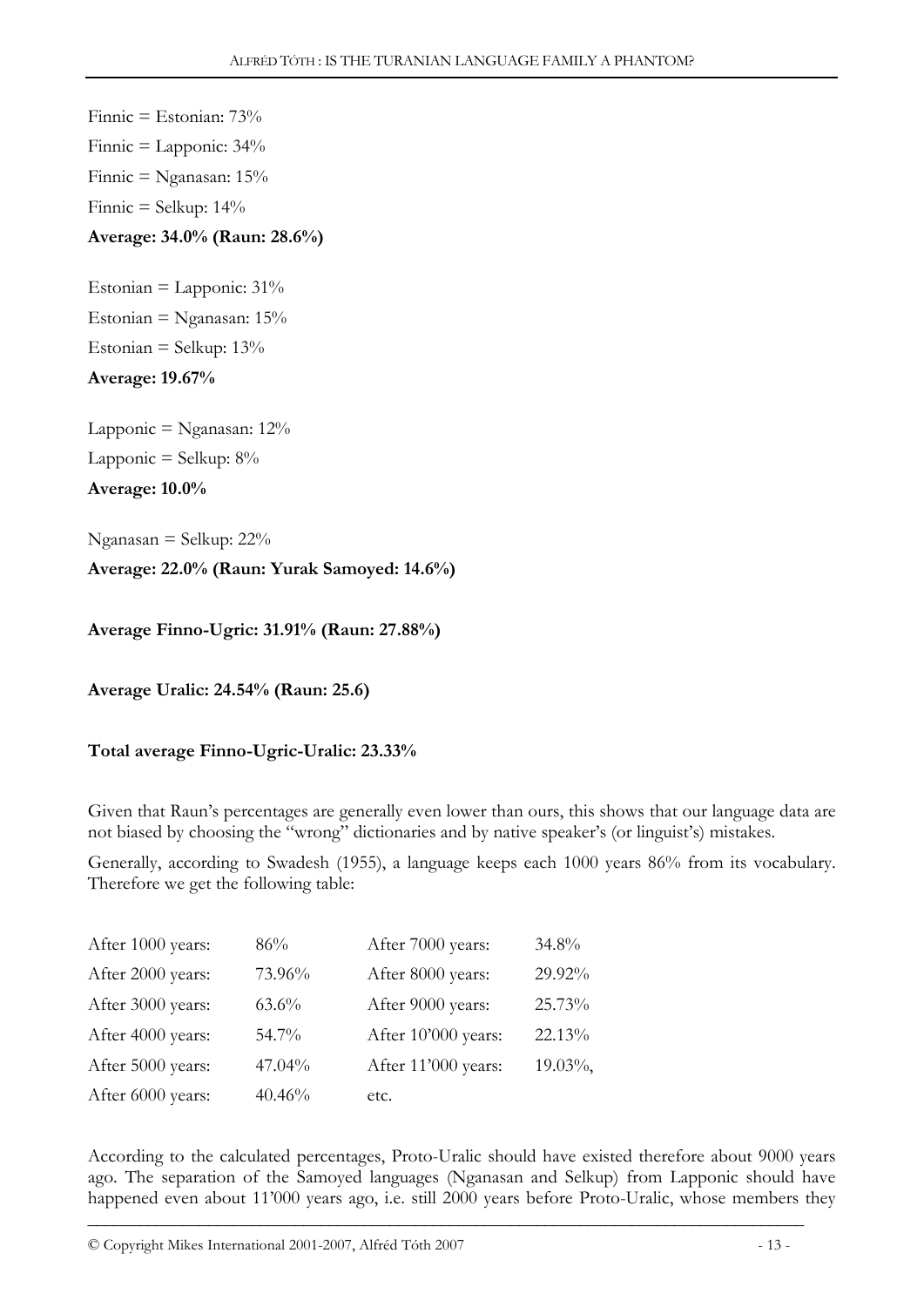are! As one can see very easily, both the hypothesis of a Finno-Ugric and of an Uralic language family lead themselves ad absurdum.

Languages with such small common lexical stock can best be considered Sprachbünde (loose language complexes), but never language families. Principally, also the question arises, if it is possible to reconstruct languages at 11'000 and more years back. Concretely speaking, this would mean – since the Uralic languages are a member of the Nostratic "language family" -, that the latter must be still several thousands, if not ten-thousands of years older then Proto-Uralic: an assumption that very probably has to be considered in the light of glottogony as pure nonsense.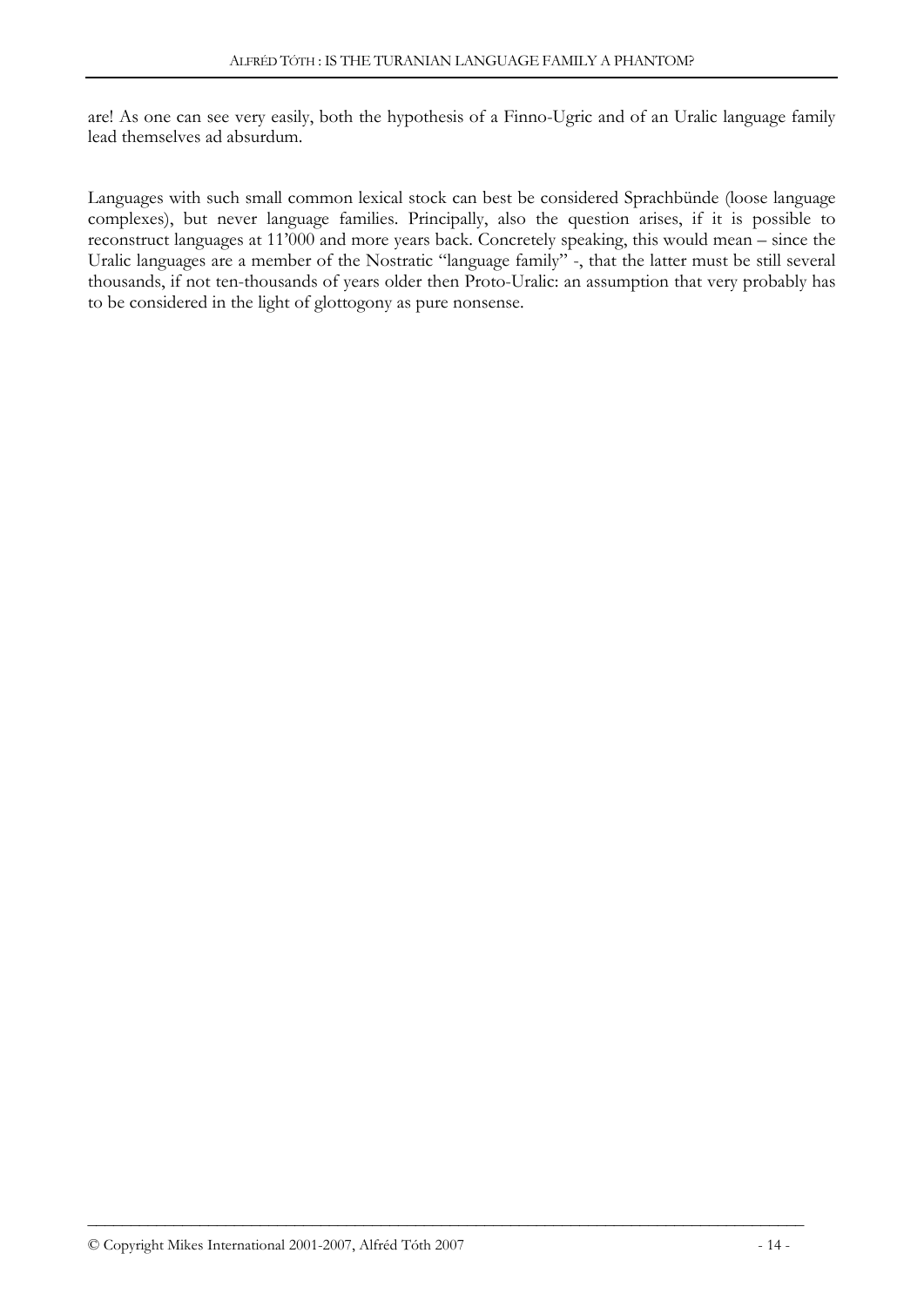| ĝa-e "I" (Gostony, no. 811)<br>én<br>1<br>ma, mae, me "I" (Zakar, p. 32)<br>za, zae, zi, si "?" (Zakar, p. 32)<br>2<br>te<br>me "we" (Gostony, no. 814; Zakar, p. 32)<br>3<br>mi<br>e <sub>4</sub> "this, that" (Halloran/Hámori, A 2)<br>4<br>$\operatorname{e}\nolimits$<br>5<br>aš "a" (Gostony, no. 835)<br>az<br>a-ba <sub>11</sub> , who?" (Gostony, no. 818)<br>ki?<br>6<br>mi "who?" (Gostony, no. 816)<br>minam, miima "what?" (Zakar, p. 33)<br>7<br>mi?<br>na-àm/nù-a,m "no, not" (Gostony, no. 58)<br>8<br>nem<br>na, nam "no, not" (Zakar, p. 33)<br>min-d-en-ki<br>9<br>em-nam (Halloran/Hámori, p. 18)<br>mimmiium "all" (Zakar, p. 33)<br>eš (Halloran/Hámori, p. 20)<br>10<br>sok-an<br>ge, gi "one" (Bobula, Herencia, p. 37, 43) edu, ed "one" (Zakar, p. 34)<br>11<br>egy<br>ig "broken number" (Zakar, P. 34)<br>aš, g'eš "one, alone" (Halloran/Hámori, E 6)<br>sag', as (Halloran/Hámori, p. 21)<br>kad/kat4,5, katu "hand" (Gostony, no. 214; Zakar, p. 34)<br>12<br>kettő<br>nu <sub>5</sub> (g) (nu-)g/nun/na/nad "big"<br>13<br>nagy<br>(Bobula, Herencia, p. 46, 1 51; Gostony, no. 154,<br>nadu "groß" (Bobula, Herencia, p. 46; Zakar, p. 34)<br>167-170; Zakar, p. 34)<br>hosszú<br>uš "long" (Gostony, no. 113, 171)<br>14<br>he-su-su-ud "long" (Zakar, p. 34)<br>guz (Halloran/Hámori, p. 27)<br>kis/kicsi<br>kiši/kišim "ant" (Gostony, no. 749)<br>15<br>gudadu "small, little" (Zakar, p. 35)<br>na-na "to become"/nu "statue, little idol"<br>16<br>nő<br>nunuz "Ei, shoot, young animal" (Gostony. nos. 387, 470, 771)<br>gasan, gazan "lady"<br>assatum "wife, spouse" (Zakar, p. 35)<br>16a<br>asszony<br>(Gostony, no. 457; Halloran/Hámori, p. 31) | Hungarian | Sumerian | Akkadian |
|-----------------------------------------------------------------------------------------------------------------------------------------------------------------------------------------------------------------------------------------------------------------------------------------------------------------------------------------------------------------------------------------------------------------------------------------------------------------------------------------------------------------------------------------------------------------------------------------------------------------------------------------------------------------------------------------------------------------------------------------------------------------------------------------------------------------------------------------------------------------------------------------------------------------------------------------------------------------------------------------------------------------------------------------------------------------------------------------------------------------------------------------------------------------------------------------------------------------------------------------------------------------------------------------------------------------------------------------------------------------------------------------------------------------------------------------------------------------------------------------------------------------------------------------------------------------------------------------------------------------------------------------------------------------------------------------------|-----------|----------|----------|
|                                                                                                                                                                                                                                                                                                                                                                                                                                                                                                                                                                                                                                                                                                                                                                                                                                                                                                                                                                                                                                                                                                                                                                                                                                                                                                                                                                                                                                                                                                                                                                                                                                                                                               |           |          |          |
|                                                                                                                                                                                                                                                                                                                                                                                                                                                                                                                                                                                                                                                                                                                                                                                                                                                                                                                                                                                                                                                                                                                                                                                                                                                                                                                                                                                                                                                                                                                                                                                                                                                                                               |           |          |          |
|                                                                                                                                                                                                                                                                                                                                                                                                                                                                                                                                                                                                                                                                                                                                                                                                                                                                                                                                                                                                                                                                                                                                                                                                                                                                                                                                                                                                                                                                                                                                                                                                                                                                                               |           |          |          |
|                                                                                                                                                                                                                                                                                                                                                                                                                                                                                                                                                                                                                                                                                                                                                                                                                                                                                                                                                                                                                                                                                                                                                                                                                                                                                                                                                                                                                                                                                                                                                                                                                                                                                               |           |          |          |
|                                                                                                                                                                                                                                                                                                                                                                                                                                                                                                                                                                                                                                                                                                                                                                                                                                                                                                                                                                                                                                                                                                                                                                                                                                                                                                                                                                                                                                                                                                                                                                                                                                                                                               |           |          |          |
|                                                                                                                                                                                                                                                                                                                                                                                                                                                                                                                                                                                                                                                                                                                                                                                                                                                                                                                                                                                                                                                                                                                                                                                                                                                                                                                                                                                                                                                                                                                                                                                                                                                                                               |           |          |          |
|                                                                                                                                                                                                                                                                                                                                                                                                                                                                                                                                                                                                                                                                                                                                                                                                                                                                                                                                                                                                                                                                                                                                                                                                                                                                                                                                                                                                                                                                                                                                                                                                                                                                                               |           |          |          |
|                                                                                                                                                                                                                                                                                                                                                                                                                                                                                                                                                                                                                                                                                                                                                                                                                                                                                                                                                                                                                                                                                                                                                                                                                                                                                                                                                                                                                                                                                                                                                                                                                                                                                               |           |          |          |
|                                                                                                                                                                                                                                                                                                                                                                                                                                                                                                                                                                                                                                                                                                                                                                                                                                                                                                                                                                                                                                                                                                                                                                                                                                                                                                                                                                                                                                                                                                                                                                                                                                                                                               |           |          |          |
|                                                                                                                                                                                                                                                                                                                                                                                                                                                                                                                                                                                                                                                                                                                                                                                                                                                                                                                                                                                                                                                                                                                                                                                                                                                                                                                                                                                                                                                                                                                                                                                                                                                                                               |           |          |          |
|                                                                                                                                                                                                                                                                                                                                                                                                                                                                                                                                                                                                                                                                                                                                                                                                                                                                                                                                                                                                                                                                                                                                                                                                                                                                                                                                                                                                                                                                                                                                                                                                                                                                                               |           |          |          |
|                                                                                                                                                                                                                                                                                                                                                                                                                                                                                                                                                                                                                                                                                                                                                                                                                                                                                                                                                                                                                                                                                                                                                                                                                                                                                                                                                                                                                                                                                                                                                                                                                                                                                               |           |          |          |
|                                                                                                                                                                                                                                                                                                                                                                                                                                                                                                                                                                                                                                                                                                                                                                                                                                                                                                                                                                                                                                                                                                                                                                                                                                                                                                                                                                                                                                                                                                                                                                                                                                                                                               |           |          |          |
|                                                                                                                                                                                                                                                                                                                                                                                                                                                                                                                                                                                                                                                                                                                                                                                                                                                                                                                                                                                                                                                                                                                                                                                                                                                                                                                                                                                                                                                                                                                                                                                                                                                                                               |           |          |          |
|                                                                                                                                                                                                                                                                                                                                                                                                                                                                                                                                                                                                                                                                                                                                                                                                                                                                                                                                                                                                                                                                                                                                                                                                                                                                                                                                                                                                                                                                                                                                                                                                                                                                                               |           |          |          |
|                                                                                                                                                                                                                                                                                                                                                                                                                                                                                                                                                                                                                                                                                                                                                                                                                                                                                                                                                                                                                                                                                                                                                                                                                                                                                                                                                                                                                                                                                                                                                                                                                                                                                               |           |          |          |
|                                                                                                                                                                                                                                                                                                                                                                                                                                                                                                                                                                                                                                                                                                                                                                                                                                                                                                                                                                                                                                                                                                                                                                                                                                                                                                                                                                                                                                                                                                                                                                                                                                                                                               |           |          |          |
|                                                                                                                                                                                                                                                                                                                                                                                                                                                                                                                                                                                                                                                                                                                                                                                                                                                                                                                                                                                                                                                                                                                                                                                                                                                                                                                                                                                                                                                                                                                                                                                                                                                                                               |           |          |          |
|                                                                                                                                                                                                                                                                                                                                                                                                                                                                                                                                                                                                                                                                                                                                                                                                                                                                                                                                                                                                                                                                                                                                                                                                                                                                                                                                                                                                                                                                                                                                                                                                                                                                                               |           |          |          |
|                                                                                                                                                                                                                                                                                                                                                                                                                                                                                                                                                                                                                                                                                                                                                                                                                                                                                                                                                                                                                                                                                                                                                                                                                                                                                                                                                                                                                                                                                                                                                                                                                                                                                               |           |          |          |
|                                                                                                                                                                                                                                                                                                                                                                                                                                                                                                                                                                                                                                                                                                                                                                                                                                                                                                                                                                                                                                                                                                                                                                                                                                                                                                                                                                                                                                                                                                                                                                                                                                                                                               |           |          |          |
|                                                                                                                                                                                                                                                                                                                                                                                                                                                                                                                                                                                                                                                                                                                                                                                                                                                                                                                                                                                                                                                                                                                                                                                                                                                                                                                                                                                                                                                                                                                                                                                                                                                                                               |           |          |          |
|                                                                                                                                                                                                                                                                                                                                                                                                                                                                                                                                                                                                                                                                                                                                                                                                                                                                                                                                                                                                                                                                                                                                                                                                                                                                                                                                                                                                                                                                                                                                                                                                                                                                                               |           |          |          |
|                                                                                                                                                                                                                                                                                                                                                                                                                                                                                                                                                                                                                                                                                                                                                                                                                                                                                                                                                                                                                                                                                                                                                                                                                                                                                                                                                                                                                                                                                                                                                                                                                                                                                               |           |          |          |
|                                                                                                                                                                                                                                                                                                                                                                                                                                                                                                                                                                                                                                                                                                                                                                                                                                                                                                                                                                                                                                                                                                                                                                                                                                                                                                                                                                                                                                                                                                                                                                                                                                                                                               |           |          |          |
|                                                                                                                                                                                                                                                                                                                                                                                                                                                                                                                                                                                                                                                                                                                                                                                                                                                                                                                                                                                                                                                                                                                                                                                                                                                                                                                                                                                                                                                                                                                                                                                                                                                                                               |           |          |          |
|                                                                                                                                                                                                                                                                                                                                                                                                                                                                                                                                                                                                                                                                                                                                                                                                                                                                                                                                                                                                                                                                                                                                                                                                                                                                                                                                                                                                                                                                                                                                                                                                                                                                                               |           |          |          |
|                                                                                                                                                                                                                                                                                                                                                                                                                                                                                                                                                                                                                                                                                                                                                                                                                                                                                                                                                                                                                                                                                                                                                                                                                                                                                                                                                                                                                                                                                                                                                                                                                                                                                               |           |          |          |
|                                                                                                                                                                                                                                                                                                                                                                                                                                                                                                                                                                                                                                                                                                                                                                                                                                                                                                                                                                                                                                                                                                                                                                                                                                                                                                                                                                                                                                                                                                                                                                                                                                                                                               |           |          |          |
|                                                                                                                                                                                                                                                                                                                                                                                                                                                                                                                                                                                                                                                                                                                                                                                                                                                                                                                                                                                                                                                                                                                                                                                                                                                                                                                                                                                                                                                                                                                                                                                                                                                                                               |           |          |          |
|                                                                                                                                                                                                                                                                                                                                                                                                                                                                                                                                                                                                                                                                                                                                                                                                                                                                                                                                                                                                                                                                                                                                                                                                                                                                                                                                                                                                                                                                                                                                                                                                                                                                                               |           |          |          |
|                                                                                                                                                                                                                                                                                                                                                                                                                                                                                                                                                                                                                                                                                                                                                                                                                                                                                                                                                                                                                                                                                                                                                                                                                                                                                                                                                                                                                                                                                                                                                                                                                                                                                               |           |          |          |
|                                                                                                                                                                                                                                                                                                                                                                                                                                                                                                                                                                                                                                                                                                                                                                                                                                                                                                                                                                                                                                                                                                                                                                                                                                                                                                                                                                                                                                                                                                                                                                                                                                                                                               |           |          |          |
|                                                                                                                                                                                                                                                                                                                                                                                                                                                                                                                                                                                                                                                                                                                                                                                                                                                                                                                                                                                                                                                                                                                                                                                                                                                                                                                                                                                                                                                                                                                                                                                                                                                                                               |           |          |          |
|                                                                                                                                                                                                                                                                                                                                                                                                                                                                                                                                                                                                                                                                                                                                                                                                                                                                                                                                                                                                                                                                                                                                                                                                                                                                                                                                                                                                                                                                                                                                                                                                                                                                                               |           |          |          |
|                                                                                                                                                                                                                                                                                                                                                                                                                                                                                                                                                                                                                                                                                                                                                                                                                                                                                                                                                                                                                                                                                                                                                                                                                                                                                                                                                                                                                                                                                                                                                                                                                                                                                               |           |          |          |
|                                                                                                                                                                                                                                                                                                                                                                                                                                                                                                                                                                                                                                                                                                                                                                                                                                                                                                                                                                                                                                                                                                                                                                                                                                                                                                                                                                                                                                                                                                                                                                                                                                                                                               |           |          |          |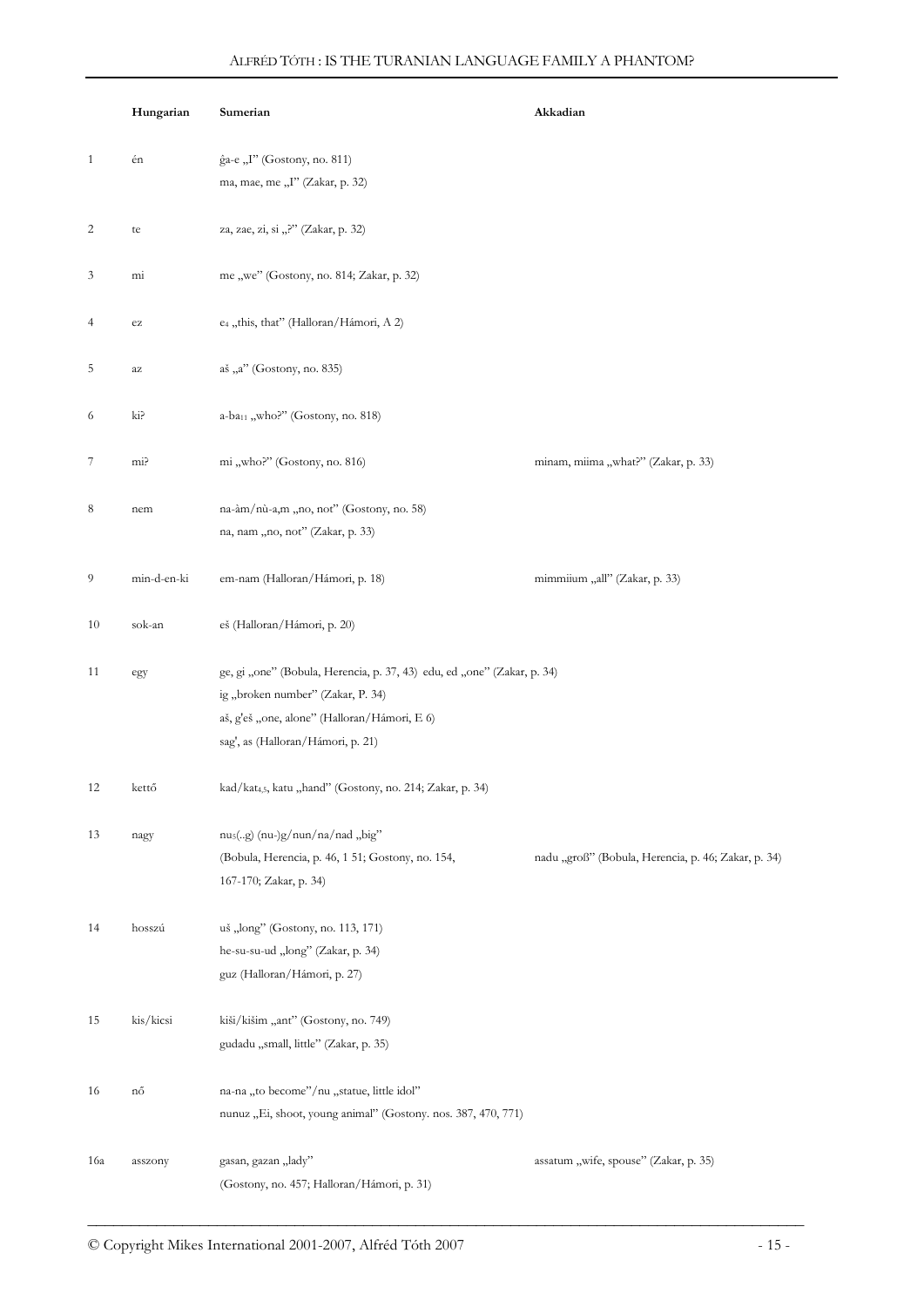| 17 | fér-fi   | bár, bára "ruler" (Halloran/Hámori, E 17)<br>er/eri/erum "male servant" (Gostony, no. 493;<br>Halloran/Hámori, p. 32)                                                                                      |
|----|----------|------------------------------------------------------------------------------------------------------------------------------------------------------------------------------------------------------------|
| 18 | szem-ély | si-am <sub>3</sub> -lu "eye-human" (Zakar, p. 35; Halloran/Hámori, p. 33)                                                                                                                                  |
| 19 | hal      | $ha + lu$ , fish + people" (Bobula, Herencia, p. 22)<br>kua "fish" (Bobula, Herencia, p. 49)<br>ku <sub>6</sub> /ha "fish" (Bobula, Herencia, p. 45; Gostony, nos. 730, 731;<br>Zakar, p. 36)              |
| 20 | madár    | musen/mutin (Bobula, Herencia, p. 23)<br>mušen, musen "bird" (Gostony, no. 740; Zakar, p. 36;<br>Halloran/Hámori, p. 35)                                                                                   |
| 21 | kutya    | kudda "biter" (Bobula, Herencia, p. 45)<br>ku-ti-a "biter" (Zakar, p. 36)                                                                                                                                  |
| 22 | tetű     | uh(u) (Blažek, p. 10)                                                                                                                                                                                      |
| 23 | fa       | pa "twig, tree" (Gostony, no. 792; Zakar, p. 36)                                                                                                                                                           |
| 24 | ma-g     | mu + ag "seed + to work" (Bobula, Herencia, p. 50)<br>múd "blood"/ma <sub>5</sub> "to grind"/mu "grain" (Gostony, nos. 243, 400, 810);<br>Halloran/Hámori, p. 41; Zakar, p. 36)                            |
| 25 | levél    | lum, lam " $(\text{dry})$ leaves $(\text{?})$ " (Zakar, p. 36)                                                                                                                                             |
| 26 | gyökér   | $d$ úr(-a); suhuš, suh <sub>6</sub> ; eren; i-ri <sub>x</sub> -na (Blažek, p. 11)                                                                                                                          |
| 27 | kéreg    | kus "skin, leather" (Halloran/Hámori, K 29)                                                                                                                                                                |
| 28 | bőr      | bar "side; skin" (Gostony, no. 205bis; Zakar, p. 37;<br>Halloran und Hámori, p. 48)                                                                                                                        |
| 29 | hús      | kus "skin, body" (Bobula, Herencia, p. 23)<br>ùš "embryo"/uzu "meat"/kuš "skin" (Bobula, Herencia, p. 30;<br>Gostony, nos. 113, 203, 204; Halloran/Hámori, p. 49)<br>kus (kuš?), guz "hand" (Zakar, p. 37) |
| 30 | vér      | bir "blood" (Bobula, Herencia, p. 45)<br>bur "blood" (Bobula, Herencia, p. 49)<br>bar "side; skin" (Gostony, no. 205; Zakar, p. 37)<br>ùri (Halloran/Hámori, p. 50)                                        |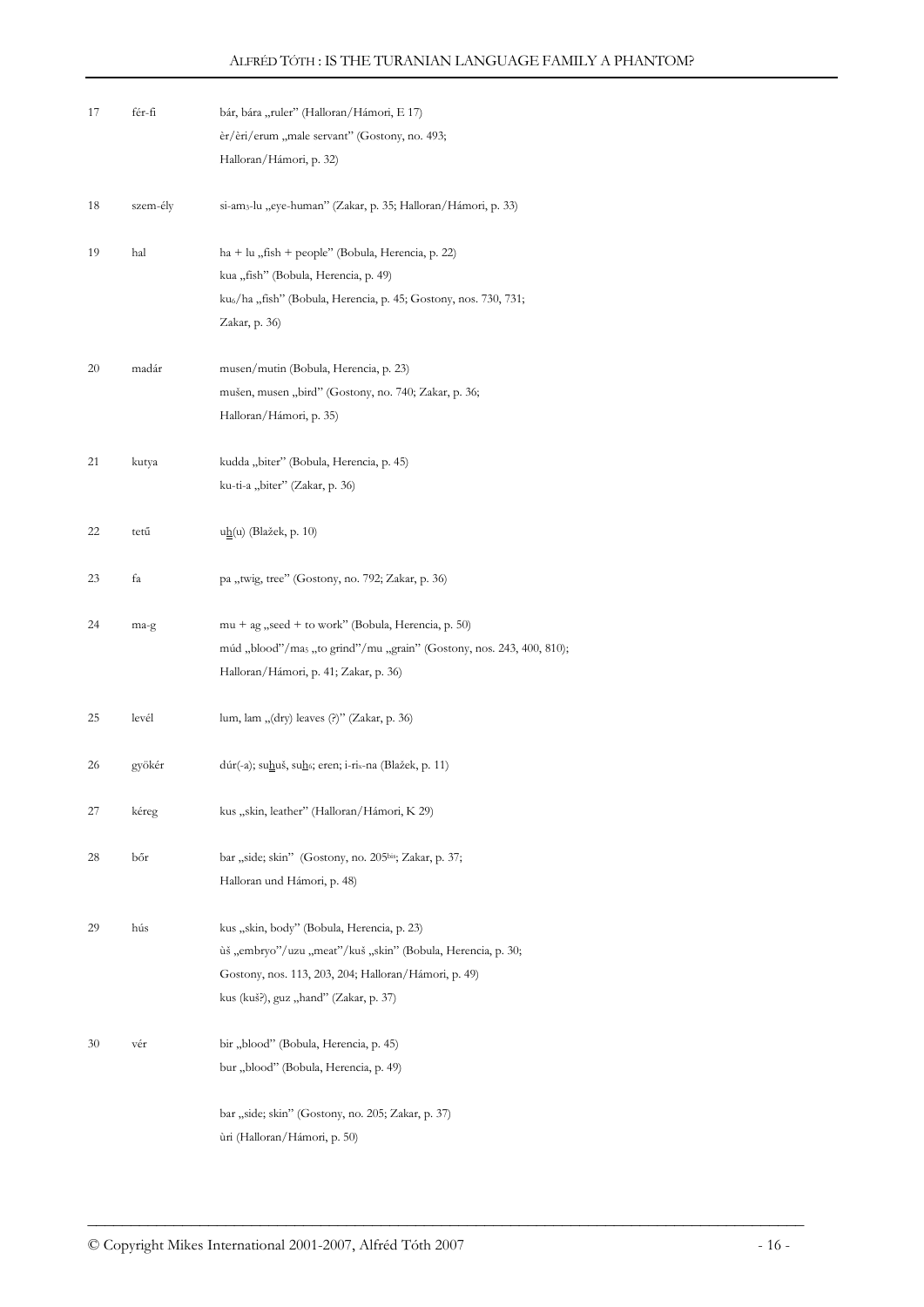| 31 | csont  | ĝìr-pad-du/da (Blažek, p. 7)                                                                                                                              | sientum "bone" (Bobula, Herencia, p. 118)<br>esentu, esimtu "bone" (Zakar, p. 38)  |
|----|--------|-----------------------------------------------------------------------------------------------------------------------------------------------------------|------------------------------------------------------------------------------------|
| 32 | zsír   | i/ia [šamnu] "oil, fat" (Gostony, no. 556; Zakar, p. 38)                                                                                                  | zal "fat" (Zakar, p. 38)                                                           |
| 33 | tojás  | nunuz (Blažek, p. 8)                                                                                                                                      |                                                                                    |
| 34 | szarv  | si + ru <sub>5</sub> , horns-beater" (Gostony, no. 767; Zakar, p. 38;<br>Halloran/Hámori, p. 55)                                                          |                                                                                    |
| 35 | far-ok | kun (Blažek, p. 12)                                                                                                                                       |                                                                                    |
| 36 | toll   | dal "to fly" (Bobula, Origin, p. 33; Halloran/Hámori, p. 57)                                                                                              |                                                                                    |
| 37 | haj    | ka + ú "hair" (Gostony, no. 220)<br>kulla "membrane, skin" (Halloran/Hámori, K 7)                                                                         |                                                                                    |
| 38 | fej    | be "sir" (Gostony, no. 514; Zakar, p. 39)<br>pa "head" (Zakar, p. 39)<br>pa "point, peak" (Halloran/Hámori, F 19)                                         |                                                                                    |
| 39 | fül    | bur "ear" (Bobula, Herencia, p. 50)<br>pi "ear" (Gostony, no. 226)                                                                                        |                                                                                    |
| 40 | szem   | en "eye" (Bobula, Herencia, p. 53)<br>$\text{se}/\text{Si} + \text{àm}$ , cereals-grain"<br>(Gostony, no. 69; Zakar, p. 39; Halloran/Hámori, p. 33)       | seim "grain" (Zakar, p. 39)<br>zimu "Auge" (Bobula, Herencia, p. 45; Zakar, p. 39) |
| 41 | orr    | ur "dog" (Gostony, no. 734)<br>(k)i-ir "nose" (Zakar, p. 39)                                                                                              |                                                                                    |
| 42 | száj   | šu + ai "mouth + opening" (Bobula, Herencia, p. 33)<br>sù "lip"/sa4 "to name, to call" (Bobula, Herencia, p. 45;<br>Gostony, nos. 221, 311; Zakar, p. 40) | saptu "lip" (Zakar, p. 40)                                                         |
| 43 | fog    | pa-d "to bite" (Halloran/Hámori, F 35)<br>pag "to catch; to close" (Zakar, p. 40)                                                                         |                                                                                    |
| 44 | nyelv  | eme + il "tongue + to lift" (Gostony, no. 227; Halloran/Hámori, p. 69)                                                                                    |                                                                                    |
| 45 | karom  | u; si $(=\text{horn})$ (Blažek, P. 8)                                                                                                                     |                                                                                    |
| 46 | láb    | lah <sub>4</sub> "to push, to take s.o. away" (Gostony, no. 254)                                                                                          |                                                                                    |
| 47 | térd   | dùg, dugs "knee" (Gostony, no. 233; Halloran/Hámori, p. 73)                                                                                               |                                                                                    |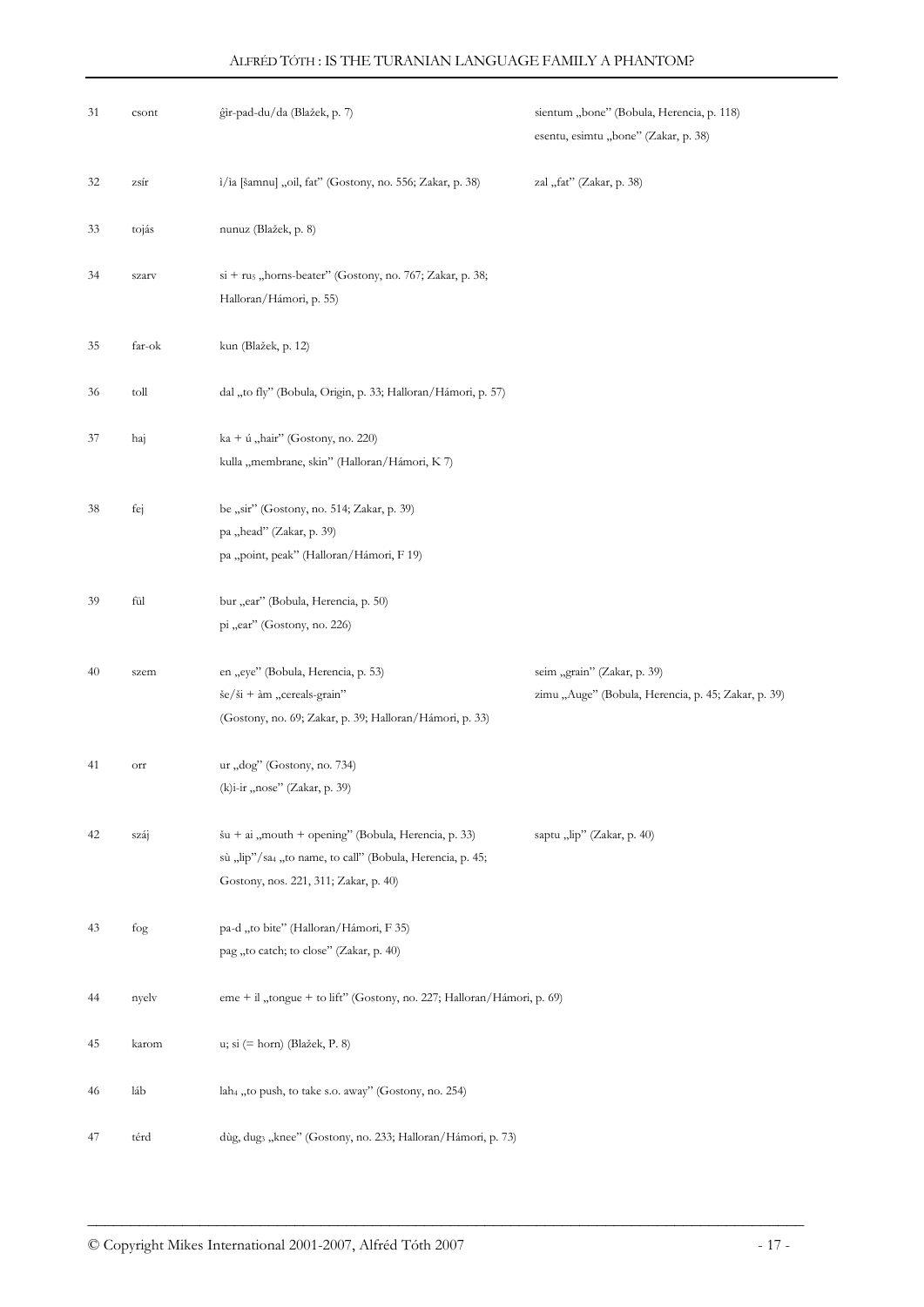| 48 | kéz     | kad/kat <sub>4,5</sub> /giš/ki-ši-ib "hand"<br>(Bobula, Herencia, P. 45; Gostony, No. 214, 251, 252;<br>Zakar, p. 40; Halloran/Hámori, p. 75)                                           | kappu "hand" (Zakar, p. 40)                  |
|----|---------|-----------------------------------------------------------------------------------------------------------------------------------------------------------------------------------------|----------------------------------------------|
| 49 | has     | háš, haš "thigh"                                                                                                                                                                        | hasu "intestins, lungs" (Zakar, p. 41)       |
| 50 | nyak    | gú "neck" (Gostony, no. 248; Zakar, p. 41;<br>Halloran/Hámori, p. 78)<br>kuk "joint" (Halloran/Hámori, p. 79)                                                                           |                                              |
| 51 | mellek  | gaba, ga; ti-ti; zi; šà; ubur (Blažek, p. 7)                                                                                                                                            |                                              |
| 52 | szív    | zi "gorge, throat"/šag "heart" (Gostony, nos. 52, 209)<br>sa, sa-a "heart" (Zakar, p. 41)                                                                                               |                                              |
| 53 | máj     | bà "liver" (Gostony, no. 34; Halloran/Hámori, p. 82)                                                                                                                                    |                                              |
| 54 | inni    | im-ma "thirst" (Gostony, no. 319)<br>immeli "to drink" (Zakar, p. 42)<br>nas, nañ (Halloran/Hámori, p. 83)                                                                              |                                              |
| 55 | enni    | eš "eats" (Bobula, Herencia, p. 45)<br>esa "nourishment" (Bobula, Herencia, p. 33)<br>su <sub>5,6</sub> (Halloran/Hámori, p. 84)<br>és's'a "full up, satisfied" (Halloran/Hámori, E 20) |                                              |
| 56 | harapni | kur <sub>5</sub> (Halloran/Hámori, p. 85)                                                                                                                                               |                                              |
| 57 | látni   | lá (Halloran/Hámori, p. 86)                                                                                                                                                             |                                              |
| 58 | hallani | aka (Halloran/Hámori, p. 89)                                                                                                                                                            |                                              |
| 59 | tudni   | tu <sub>6</sub> -dug <sub>4</sub> -ga [tudukku] "invocation" (Gostony, no. 3)                                                                                                           | idu-u "to know, to recognise" (Zakar, p. 42) |
| 60 | aludni  | usàras "sleeps" (Bobula, Herencia, pp. 53, 54)<br>a-a-lum "to sleep" (Gostony, no. 472)<br>u, udi, usa "sleep; to sleap" (Zakar, p. 43)                                                 |                                              |
| 61 | halni   | lúalal [alallu] "bad demon"/<br>hul "fatal" (Gostony, nos. 31, 98)<br>hal "to go down" (Zakar, p. 43; Halloran/Hámori, p. 94)                                                           | halaku "to disappear" (Zakar, p. 43)         |
| 62 | ölni    | ul7,,to beat; to lead" (Gostony, no. 371)                                                                                                                                               |                                              |
| 63 | úszni   | uz <sup>mušen</sup> [uzu] "goose" (Gostony, no. 773)<br>a-usum "raft" (Zakar, p. 43)                                                                                                    |                                              |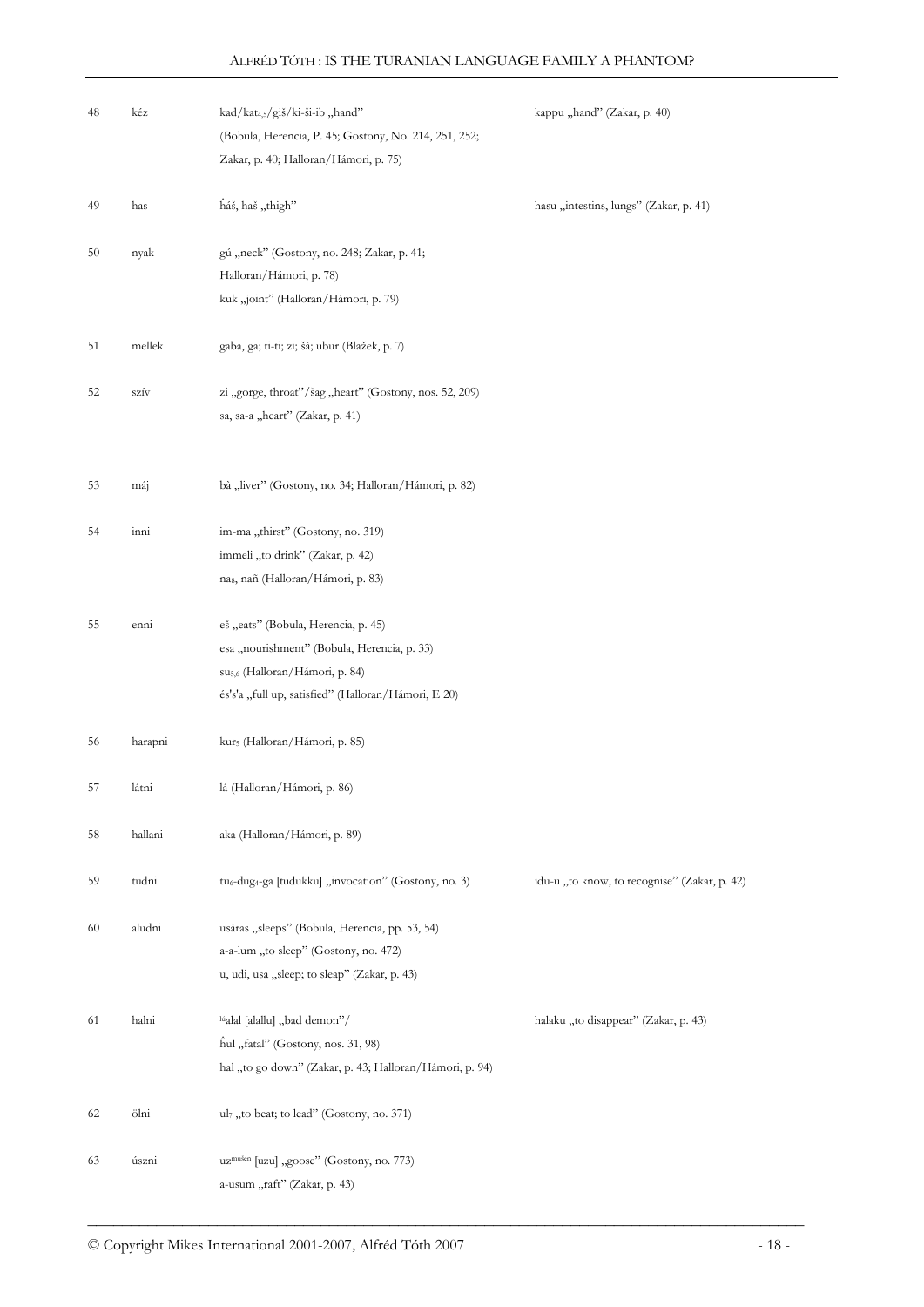| 64 | repülni   | lil "wind, air", lal "to be in the air" (Zakar, p. 43)<br>ri "to throw" (Halloran/Hámori, R 8)                                                                                                                                                 |                                                                                         |
|----|-----------|------------------------------------------------------------------------------------------------------------------------------------------------------------------------------------------------------------------------------------------------|-----------------------------------------------------------------------------------------|
| 65 | menni     | mud "beeilt sich" (Bobula, Herencia, p. 51)<br>en "to go", men/me "to be; to move"<br>me-en/ma-an "there is" (Zakar, p. 44)                                                                                                                    | ki-min "to go" (Zakar, p. 44)                                                           |
| 66 | jönni     | gin "to go" (Bobula, Herencia, p. 51; Gostony, no. 255;<br>cf. dial. gyönni!, Zakar, p. 44)<br>du "goes" (Zakar, p. 44)                                                                                                                        |                                                                                         |
| 67 | fek-üd-ni | ukú "to make flat, to fall down" (Gostony, no. 394)                                                                                                                                                                                            |                                                                                         |
| 68 | ülni      | úr [utlu]/ur <sub>x</sub> "lap" (Gostony, nos. 245, 471)                                                                                                                                                                                       |                                                                                         |
| 69 | állni     | gal, mal "to be, to exist", alad "bull", ga-al<br>"to be, to exist", gal <sub>2</sub> "to be" (Zakar, p. 45)                                                                                                                                   |                                                                                         |
| 70 | adni      | sum// zeĝ; sì; rig7; mu, nì-ba, dùg(-ga),<br>du <sub>10</sub> //zeb; ku7-ku7; šà-ga (Blažek, p. 9)                                                                                                                                             | udu "taxes" (Bobula, Herencia, p. 118)<br>id-din, hadu, nadanu "to give" (Zakar, p. 45) |
| 71 | mondani   | mu "to say" (Gostony, no. 301)                                                                                                                                                                                                                 |                                                                                         |
| 72 | nap       | nap "winter sun; gods" (Bobula, Herencia, p. 43;<br>Gostony, no. 48)<br>nab "heaven" (Zakar, P. 45)p                                                                                                                                           | nap "god" (Zakar, p. 45)                                                                |
| 73 | hold      | ud "light, moon" (Bobula, Herencia, p. 30, 43; Zakar, p. 46)<br>hud "to shine; light" (Bobula, Herencia, pp. 54, 2 28)<br>húl + ud "enjoyment + light" (Gostony, no. 88)<br>ud <sub>4,8</sub> "moon"; had "to shine" (Halloran/Hámori, p. 106) |                                                                                         |
| 74 | csillag   | zalag, zallag "star"; zall "to be bright"<br>(Bobula, Herencia, p. 43; Gostony, no. 91; Zakar, p. 46;<br>Halloran/Hámori, p. 107)                                                                                                              |                                                                                         |
| 75 | víz       | $bi + eš$ , drop + water" (Bobula, Herencia, p. 33)<br>id "river"/biz/bis "drop" (Bobula, Herencia, p. 43;<br>Gostony, nos. 54, 657; Zakar, p. 46; Halloran/Hámori, p. 108)                                                                    |                                                                                         |
| 76 | eső       | e "slope" (Gostony, no. 188)<br>su (Halloran/Hámori, p. 109)                                                                                                                                                                                   | siutu "sunset", usan "evening" (Zakar, p. 47)                                           |
| 77 | kő        | ku "to found" (Gostony, no. 353)<br>ka "basalt" (Zakar, p. 47; Halloran/Hámori, p. 111)                                                                                                                                                        |                                                                                         |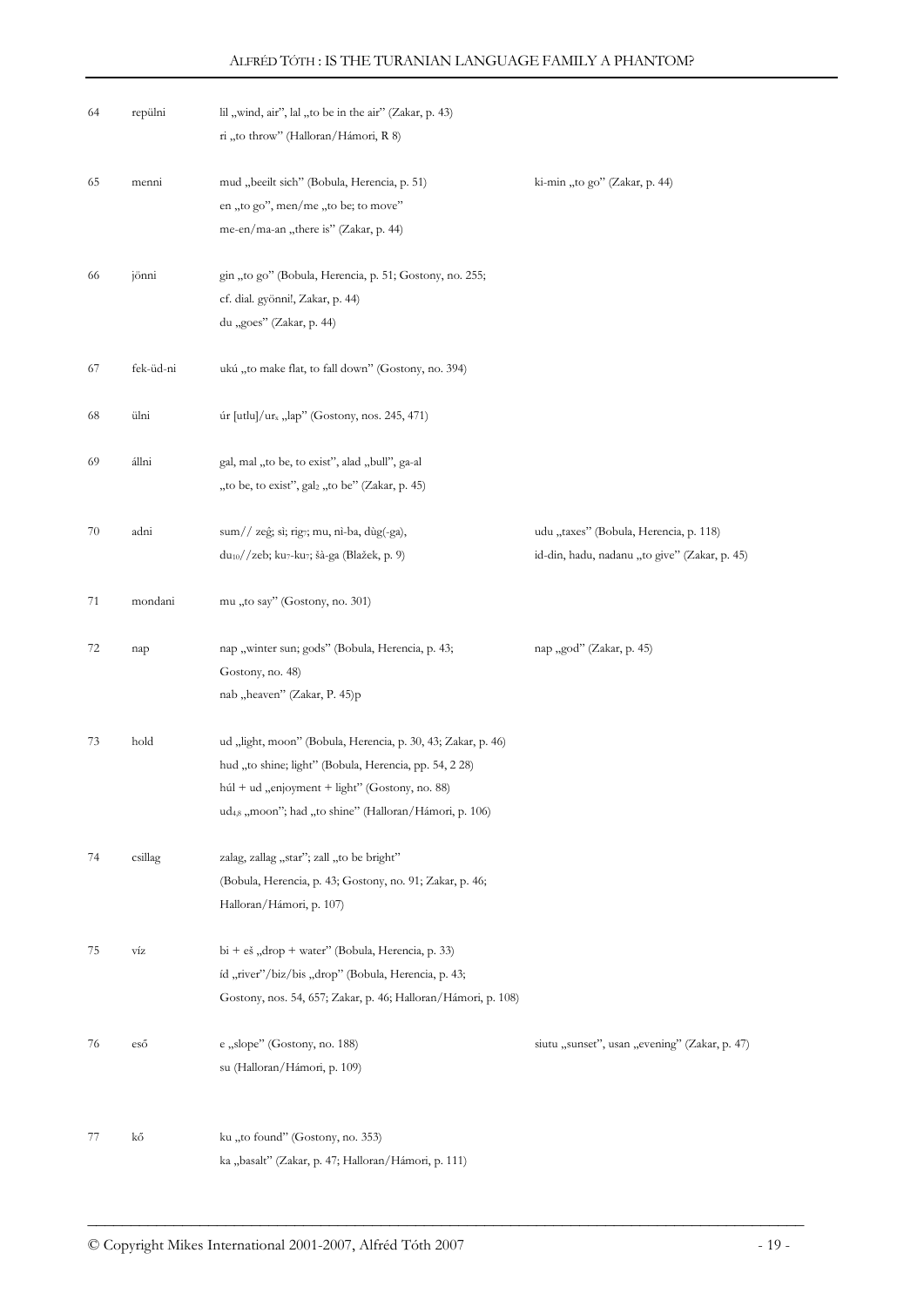| 78  | homok  | ukum "cloud of dust" (Gostony, nos. 61, 198;<br>Halloran/Hámori, p. 112; cf. hamu!)                                                                                                                                                                                      |                                                    |
|-----|--------|--------------------------------------------------------------------------------------------------------------------------------------------------------------------------------------------------------------------------------------------------------------------------|----------------------------------------------------|
| 78a | pórond | epirri "dust" (Zakar, p. 47)                                                                                                                                                                                                                                             | epiru "dust" (Zakar, p. 47)                        |
| 79  | föl-d  | $u_2 + u_7 + du$ , acre" (Zakar, p. 48)<br>par-im "dry land" (Halloran/Hámori, F 36)                                                                                                                                                                                     |                                                    |
| 80  | felhő  | ubilla "soot" (Halloran/Hámori, p. 114)                                                                                                                                                                                                                                  |                                                    |
| 81  | füst   | i-izi (Blažek, P. 12)                                                                                                                                                                                                                                                    |                                                    |
| 82  | tűz    | te "flame" (Bobula, Herencia, pp. 43, 52)<br>de-izi "fire", izi "id." (Bobula, Herencia, p. 43;<br>Bobula, Origin, p. 33; Halloran/Hámori, p. 116<br>tu <sub>6</sub> "invocation" (Gostony, no. 453)<br>izi, deizi "fire", tu-izi "magic, stake,<br>fire" (Zakar, p. 48) |                                                    |
| 83  | hamu   | ukum "dust" (Gostony, nos. 61, 198; Halloran/Hámori,<br>p. 118; cf. homok)<br>kúm "hot" (Halloran/Hámori, K 42)                                                                                                                                                          | hamatu "to burn", hamu "to destroy" (Zakar, p. 48) |
| 84  | égni   | ug "burning heat" (Bobula, Herencia, p. 43)<br>é "house, temple"/ág "to measure"/es "to be dried<br>out" (Gostony, nos. 8, 305, 330)<br>šeng <sub>6</sub> "to be hot, to cook, to heat" (Halloran/Hámori, E 3)                                                           |                                                    |
| 85  | út     | ud ("?")(Bobula, Rokonság, P., 64)<br>íd "river" (Gostony, no. 54)<br>u "to drive", kut "road" (Zakar, p. 49)                                                                                                                                                            | usu "way" (Zakar, p. 49)                           |
| 86  | hegy   | he + ğe "mass + abundance" (Bobula, Herencia, p. 43)<br>he-gal "abundance" (Bobula, Herencia, p. 51)<br>gug, gur, kur "to roll" (Zakar, p. 49)                                                                                                                           | eddu "pointed" (Zakar, p. 49)                      |
| 87  | piros  | rusu, urudu (Halloran/Hámori, p. 122)                                                                                                                                                                                                                                    | pîlû "dark read" (Gostony, no. 177; Zakar, p. 50)  |
| 87a | vörös  | si4, ,dark read" (Gostony, no. 177)<br>russu "red-shining clothes", urudu "copper;<br>red", rus "red" (Zakar, p. 50)                                                                                                                                                     |                                                    |
| 88  | zöld   | sig7, se12 "green" (Gostony, no. 176; Zakar, p. 50;<br>Halloran/Hámori, p. 124)                                                                                                                                                                                          |                                                    |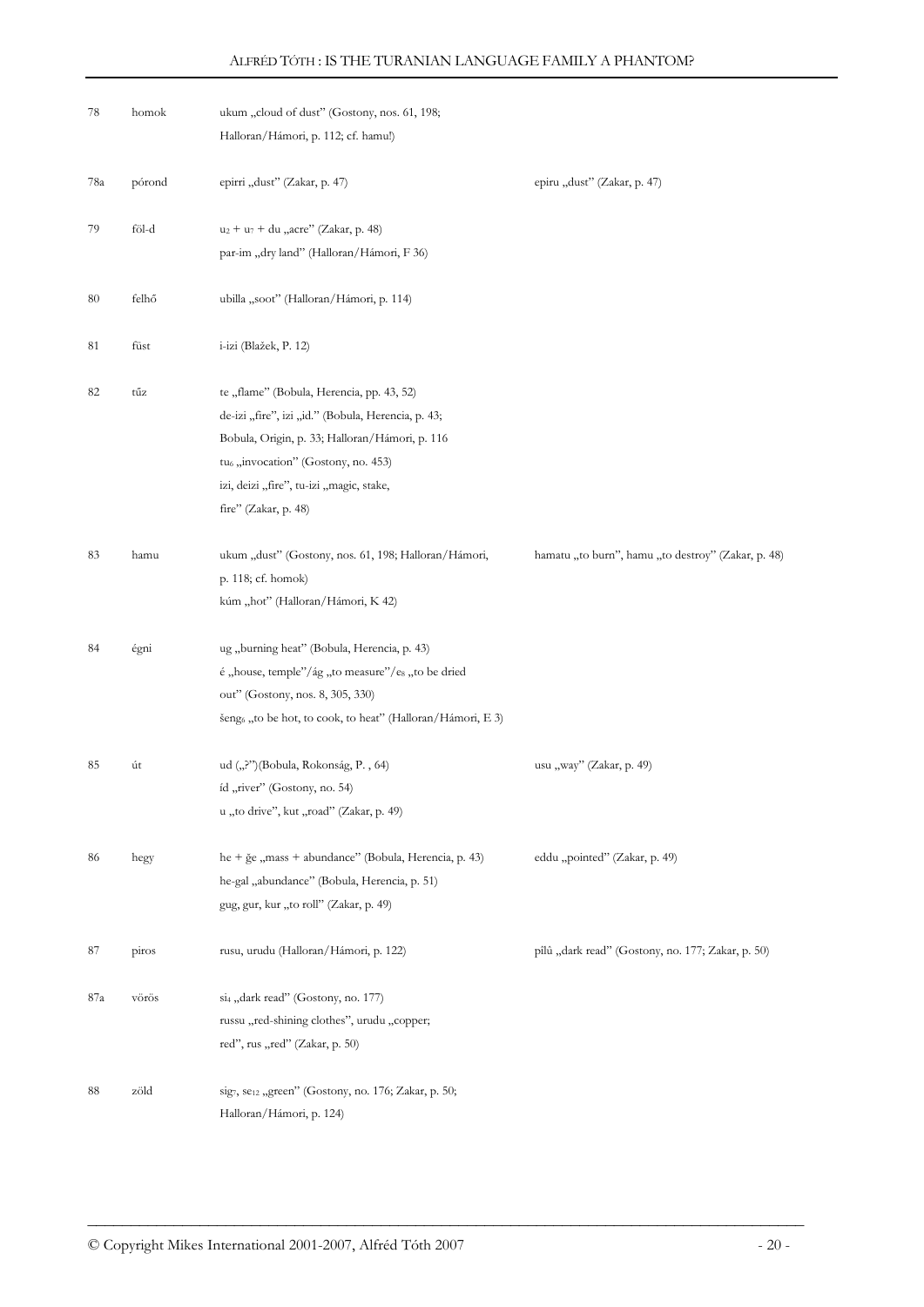| 89  | sárga     | sig "yellow" (Bobula, Kétezer, p. 70)<br>sig7, se <sub>12</sub> "green" (Gostony, no. 176; Zakar, p. 50;<br>Halloran/Hámori, p. 124)                                                                                       | ar-ka "yellow", arku "yellowish" (Zakar, p. 50)       |
|-----|-----------|----------------------------------------------------------------------------------------------------------------------------------------------------------------------------------------------------------------------------|-------------------------------------------------------|
| 90  | fehér     | bar, paar "white" (Bobula, Herencia, pp. 46, 48)<br>babbar, bar <sub>6</sub> "white" (Gostony, no. 155; Zakar, p. 50;<br>Halloran/Hámori, p. 125)                                                                          |                                                       |
| 91  | fekete    | bu "dark" (Bobula, Herencia, p. 46)<br>gig "schwarz, dunkel" (Halloran/Hámon, P. 126)                                                                                                                                      | bikîtu "eclipse of the sun" (Bobula, Herencia, p. 46) |
| 92  | éj(szaka) | gíg, ge <sub>6</sub> "dark; night" (Gostony, no. 49)<br>gi-e "night" (Zakar, p. 51)                                                                                                                                        |                                                       |
| 93  | forró     | bar "to burn" (Bobula, Herencia, p. 54)                                                                                                                                                                                    |                                                       |
| 94  | hideg     | hal-ba "coldness, frost" (Zakar, p. 51; Halloran/Hámori, p. 130)<br>si-e-di "coldness" (Zakar, p. 51)                                                                                                                      |                                                       |
| 95  | tele/teli | dil "perfect, full" (Bobula, Origin, p. 33)<br>til "to be old, to be at the end" (Bobula, Kétezer, p. 79)<br>tíl-la "to live; life" (Gostony, no. 71)<br>de "full"; til "complete" (Zakar, p. 52; Halloran/Hámori, p. 131) |                                                       |
| 96  | új        | ù "to spread out; to sleep" (Gostony, no. 417)                                                                                                                                                                             |                                                       |
| 97  | jó        | la "excellence" (Bobula, Herencia, p. 46)<br>i(-a) "the revered, praised thing" (Gostony, no. 13)                                                                                                                          |                                                       |
| 98  | kerek     | kar + ag "to turn around" (Bobula, Kétezer, p. 54)<br>kar "to avoid", gilil, kililu "ring, circlet<br>garland" (Zakar, p. 52)<br>kar, gar, gur (Halloran/Hámori, p. 134)                                                   | erru "ring, circlet" (Zakar, p. 52)                   |
| 99  | szár-az   | sig, sahar "dry, dried out" (Zakar, p. 53;<br>Halloran/Hámori, p. 135)                                                                                                                                                     | su-ur "to dry out", siru "steppe" (Zakar, p. 53)      |
| 100 | név       | na "to name" (Zakar, p. 53)<br>nam, na (Halloran/Hámori, p. 137)                                                                                                                                                           | nibu "name" (Zakar, p. 53)                            |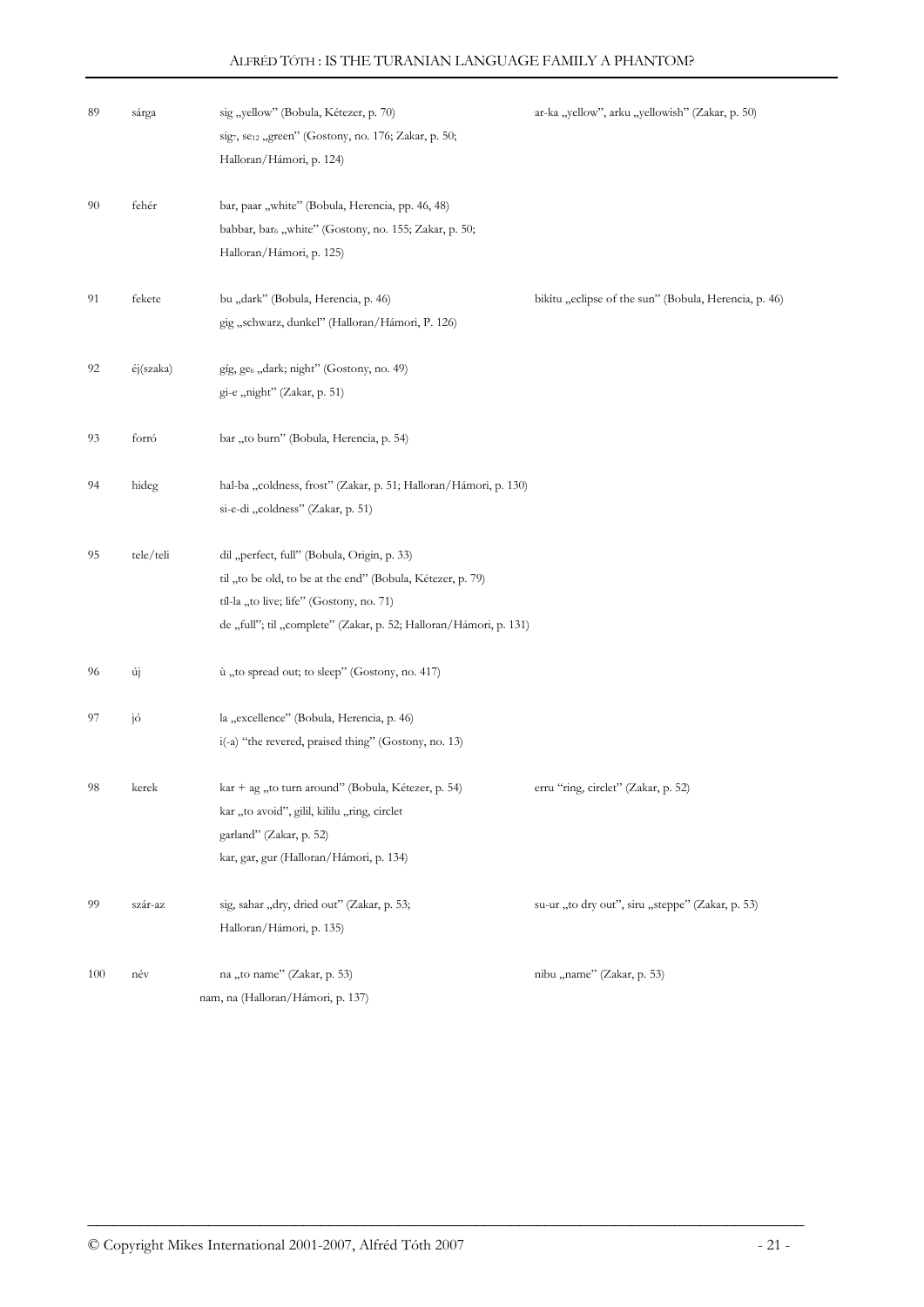The evaluation of the three Swadesh lists results in the following percentages:

Hungarian = Sumerian:  $91\%$ Hungarian = Akkadian:  $27\%$  (2%)

These indications that are on the first sight contradictory, have to been understood as follows: From the 27 words, that Hungarian shares with Akkadian, 25% are to be considered either as Sumerian borrowings in Akkadian or as Akkadian borrowings in Sumerian. For 2 Hungarian words there is not (yet?) a Sumerian etymology. To say it in other words: 93% of the Swadesh list has a Mesopotamian etymology – while, as one remembers, Proto-Uralic has only 24.54% and Proto-Finno-Ugrian-Uralic even only 23.33% common words.

The extremely high percentage of 27% Akkadian-Semitic words in Hungarian goes along with an observation by Ida Bobula: "I am convinced that the Hungarian language bears the stamp of not an early, but of a very late stage of Sumerian culture. This is shown by the quantity of Semitic cultural loanwords in Hungarian; from Akkadian and Babylonian" (Bobula 1996, p. 51; cf. also Bobula 1951, p. 11, note 3). Gostony, too, who did not work with the Swadesh list either, but etymologized all available Hungarian words, came to the conclusion that from the (according to his counting) 1050 words in his Sumerian etymological dictionary 923 are shared with Hungarian words, this are 87.9% (cf. also Oláh 1980, p. 12). These results show firstly a pretty exact correspondence between two methodically fully different approaches and secondly their independency of the Swadesh list.

Aside from that, Gostony has shown that Hungarian and Sumerian correspond in 51 of 53 grammatical (phonetical, morphological and syntactical) features (Gostony 1975, pp. 175ss., esp. 194ss.). The correspondances between Hungarian and the Turanian and Non-Turanian languages are according to Gostony (1975, pp. 201s.): Hungarian: 51; Turk languages: 29; Caucasian languages: 24, northern Finno-Ugric languages: 21; Tibeto-Burmanic languages: 12; Munda-Khol languages: 9; Paleo-Sibirian languages: 8; Oceanic languages: 7; Akkadian: 5; Sanskrit: 5; Dravidian languages: 5; Chinese: 5, Indo-European languages: 4; Bask: 4; Hamitic languages: 3; Japanese: 3.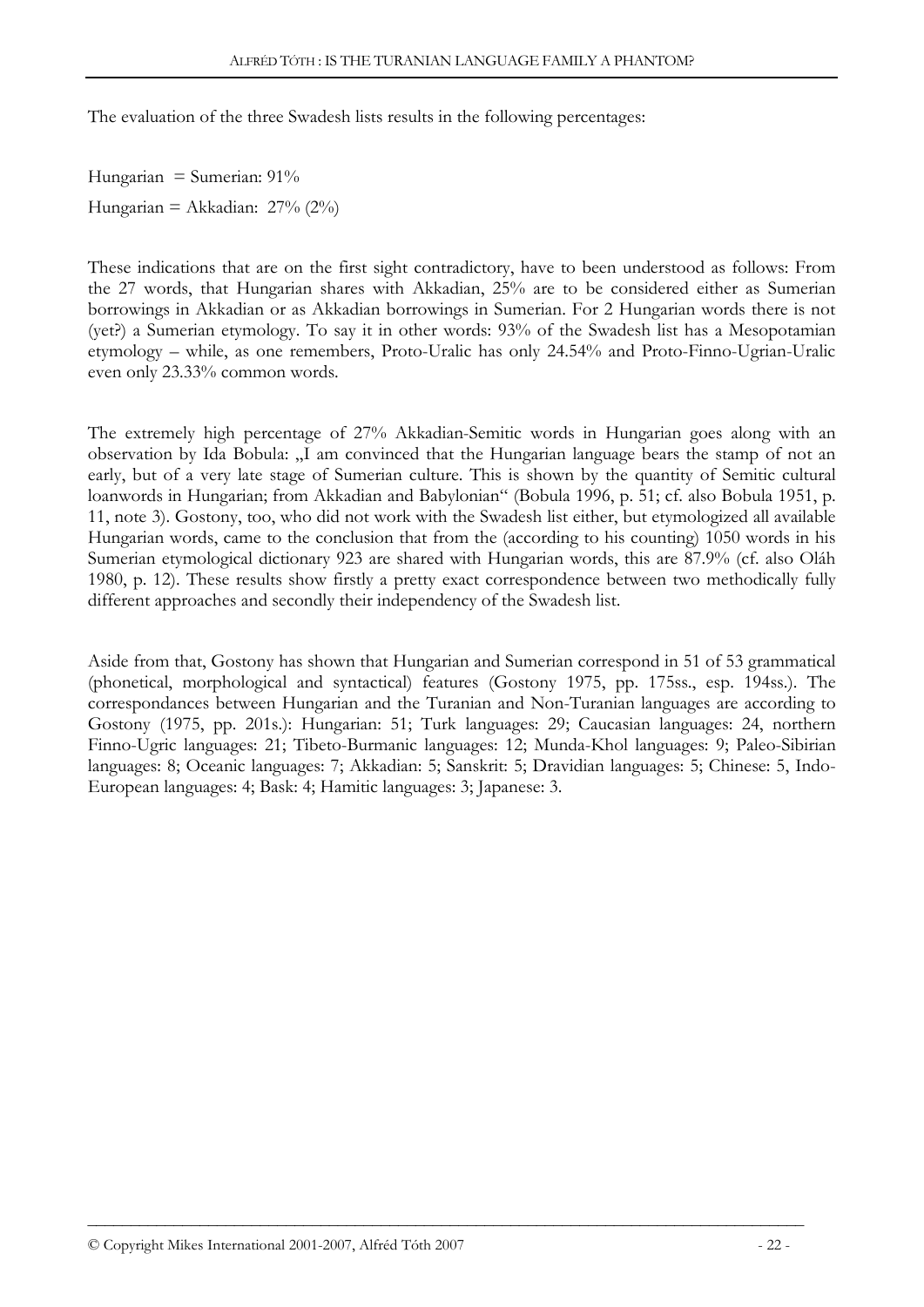# 3. The alleged Altaic language family

Unlike the situation in the FU languages, in the A languages, most linguists assume that Turkish, Mongolian and Manchu are not genetically related, but have relationships due to early mutual borrowings. This is the standpoint of leading researchers like Sir Gerald Clauson and Gerhard Doerfer, while other capacities like Nicholas Poppe and Karl H. Menges not only accept a Urverwandtschaft, but consider also Korean and Japanese to be members of the alleged A family. However, in order to decide if Turkish, Mongolian and Manchu – the "hard-core" A members – are related or not, we will use, like in chapter 2, the 100 words Swadesh list. Since this has already be done by Clauson (1969), with a slightly different list in the alphabetic order of the English words that does, however, not influence our results, we can trust his list that we reproduce in the following. Borrowings are italicized according to Clauson.

|                | English        | <b>Early Turkish</b> | Early Mongolian   | Manchu      |
|----------------|----------------|----------------------|-------------------|-------------|
| $\mathbf{1}$   | ashes          | kül                  | $(h)$ ünesü $(n)$ | fulenggi    |
| $\overline{2}$ | (birch) bark   | to:z                 | uyilsun           | čalfa, alan |
| $\mathfrak{Z}$ | belly          | karın                | ke'eli            | hefeli      |
| 4              | bird           | kuş                  | šiba'un           | gasha       |
| 5              | blood          | ka:n                 | čisun             | senggi      |
| 6              | bone           | sünük                | yasun             | giranggi    |
| 7              | breast, chest  | tö:s                 | če'eji            | tunggen     |
| $8\,$          | claw, nail     | tırnak, tarma:k      | kimüsü(n), kimül  | ošoho       |
| 9              | cloud          | bulut                | e'ülen            | tugi        |
| 10             | $\log$         | 1 <sup>t</sup>       | noγay             | indahôn     |
| 11             | ear            | kul(k)ak             | čikin             | šan         |
| 12             | earth (gen.)   | yé:r                 | yaĵar             | na          |
|                | earth (soil)   | topra:k              | köser, široy      | boihon      |
| 13             | egg            | yumurtğa:            | ömdegen, öndegen  | umhan       |
| 14             | eye            | kö:z, gö:z           | nidun             | yasa        |
| 15             | fat            | ya:ğ                 | e'ükün, ö'ükün    | nimenggi    |
| 16             | feather        | yüg                  | ödön              | funggaha    |
| 17             | fire           | o:t, o:d             | al                | tuwa        |
| 18             | fish           | balık                | ĵiγasun           | nimaha      |
| 19             | flesh, meat    | et                   | miqan             | yali        |
| 20             | foot           | adak                 | köl               | bethe       |
| 21             | hair (gen.)    | k1                   | (h)üsü            | funiyehe    |
|                | hair (of head) | saç                  | (h)üsü            | funiyehe    |

\_\_\_\_\_\_\_\_\_\_\_\_\_\_\_\_\_\_\_\_\_\_\_\_\_\_\_\_\_\_\_\_\_\_\_\_\_\_\_\_\_\_\_\_\_\_\_\_\_\_\_\_\_\_\_\_\_\_\_\_\_\_\_\_\_\_\_\_\_\_\_\_\_\_\_\_\_\_\_\_\_\_\_ © Copyright Mikes International 2001-2007, Alfréd Tóth 2007 - 23 -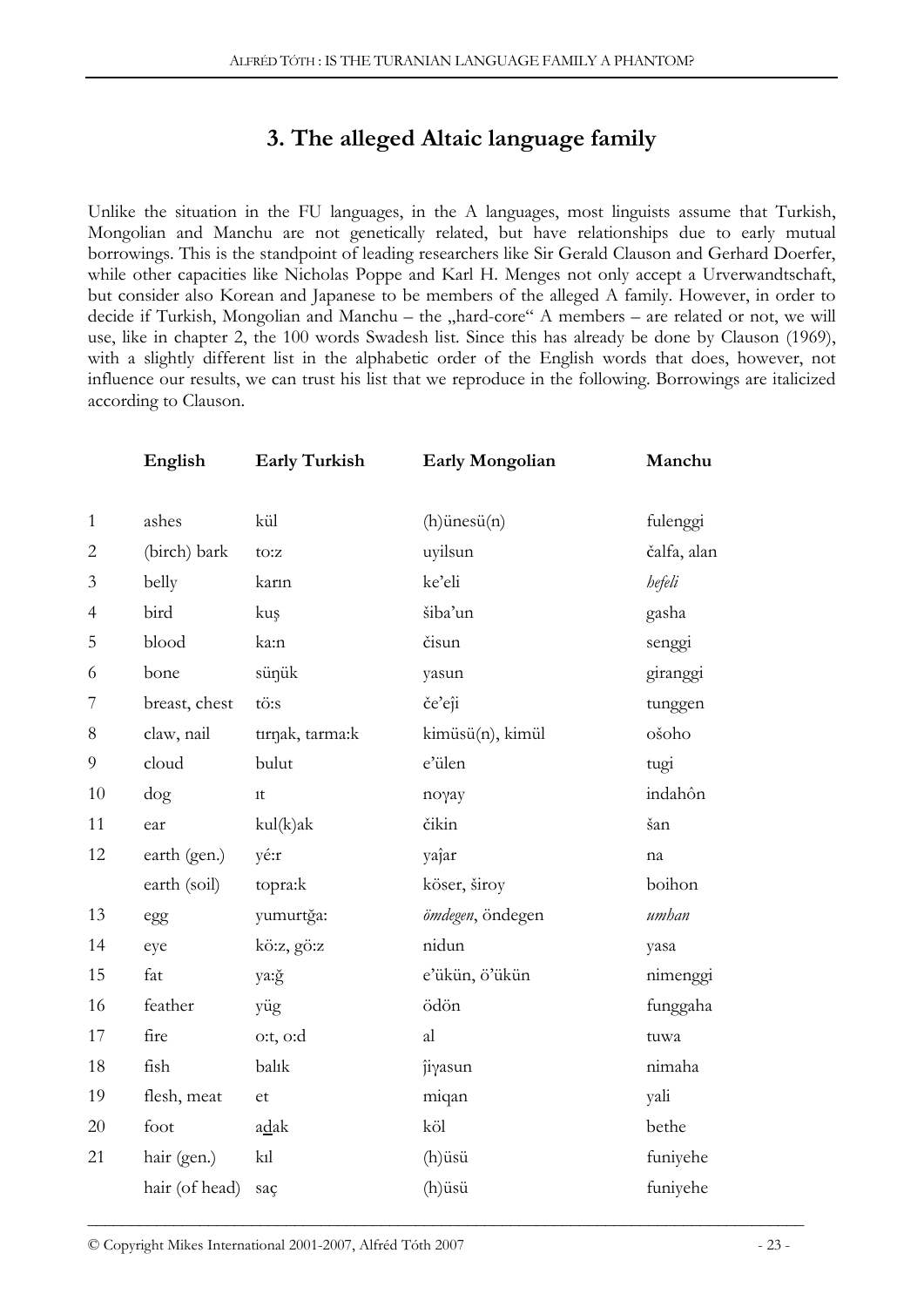|        | hair (of body) | tü:                | (h)üsü                        | funiyehe        |
|--------|----------------|--------------------|-------------------------------|-----------------|
| 22     | hand           | elig               | γar                           | gala            |
| 23     | head           | baş                | teri'ün                       | uĵu             |
| 24     | heart          | yürek              | <i>firüge, fürüge</i>         | niyaman         |
| 25     | horn           | büñüz              | eber                          | uyhe            |
| 26     | knee           | ti:z, di:z         | ebüdüg                        | buhi            |
| 27     | leaf           | yapurğa:k          | nabčin                        | abdaha          |
| 28     | liver          | bağır              | $(h)$ elige $(n)$             | fahûn           |
| 29     | louse          | bit                | bö'esün                       | čihe            |
| $30\,$ | man, male      | er, érkek          | $\operatorname{\textit{ere}}$ | haha            |
| 31     | moon           | a:y                | sara(n)                       | biya            |
| 32     | mountain       | ta:ğ, da:ğ         | a'ula                         | alin            |
| 33     | mouth          | ağız               | ama(n)                        | angga           |
| 34     | name           | a:t, a:d           | nere                          | gebu            |
| 35     | neck           | boyun              | küjügün                       | meifen          |
| 36     | night          | tün, dün           | süni                          | dobori          |
| 37     | nose           | burun              | qabar                         | oforo           |
| 38     | person         | kişi:              | gü'ün                         | niyalma         |
| 39     | rain           | yağmur             | qura                          | aga             |
| 40     | road, path     | yo:l, oruk         | jam, mör                      | ĵugôn           |
| 41     | root           | kök, yıltız, tö:z  | (h)uja'ur, uju'ur             | da              |
| 42     | sand           | kum, kayır         | elesii(n)                     | yongga          |
| 43     | seed           | uruğ               | (h)üre                        | use             |
| 44     | skin           | teri:, deri:       | arasun                        | suku            |
| 45     | smoke          | tütün              | (h)uni                        | šanggiyan       |
| 46     | star           | yultuz             | (h) odun                      | usiha           |
| 47     | stone          | taş                | čila'un, gürü                 | wehe            |
| 48     | sun            | kün                | naran                         | šun             |
| 49     | tail           | kudruk             | se'ül                         | unčehen         |
| $50\,$ | tongue         | til, dil           | kelen                         | ilenggu         |
| 51     | tooth          | tış, dış           | $\text{šidü}(n)$ , südü $(n)$ | weihe           |
| 52     | tree, wood     | iğaç               | modon                         | $_{\text{moo}}$ |
| 53     | water          | su:v               | usu(n)                        | muke            |
| 54     | woman          | evçi:, ura:gut     | eme                           | hehe            |
| 55     | all            | barça:, kop, kamağ | büri, gamuy                   | yooni           |
| 56     | big            | uluğ, bedük        | yeke                          | amba            |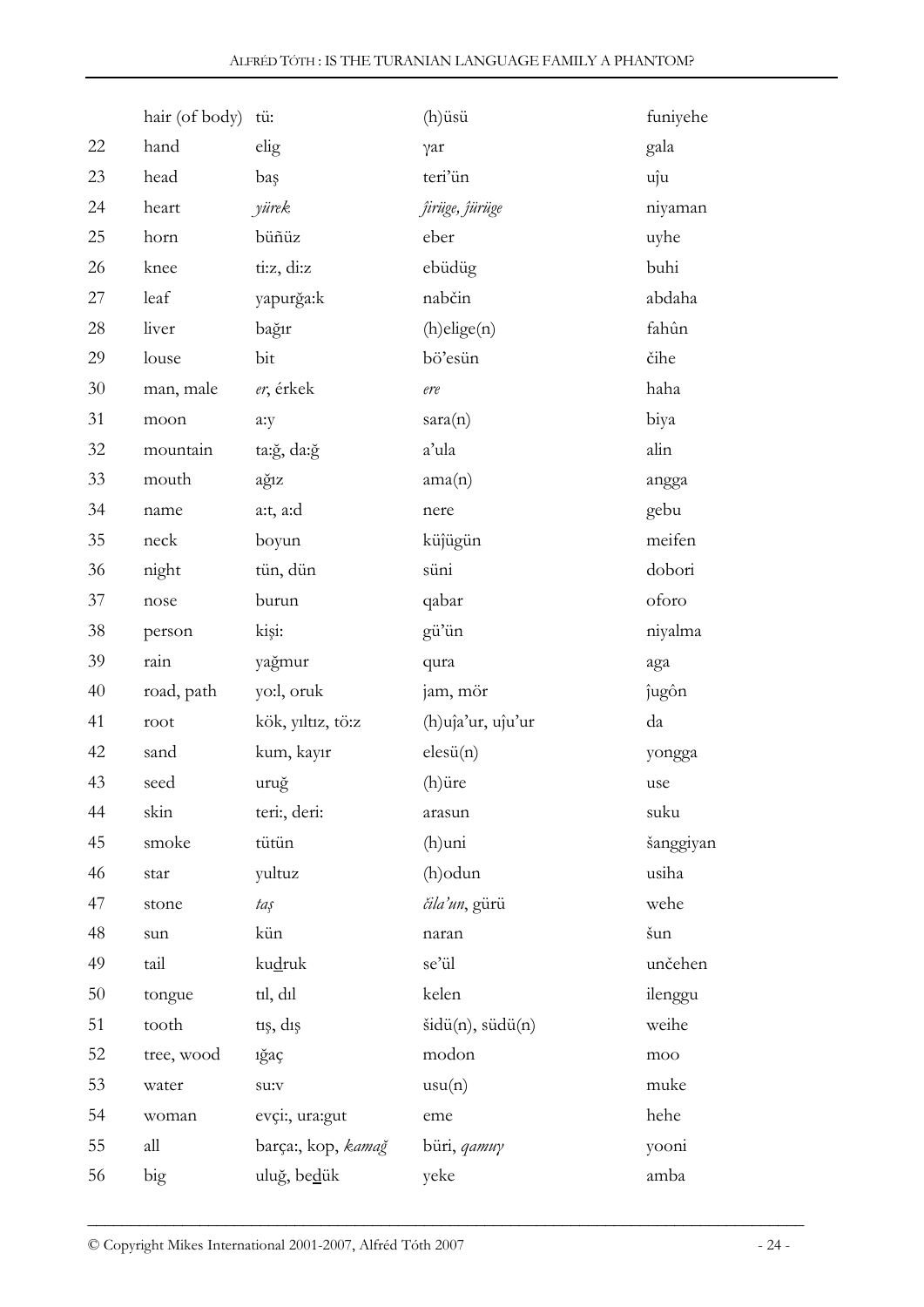| 57 | black       | kara:                | qara                | sahaliyan              |
|----|-------------|----------------------|---------------------|------------------------|
| 58 | cold        | soğuk                | köyiten             | sahôrun                |
| 59 | dry         | kuruğ                | qokimay             | olhon                  |
| 60 | full        | tolu:, dolu:         | dü'üren             | ĵalu                   |
| 61 | good        | edgü:, yaxşı:        | sayin               | sain                   |
| 62 | green       | yaşıl                | noyo'an             | niowanngiyan           |
| 63 | hot         | isig                 | qala'un             | kalhôn                 |
| 64 | long        | uzu:n                | urtu                | golmin                 |
| 65 | many        | üküş                 | olon                | geren, labdu           |
| 66 | ${\rm new}$ | yanı:                | šine                | iče                    |
| 67 | red         | kiz1                 | $(h)$ ula'an        | fulgiyan               |
| 68 | round       | tegirmi:, degermi:   | tögörigey, tö'erig  | muheliyen              |
| 69 | small       | kiçig                | ücügen              | aĵige, osohon          |
| 70 | white       | a:k                  | čaγa'an             | šanyan                 |
| 71 | yellow      | sarığ                | šira, sira          | suwayan                |
| 72 | $\mathbf I$ | ben                  | bi                  | bi                     |
| 73 | we          | $bi\chi$             | ba, bida            | be, muse               |
| 74 | thou        | sen                  | $\check{c}$ i (*ti) | $\overline{\text{si}}$ |
| 75 | this        | bu:                  | ene                 | ere                    |
| 76 | that        | ol                   | tere                | tere                   |
| 77 | who?        | kim                  | ken                 | we, ya                 |
| 78 | what?       | ne                   | ya'u                | ay, ya                 |
| 79 | one         | bi:r                 | nigen               | eme                    |
| 80 | two         | ékki:                | qoyar               | ĵuwe                   |
| 81 | not         | yok                  | üge'üy              | akâ                    |
| 82 | bite        | 1sir-, tişla:-       | ĵa'u, qaĵa-         | sai-                   |
| 83 | burn        | örte:-, küñür-, yak- | tüle-               | tufada-                |
| 84 | come        | kel-, gel-           | ire-                | $\hat{1}$ <sup>-</sup> |
| 85 | die         | öl-                  | ükü-                | buče-, buda-           |
| 86 | drink       | $i\zeta$ -           | u'u-                | omi-, waida-           |
| 87 | eat         | yé:-                 | ide-                | $\hat{1}e-$            |
| 88 | fly         | uç-                  | nis-                | teye-                  |
| 89 | give        | bé:r-                | ök-                 | bu-                    |
| 90 | hear        | éşid-, tinla-        | sonos-              | donĵi-                 |
| 91 | kill        | ölür-                | ala-                | wa-                    |
| 92 | know        | bil-                 | mede-               | sa-                    |

\_\_\_\_\_\_\_\_\_\_\_\_\_\_\_\_\_\_\_\_\_\_\_\_\_\_\_\_\_\_\_\_\_\_\_\_\_\_\_\_\_\_\_\_\_\_\_\_\_\_\_\_\_\_\_\_\_\_\_\_\_\_\_\_\_\_\_\_\_\_\_\_\_\_\_\_\_\_\_\_\_\_\_ © Copyright Mikes International 2001-2007, Alfréd Tóth 2007 - 25 -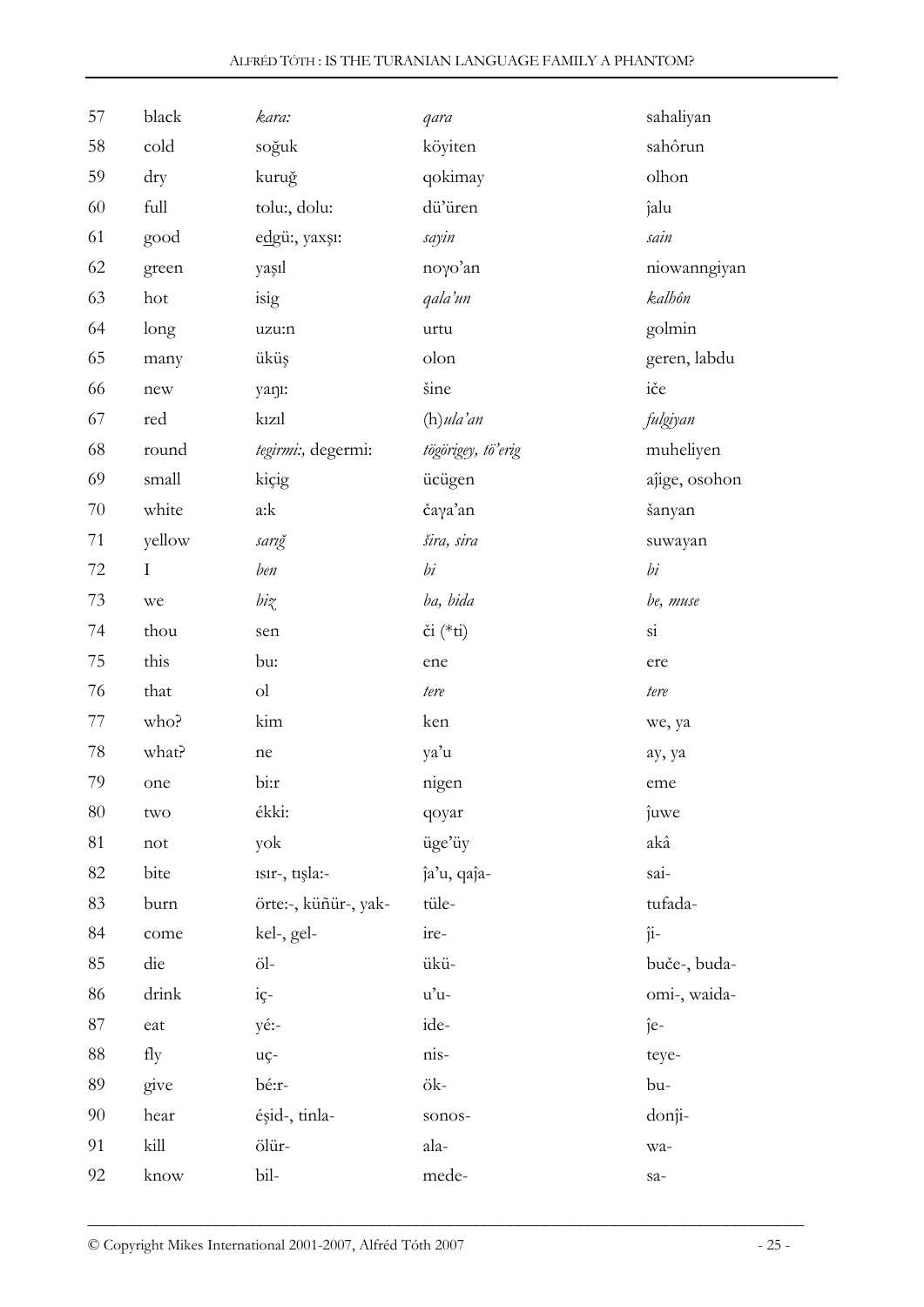| 93 | lie (down) | yat-                  | kebte-        | dedu-        |
|----|------------|-----------------------|---------------|--------------|
| 94 | say        | té:-, sözle:-         | ke'e-, ügüle- | se-, gisure- |
| 95 | see        | kör-, gör-            | üîe-          | tuwa-        |
| 96 | sit        | olor-                 | $sa'u$ -      | te-          |
| 97 | sleep      | $u \underline{di}$ :- | umta-, unta-  | amga-        |
|    |            |                       |               |              |
| 98 | stand      | tur- $(*dur-)$        | baiyi-        | $i$ li-      |
| 99 | swim       | yüz-                  | onba-         | selbi-       |

The evaluation of these lists are much simpler than in the FU case, since we can see immediately that

- Turkish and Mongolian have maximally 16 words in common, i.e. share 16% of the basic vocabulary
- Turkish and Manchu have 0 words in common, i.e. are completely unrelated
- Mongolian and Manchu share a number of common Chinese borrowing (Clauson 1969, p. 22) and maximally 22 common words, i.e. 22% of their basic vocabulary

This goes with Doerfer's statement: "Meines Erachtens nun haben diejenigen Forscher recht, die eine Urverwandtschaft der sog. altaischen Sprachen ablehnen" ("Now according to me, these researchers are right who denie an Urverwandtschaft of the so-called Altaic languages") (Doerfer 1963, p. 51). Doerfer goes even further when he denies that *any* words between Turkish, Mongolian and Manchu are related – according to him, these are merely borrowings (Doerfer 1963, p. 53). Therefore, we would have 0% and total genetical unrelatedness between all three A languages. It is thus anyway superfluous to prove that the further languages, Korean and Japanese, that some researchers wanted to show to be genetically related to the A languages, cannot be related to these languages, since these are not even related to one another (cf. Doerfer 1974) – after all, even given the above percentages of  $16\%$  and  $22\%$ - these are – like amongst the FU languages – much to low in order to prove a genetical relationship.

Our conclusion is simple: neither the FU nor the A languages form a language family, since they can in no way be genetically related. This thus, of course, not exclude mutual borrowings or the existence of Sprachbünden between these languages.

A next question is, how the respective relationships look in other language families. Are there even real language families or not, and if yes, how do the respective percentages of their relationships look like? From an important article by Samuel H. Elbert, we get the following percentages for the Malayo-Polynesian (MP) languages:

| $63.9\%$ |
|----------|
| 61.6%    |
| $55.1\%$ |
| 53.7%    |
| $66.9\%$ |
|          |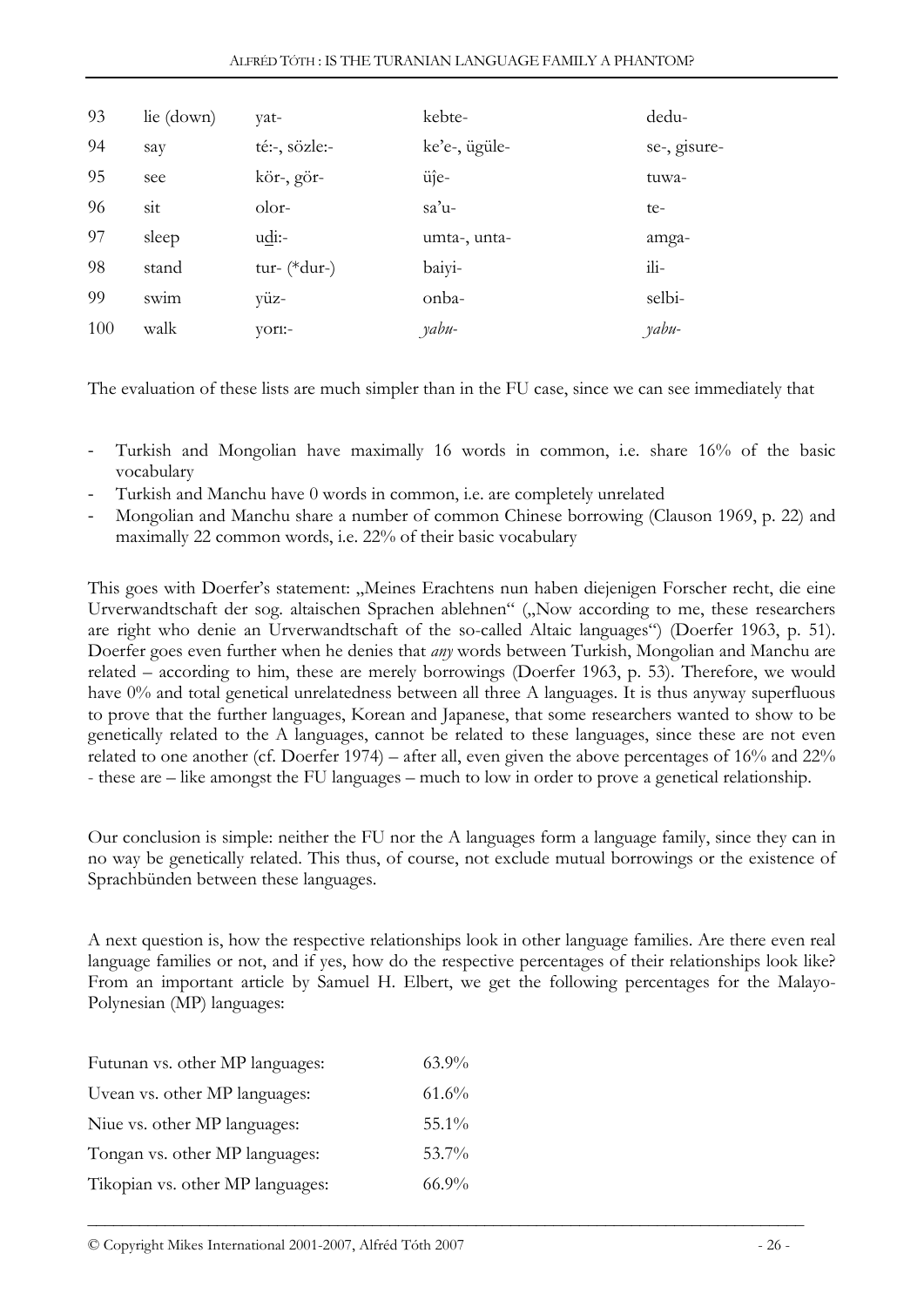| Ellice Island vs. other MP languages:  | 64.9%     |
|----------------------------------------|-----------|
| Samoan vs. other MP languages:         | 58.3%     |
| Sikiana vs. other MP languages:        | 56.8%     |
| Fila vs. other MP languages:           | 55.8%     |
| Ongtong Java vs. other MP languages:   | 53.5 $\%$ |
| Nukuoro vs. other MP languages:        | $49.2\%$  |
| Kapingamarangi vs. other MP languages: | $49.5\%$  |
| Easter Island vs. other MP languages:  | 63.1%     |
| Marquesan vs. other MP languages:      | 71.2%     |
| Mangarevan vs. other MP languages:     | $69.2\%$  |
| Rarotongan vs. other MP languages:     | 82.5%     |
| Tuamotuan vs. other MP languages:      | 79.6%     |
| Maori vs. other MP languages:          | $72.0\%$  |
| Hawaiian vs. other MP languages:       | 76%       |

One gets a total average of 63.3%, whereby the maximal value is 86% (Uvean  $=$  Tongan) and the minimal value is 44% (Nukuoro = Mangarevan). The MP languages, therefore, do form a language family – unlike FU and A.

According to an earlier study of mine, English and German share 70.0% of their vocabulary and the Slavonic languages amongst themselves according to a study by Fodor (1961) even almost 90%. Moreover, Kroeber and Chrétien have shown (1937, 1938) that the percentage of relationship between the IE languages is higher than 70%, so that we can conclude that the IE languages, too, form a language family – unlike FU and A.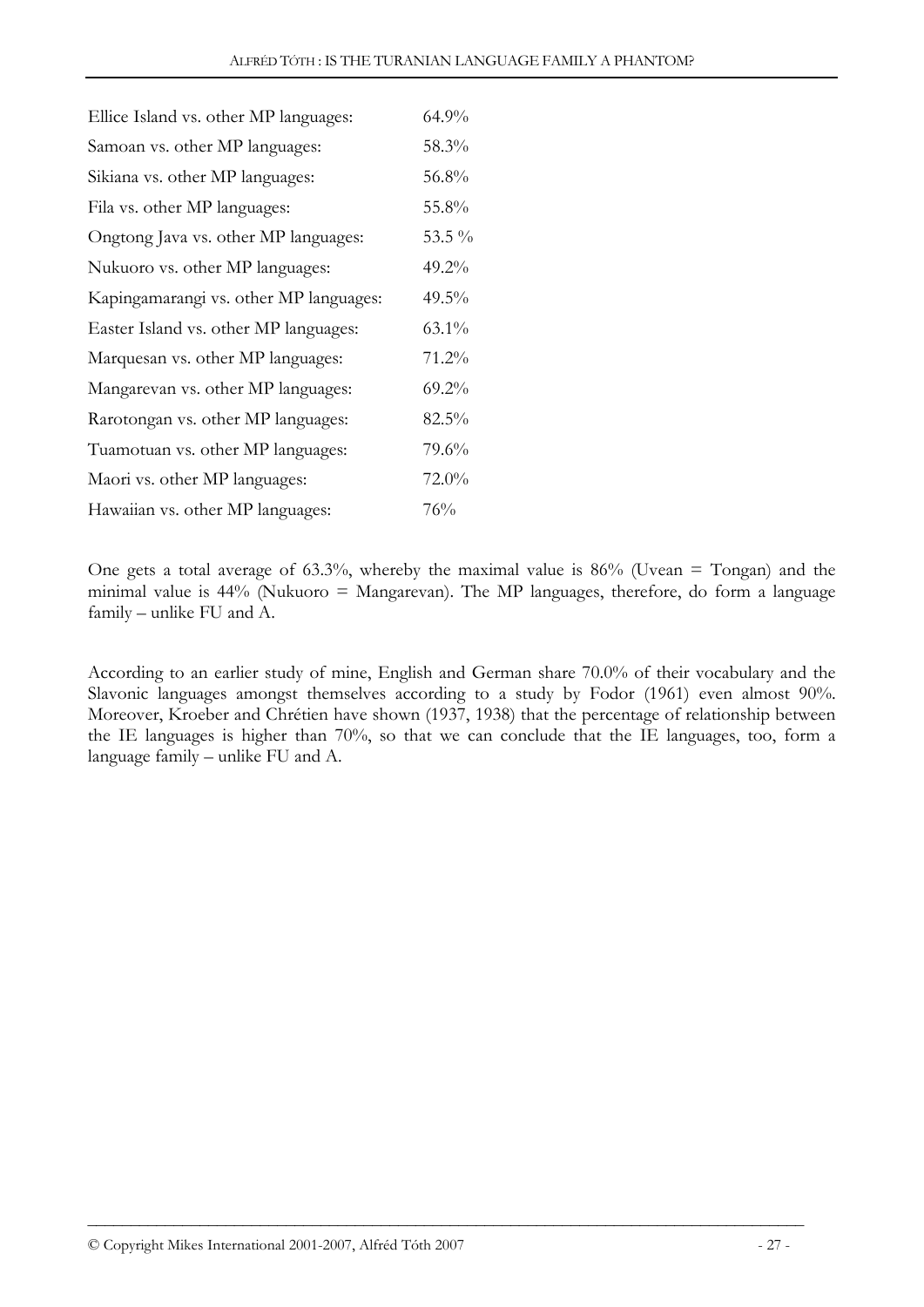# 4. Conclusions

In his influenceful book "The science of language", in 1891, F. Max Müller, comprised amongst the "Turanian language family" the following language families: Samoyedic, Tungusic, Mongolic, Turkic, Finnic (incl. Hungarian), Taic, Malaic, Gangetic, Lohitic, Munda, Tamulic. The Turanian languages thus comprise, according to Müller, not only the FU and A languages, but a geographically vastly extended group of languages reaching, roughly speaking, from the Ice Sea via China to the South Seas.

In my "Etymological Dictionary of Hungarian" (EDH), I have shown that following the identity of at least 1042 basic Sumerian words with their respective Hungarian cognates according to Gostony (1975), all of Müller's language families are genetically related with one another – up to a certain degree that goes from  $61\%$  down to  $3\%$ :

Hungarian (100%) > Chinese (61%) > IE (58.3%) > Turkish (55%) > Tibeto-Burman (ca. 50%) > Dravidian (36%) > Munda (33%) = Etruscan (ca. 33%) > "FU" languages (31.9%) > Japanese (23%) > Mayan (11%) > Bantu (8%) > Caucasian (7%) > Austronesian (incl. Mon Khmer, Australian and Tasmanian) (3%).

In default of reliable historical dictionaries using strict sound-laws, I did not treat other members of Müller's language families (f. ex. Mongolian and Manchu as representatives of the A languages) that form the "macro-family" of the Turanian languages. Although Müller's method – the reconstruction of proto-languages – and my method used in EDH – the reconstruction of sound-laws given a common ancestor language – are not the same, both methods lead to the same languages and language "families", but the number of languages and language families shown in EDH is even larger than Müller's. It is thus important to state that the languages of such a vast area from Europe to Tasmania, as presented in EDH, are only related to one another because they share their common ancestor, Sumerian, up to a certain degree. However, the languages in the above downward hierarchy, starting with Japanese, can hardly be considered to be genetically related to Sumerian, but even their low percentages show that Sumerian did not just die out when it was replaced, in the 17th century B.C., by Akkadian, but influenced most other languages in the world in an extremely vast area.

We can thus answer the question in our title: No, the Turanian language family is not a phantom, it exists – but only because all of it's languages are related to their common ancestor language Sumerian. As shown in EDH, the Turanian language family is even much larger than it was assumed in the 19th century, when the Turanian concept was brought up. A simple example shall show what is meant here. As we have seen in chapter 3, Turkish and Manchu have no common word in the 100 words Swadesh list. From that one concludes that these languages are not related in the Altaic language family. However, this does not exclude that they are related in a bigger macro-family. For example, Latin cuprum and Greek kúprion are related *in the IE language family*, i.e. both cuprum and kúprion have a common ancestor word in the IE proto-language, but German Kupfer and English copper don't, since they are borrowings from Latin cuprum. Thus, Kupfer and copper are not related either with one another in the Germanic language family, but they are in the IE language family. The same is true for Latin avunculus on the one side and German Onkel, English uncle on the other side. Latin avunculus developped to French onlce, and from here the German and English words have been borrowed, i.e. Onkel and uncle are not related in the Germanic language family, but they are related in the bigger IE family.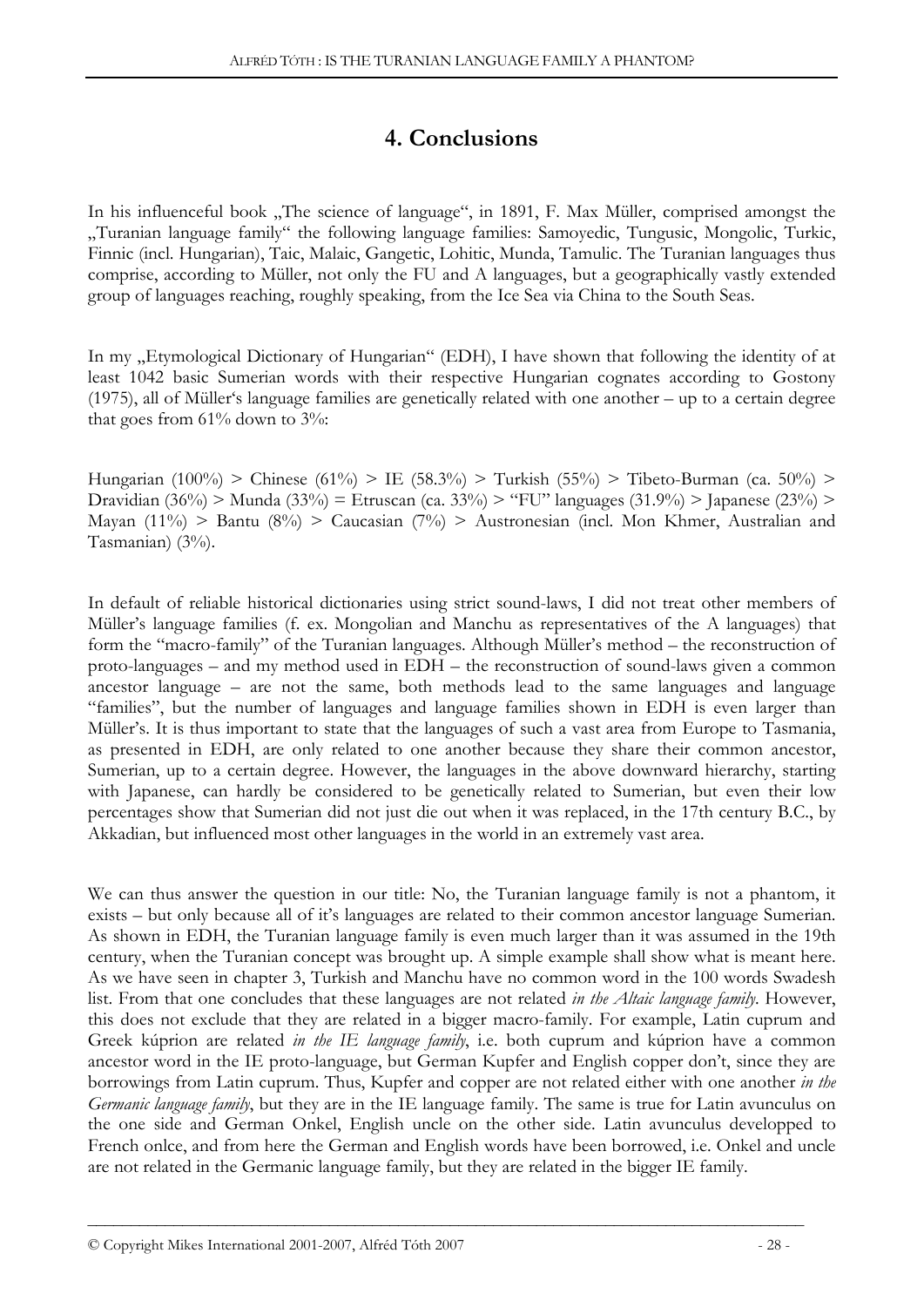It is therefore possible using the simple Swadesh list and classical historical linguistics to prove that the FU and the A languages do not form language families. But while it is impossible with simple reconstruction of proto-languages to learn how far an ancestor language like Sumerian spread out, it is possible by comparing this assumed ancestor language with possible successor languages, using strict sound-equations and the best available dictionaries. Exactly the same method was used by Indo-Europeanists. Our method, however, is much more strict, since we compared always three or more languages at the same time. Our results go together with the basically historical results of Károly Dombi: "Thus, from the evidence left by this process of colonization, it appears that the Sumerian citystates were able to exert a preponderant economic, cultural, linguistic and ethnic influence during several thousand years not only in Mesopotamia and the rest of the Near East, but also beyond, in the Mediterranean Basin, in the Danubian Basin, in the regions North of the Caucasus and of the Black Sea, the Caspian-Aral, Volga-Ural, and Altai regions, as well as in Iran and India. It seems therefore that the Sumerians and their civilization had a determining influence not only on later Near-Eastern civilizations, but also on the Mediterranean, Indian, and even Chinese civilizations, as well as on the formation of the various Eurasian ethno-linguistic groups" (Dombi 2001, p. 7).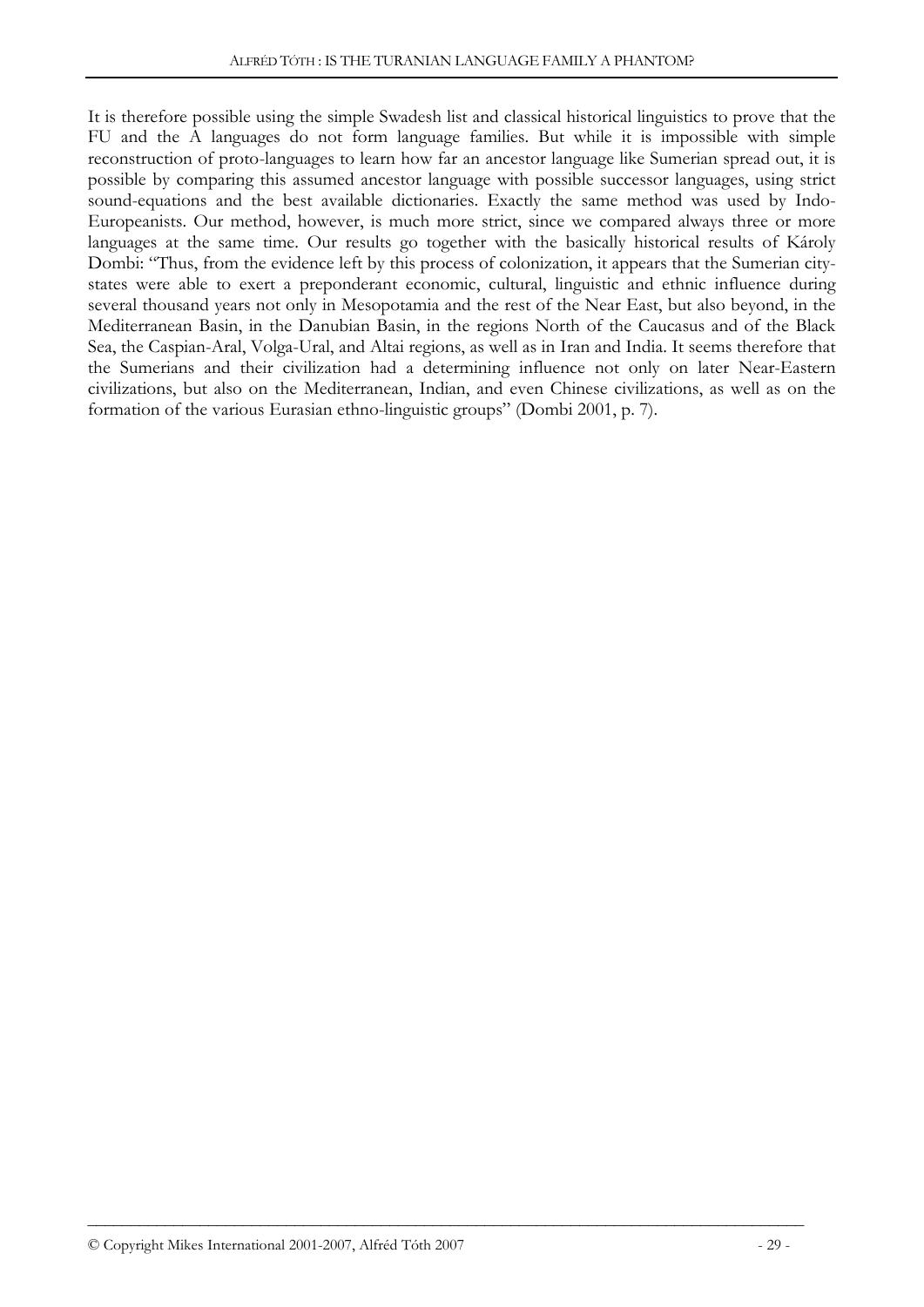# 5. Bibliography

- Blažek, Václav, Basic word lists of ancient languages of the Near East. In: Dhumbadji! 3/1, 1997, pp. 7- 14
- Bobula, Ida, Sumerian Affiliations. Washington, DC 1951
- Bobula, Ida, A sumir-magyar rokonság kérdése. Buenos Aires 1982
- Bobula, Ida, Herencia de Sumeria. Córdoba 1967

Bobula, Ida, Kétezer magyar név sumir eredete. Montreal 1970

Bobula, Ida, Origin of the Hungarian Nation. Gainesville, FL 1966

- Clauson, Gerard, A lexicostatistical appraisal of the Altaic theory. In: Central Asiatic Journal 13/1, 1969, pp. 1-23
- Doerfer, Gerhard, Türkische und mongolische Elemente im Neupersischen. Vol. I. Wiesbaden 1963
- Doerfer, Gerhard, Ist das Japanische mit den altaischen Sprachen verwandt? In: Zeitschrift der deutschen Morgenländischen Gesellschaft 124, 1974, pp. 103-142.
- Dombi, Charles (Károly), The controversy of the origins and early history of the Hungarians. In: http://www.hunmagyar.org/history/hungaria.htm
- Elbert, Samuel H., Internal relationships of polynesian languages and dialects. In: Southwestern Journal of Anthropology 9, 1953, pp. 147-153
- Erdélyi, István, Selkupisches Wörterverzeichnis. Budapest 1970
- Érdy, Miklós, A sumír, ural-altaji, magyar rokonság kutatásának története. New York 1974
- Fodor, István, The validity of glottochronology on the basis of the Slavonic languages. In: Studia Slavica 7, 1961, pp. 295-346
- Forster, Peter, Toth, Alfred und Bandelt, Hans-Jürgen, Evolutionary network analysis of word lists: visualising the relationship between Alpine Romance languages. In: Journal of Quantitative Linguistics 5/3, 1998, pp. 174-187
- Forster, Peter und Toth, Alfred, Toward a phylogenetic chronology of ancient Gaulish, Celtic, and Indo-European. In: Proceedings of the National Academy of Science 100/15 (July 2003), pp. 9079- 9084
- Gostony, Colman-Gabriel, Dictionnaire d'étymologie sumérienne et grammaire comparée. Paris 1975
- Gulya, János, Eastern Ostyak Chrestomathy. Bloomington 1966
- Halloran, J.A. und Hámori, Fred, Sumir-Ural-Altaic Dictionary. http://www2.4dcomm.com
- Katzschmann, Michael, Deutsch-nganasanisches Wörterverzeichnis. Nganasanisches http://wwwuser.gwdg.de/~mkatzsc/d2\_a\_h.htm
- Kroeber, A.L. and C.D. Chrétien, Quantitative classification of Indo-European languages. In: Language 13, 1937, pp. 83-103
- Kroeber, A.L. and C.d. Chrétien, The statistical technique and Hittite. In: Language 14, 1938, pp. 69-71

Lagercrantz, Eliel, Wörterbuch des Südlappischen. Oslo 1926

Lakó, György et al., A magyar szókészlet finnugor elemei. 3 Bde. Budapest 1967-1978

Marcantonio, Angela, The Uralic language family. Oxford 2002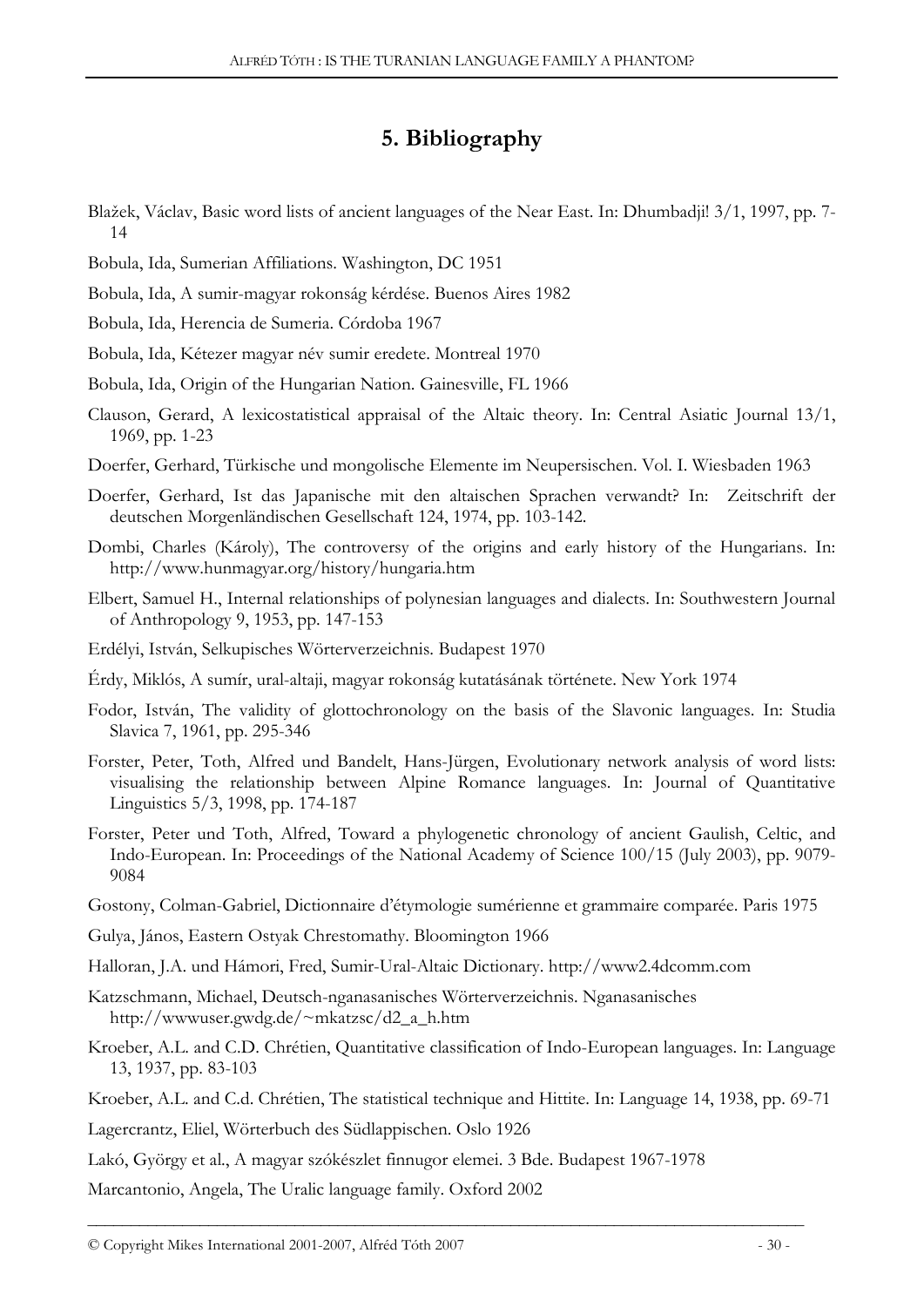- Molnár, Ferenc A., On the history of word-final vowels in the Permian languages. Szeged 1974
- Müller, F. Max, The Science of Language. Vol. I. London 1891
- Munkácsi, Bernát and Kálmán, Béla, Wogulisches Wörterbuch. Budapest 1986
- Neumann, W., Sistematikaline Eesti-Saksa Sõnaraamat. Tallinnas 1923
- Oláh, Béla, Édes magyar nyelvünk szumér erdete. Buenos Aires 1980
- Rabin, Chaim, Lexicostatistics and the internal divisions of Semitic. In: Bynon, James and Theodora (ed.), Hamito-Semitica. The Hague, Paris 1975, pp. 85-99
- Raun, Alo, Über die sogenannte lexikostatistische Methode oder Glottochronologie und ihre Anwendung auf das Finnisch-Ugrische und Türkische. In: Ural-Altaische Jahrbücher 28, 1956, pp. 151-154
- Rédei, Károly, Northern Ostyak Chrestomathy. Bloomington 1965
- Schulze, Brigitte, Der Wortparallelismus als ein Stilmittel der (nord-)ostjakischen Volksdichtung. Szeged 1988
- Sebeok, Thomas A. and Raun, Alo, The first Cheremis grammar (1775). Chicago 1956
- Sebeok, Thomas A. and Zeps, Valdis J., Concordance and thesaurus of Cheremis poetic language. 'S-Gravenhage 1961
- Steinitz, Wolfgang, Ostjakische Grammatik und Chrestomathie. Leipzig 1950
- Swadesh, Morris, Towards greater accuracy in lexicostatistic dating. In: International Journal of American Lingusitics 21, 1955, pp. 121-137
- Swadesh list Estonian:

http://www.rosettaproject.org/live/search/contribute/swadesh/view?ethnocode=EST

#### Swadesh list Finnish:

http://www.rosettaproject.org/live/search/contribute/swadesh/view?ethnocode=FINN

- Swadesh list Mordvin (Erzya):
	- http://www.rosettaproject.org/live/search/contribute/swadesh/view?ethnocode=MYV
- Szabó, László, Selkup texts. Bloomington 1967
- Wichmann, Yrjö, Syrjänischer Wortschatz, ed. by T.E. Uotila. Helsinki 1942
- Wiedemann, F.J., Syrjänisch-deutsches Wörterbuch mit einem wotjakisch-deutschen Anhange. St. Petersburg 1880
- Wiklund, K.B., Lule-Lappisches Wörterbuch. Helsingfors 1890
- Winkler, Eberhard, Udmurt. München 2001
- Zakar, András, A sumér nylevből. Fahrwangen 1975